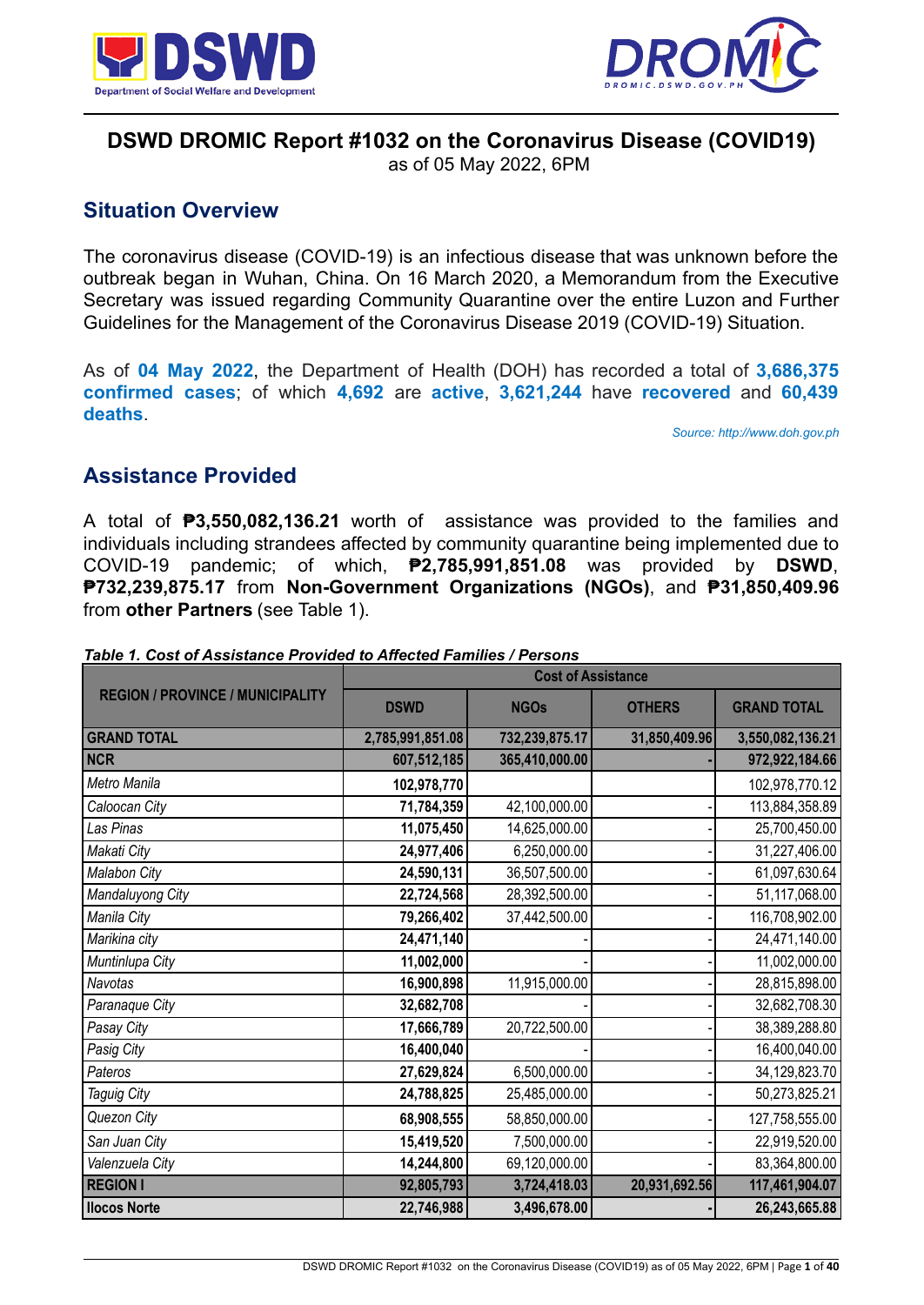



| PLGU Ilocos Norte               | 8,109,000              |              | 8,109,000.00         |
|---------------------------------|------------------------|--------------|----------------------|
| Adams                           | 592,552                |              | 592,552.45           |
| Bacarra                         | 386,073                |              | 386,073.20           |
| Badoc                           | 206,296                |              | 206,295.58           |
| Bangui                          | 446,299                |              | 446,299.20           |
| Banna (Espiritu)                | 143,313                |              | 143,313.20           |
| <b>CITY OF BATAC</b>            | 785,140                |              | 785,140.00           |
| <b>Burgos</b>                   | 143,313                | 1,625,238.00 | 1,768,551.20         |
| Carasi                          | 263,092                | 4,000.00     | 267,092.45           |
| Currimao                        | 143,313                |              | 143,313.20           |
| Dingras                         | $\overline{1,231,248}$ |              | 1,231,247.70         |
| Dumalneg                        | 261,305                |              | 261,304.70           |
| <b>LAOAG CITY</b>               | 4,202,031              |              | 4,202,030.50         |
| Marcos                          | 1,272,509              | 1,822,440.00 | 3,094,949.20         |
| Nueva Era                       | 286,333                | 45,000.00    | 331,333.20           |
| Pagudpud                        | 701,187                |              | 701,187.20           |
| Paoay                           | 377,140                |              | 377,140.00           |
| Pasuquin                        | 143,313                |              | 143,313.20           |
| Piddig                          | 143,313                |              | 143,313.20           |
| Pinili                          | 143,313                |              | 143,313.20           |
| San Nicolas                     | 143,313                |              | 143,313.20           |
| Sarrat                          | 520,453                |              | 520,453.20           |
| Solsona                         | 1,698,127              |              | 1,698,127.20         |
| Vintar                          | 405,010                |              | 405,009.70           |
| <b>Ilocos Sur</b>               | 19,515,797             |              | 19,515,797.48        |
|                                 |                        |              |                      |
| PLGU Ilocos Sur                 | 3,331,074              |              | 3,331,074.40         |
| Alilem                          | 441,574                |              | 441,574.25           |
| Banayoyo                        | 253,861                |              | 253,860.50           |
| <b>Bantay</b>                   | 445,233                |              | 445,232.64           |
| <b>Burgos</b>                   | 250,285                |              | 250,285.00           |
| Cabugao                         | 802,231                |              | 802,230.82           |
| <b>CITY OF CANDON</b>           | 651,931                |              | 651,931.42           |
| Caoayan                         | 71,001                 |              | 71,001.42            |
| Cervantes                       | 269,950                |              | 269,950.25           |
| Galimuyod                       | 219,893                |              | 219,893.25           |
| Gregorio del Pilar (Concepcion) | 202,016                |              | 202,015.75           |
| Lidlidda                        | 320,007                |              | 320,007.25           |
| Magsingal                       | 69,066                 |              | 69,065.92            |
| Nagbukel                        | 233,162                |              | 233,161.78           |
| Narvacan                        | 2,392,217              |              | 2,392,217.48         |
| Quirino (Angkaki)               | 257,436                |              | 257,436.00           |
| Salcedo (Baugen)                | 257,436                |              | 257,436.00           |
| San Emilio                      | 307,169                |              | 307,169.25           |
| San Esteban                     | 2,542                  |              | 2,542.03             |
| San Juan (Lapog)                | 215,015                |              | 215,015.34           |
| San Vicente                     | 215,245                |              | 215,244.90           |
| Santa                           | 967,500                |              | 967,499.75           |
| Santa Catalina                  | 164,906                |              | 164,905.64           |
| Santa Cruz<br>Santa Maria       | 150,382<br>377         |              | 150,381.56<br>377.14 |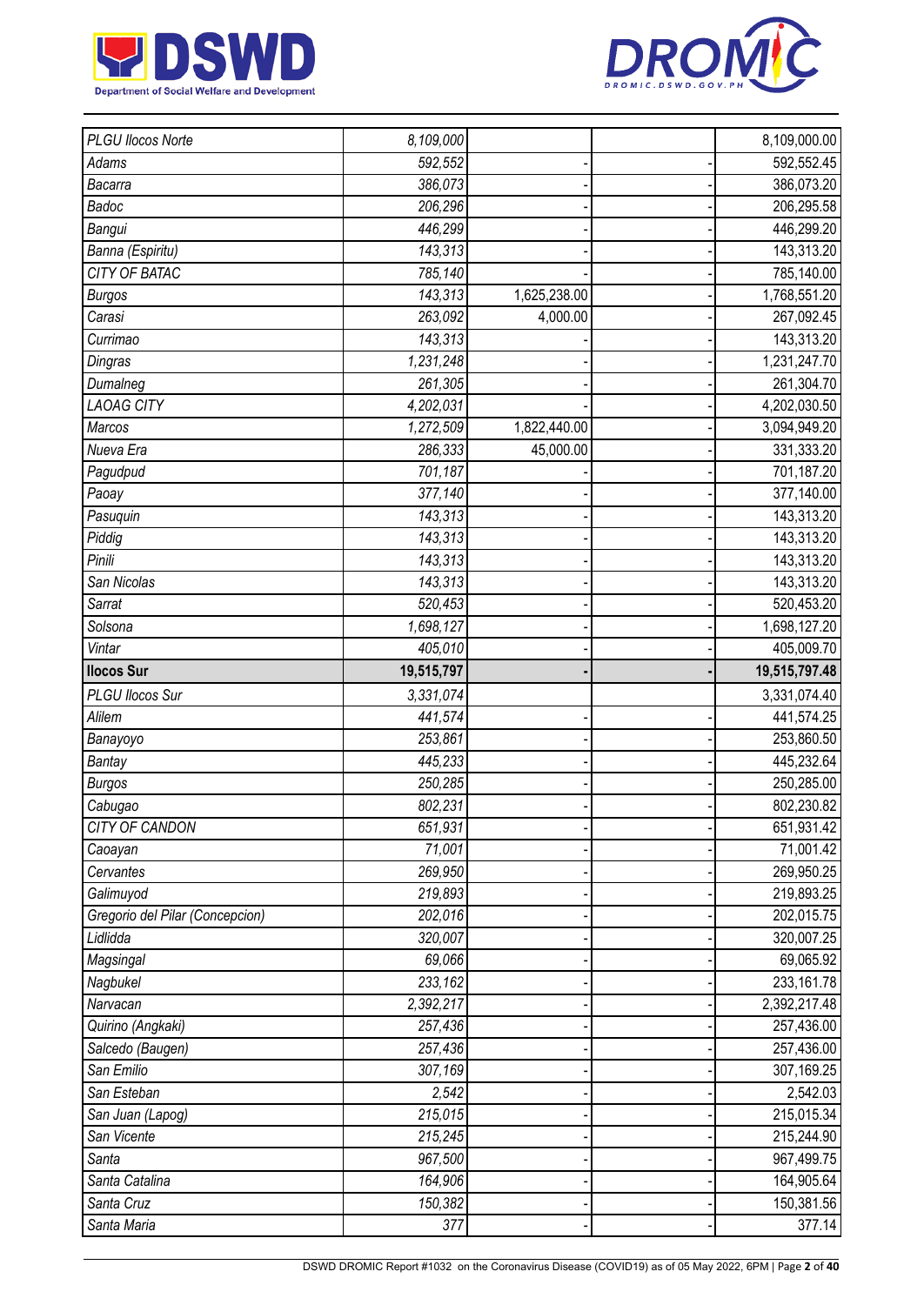



| Santiago             | 377                       |            |               | 377.14        |
|----------------------|---------------------------|------------|---------------|---------------|
| Santo Domingo        | $\overline{3}$ , 111, 515 |            |               | 3,111,515.39  |
| Sigay                | 174,166                   |            |               | 174,166.03    |
| <b>Sinait</b>        | 23,704                    |            |               | 23,704.28     |
| Sugpon               | 459,452                   |            |               | 459,451.75    |
| Tagudin              | 1,926,990                 |            |               | 1,926,990.00  |
| CITY OF VIGAN        | 1,328,083                 |            |               | 1,328,083.15  |
| La Union             | 19,691,003                | 211,540.00 | 905,771.64    | 20,808,314.68 |
| Agoo                 | 383,831                   |            |               | 383,830.57    |
| Aringay              | 267,624                   |            |               | 267,624.03    |
| Bacnotan             | 129,877                   |            |               | 129,877.16    |
| <b>Bagulin</b>       | 228,163                   |            |               | 228,162.50    |
| Balaoan              | 377,140                   |            |               | 377,140.00    |
| Bangar               | 541,737                   |            |               | 541,737.14    |
| Bauang               | 2,153,058                 |            |               | 2,153,058.25  |
| <b>Burgos</b>        | 721,456                   |            | 78,135.00     | 799,591.00    |
| Caba                 | 2,177,515                 |            |               | 2,177,515.44  |
| Luna                 | 1,647,765                 |            |               | 1,647,764.75  |
| Naguilian            | 629,805                   |            |               | 629,805.12    |
| Pugo                 | 469,068                   |            |               | 469,067.50    |
| Rosario              | 518,398                   | 104,200.00 |               | 622,598.20    |
| CITY OF SAN FERNANDO | 5,439,842                 |            |               | 5,439,842.32  |
| San Gabriel          | 2,207,966                 |            |               | 2,207,965.53  |
| San Juan             | 723,487                   |            |               | 723,486.50    |
| Santo Tomas          | 377,894                   |            | 827,636.64    | 1,205,530.92  |
| Santol               | 238,714                   |            |               | 238,713.75    |
| Sudipen              | 348,611                   |            |               | 348,611.25    |
| Tubao                | 109,053                   | 107,340.00 |               | 216,392.75    |
| Pangasinan           | 30,852,005                | 16,200.03  | 20,025,920.92 | 50,894,126.03 |
| PLGU Pangasinan      | 2,217,028                 |            |               | 2,217,027.50  |
| Aguilar              | 262,808                   |            |               | 262,807.94    |
| CITY OF ALAMINOS     | 5,385,689                 |            |               | 5,385,689.39  |
| Anda                 | 377                       |            |               | 377.14        |
| Asingan              | 377,140                   |            | 1,231,488.72  | 1,608,628.72  |
| Balungao             | 744,392                   |            |               | 744,392.00    |
| Bani                 | 276,950                   |            |               | 276,950.00    |
| <b>Basista</b>       | 383,929                   |            |               | 383,928.52    |
| Bayambang            | 377,140                   |            |               | 377,140.00    |
| Binalonan            | 380,157                   |            |               | 380,157.12    |
| Binmaley             |                           |            | 2,412,800.00  | 2,412,800.00  |
| Bolinao              | 284,580                   |            |               | 284,580.00    |
| <b>Bugallon</b>      | 438,301                   |            | 216,500.00    | 654,800.64    |
| <b>Burgos</b>        |                           |            | 1,194,840.00  | 1,194,840.00  |
| Calasiao             | 3,013,000                 |            | 9,168,520.00  | 12,181,520.00 |
| Dagupan City         | 3,614,404                 |            |               | 3,614,403.89  |
| Dasol                | 27,193                    |            |               | 27,193.39     |
| Infanta              | 457,589                   |            |               | 457,588.75    |
| Labrador             | 410,696                   |            |               | 410,696.12    |
| Laoac                | 405,744                   |            |               | 405,744.00    |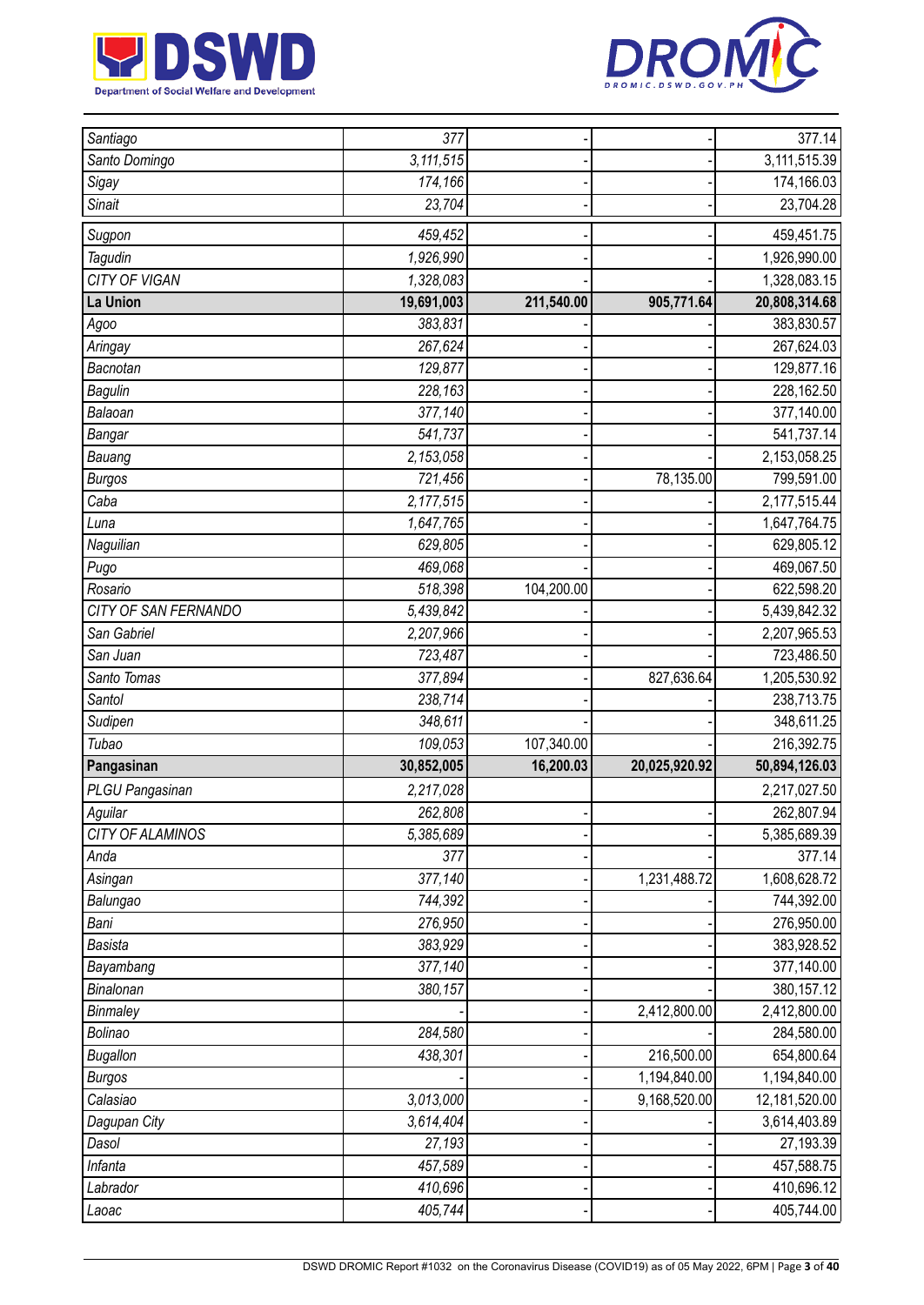



| LINGAYEN            | 382,612              |           |              | 382,612.20                 |
|---------------------|----------------------|-----------|--------------|----------------------------|
| Mabini              | 80,449               |           |              | 80,448.75                  |
| Malasiqui           | 422,397              |           |              | 422,397.14                 |
| Manaoag             | 643,773              |           |              | 643,772.50                 |
| Mangaldan           | 188,570              |           |              | 188,570.00                 |
| Mangatarem          | 245,778              |           |              | 245,778.00                 |
| Mapandan            | 188,570              |           |              | 188,570.00                 |
| Natividad           | 20,042               |           |              | 20,042.39                  |
| Pozzorubio          | 500,495              |           |              | 500,494.75                 |
| Rosales             | 2,994,211            |           |              | 2,994,211.32               |
| San Carlos City     | 530,147              |           |              | 530, 147.34                |
| San Fabian          | 377,140              |           |              | 377,140.00                 |
| San Manuel          | 422,504              |           | 1,861,675.20 | 2,284,179.30               |
| San Nicolas         | 428,869              |           |              | 428,868.77                 |
| San Quintin         | 377                  |           |              | 377.14                     |
| Santa Barbara       | 510,000              |           |              | 510,000.00                 |
| Santa Maria         | 406,470              |           | 745,000.00   | 1,151,470.00               |
| Santo Tomas         | 377,140              |           |              | 377,140.00                 |
| Sison               | 826,797              |           |              | 826,796.75                 |
| Sual                | 53,633               |           |              | 53,632.50                  |
| Tayug               | 420,885              | 16,200.03 |              | 437,084.67                 |
| Umingan             | 96,539               |           | 2,495,097.00 | 2,591,635.50               |
| Urbiztondo          | 1,104,254            |           |              | 1,104,253.75               |
| CITY OF URDANETA    | 384,668              |           | 700,000.00   | 1,084,668.14               |
| Villasis            | 188,570              |           |              | 188,570.00                 |
|                     |                      |           |              |                            |
| <b>REGION II</b>    | 146,302,905          |           |              | 146,302,904.70             |
| <b>Batanes</b>      | 1,114,722            |           |              | 1,114,722.08               |
| <b>PLGU Batanes</b> | 169,950              |           |              | 169,949.52                 |
| Basco               | 940,759              |           |              | 940,759.04                 |
| Itbayat             | 2,151                |           |              | 2,151.00                   |
| Uyugan              | 1,863                |           |              | 1,862.52                   |
| Cagayan             | 61,880,759           |           |              | 61,880,758.60              |
| PLGU Cagayan        | 5,260,315            |           |              | 5,260,315.26               |
| Abulug              | 3,584                |           |              | 3,584.40                   |
| Alcala              | 989,773              |           |              | 989,773.32                 |
| Allacapan           | 1,051,918            |           |              | 1,051,917.52               |
| Amulung             | 346,307              |           |              | 346,306.66                 |
| Aparri              | 3,480,002            |           |              | 3,480,002.24               |
| Baggao              | 3,520,578            |           |              | 3,520,577.76               |
| <b>Ballesteros</b>  | 621                  |           |              | 621.00                     |
| <b>Buguey</b>       | 516,434              |           |              | 516,433.76                 |
| Calayan             | 1,740,131            |           |              | 1,740,131.36               |
| Camalaniugan        | 1,841,009            |           |              | 1,841,009.00               |
| Claveria            | 300,200              |           |              | 300,200.00                 |
| Enrile              | 3,623,009            |           |              | 3,623,008.82               |
| Gattaran            | 312,084              |           |              | 312,084.40                 |
| Gonzaga             | 2,441,042            |           |              | 2,441,042.00               |
| Iguig<br>Lal-lo     | 576,089<br>1,985,704 |           |              | 576,089.00<br>1,985,704.40 |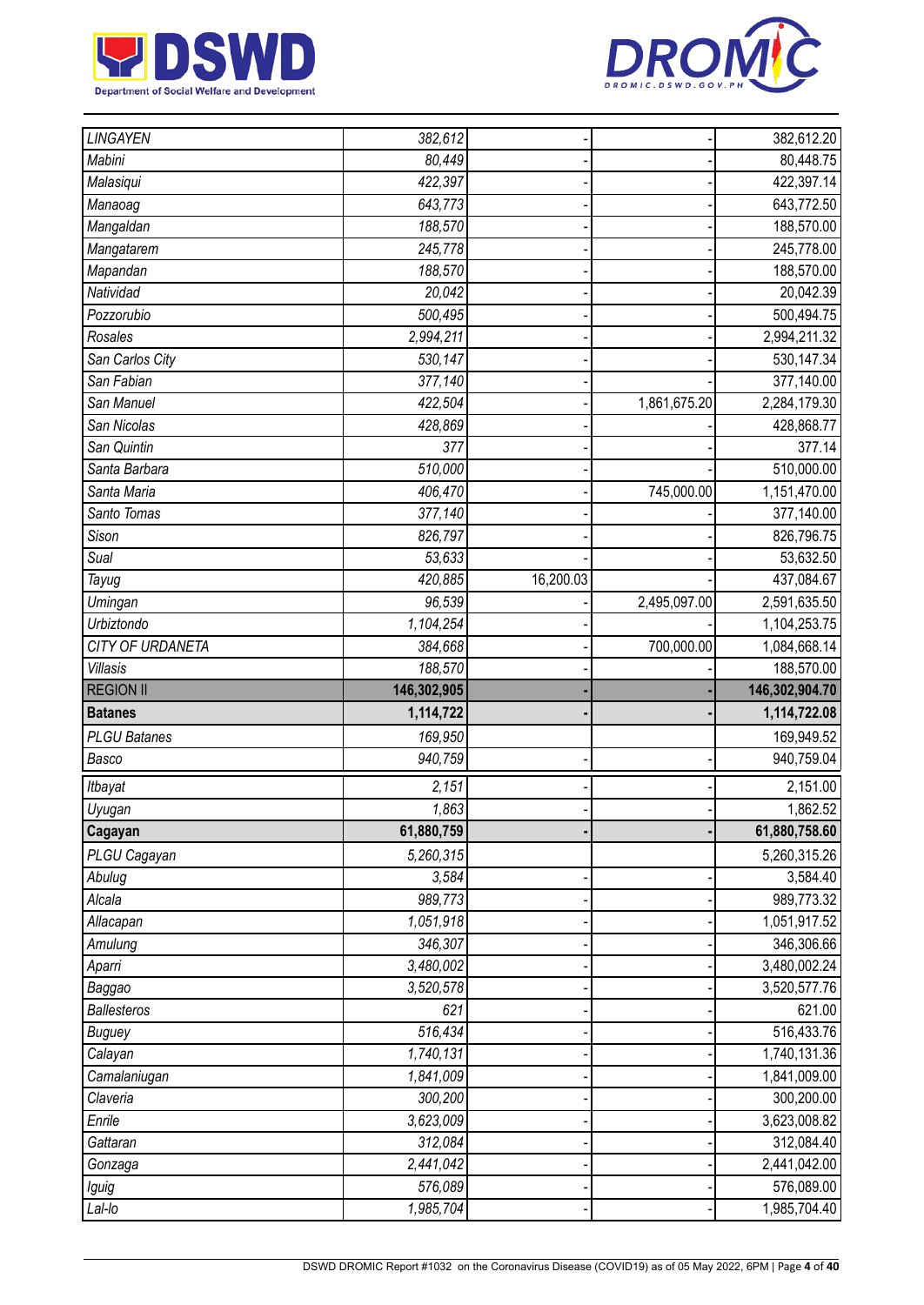



| Lasam                     | 561,732    |  | 561,731.70    |
|---------------------------|------------|--|---------------|
| Pamplona                  | 302,363    |  | 302,363.43    |
| Peñablanca                | 98,166     |  | 98,165.88     |
| Piat                      | 99,117     |  | 99,116.88     |
| <b>Rizal</b>              | 2,112,977  |  | 2,112,977.22  |
| Sanchez-Mira              | 125,685    |  | 125,685.00    |
| Santa Ana                 | 566,905    |  | 566,905.13    |
| Santa Praxedes            | 1,213,511  |  | 1,213,511.25  |
| Santa Teresita            | 1,434      |  | 1,433.76      |
| Santo Niño (Faire)        | 725,559    |  | 725,558.53    |
| Solana                    | 2,006,374  |  | 2,006,373.64  |
| Tuao                      | 717        |  | 716.88        |
| Tuguegarao City           | 26,077,418 |  | 26,077,418.40 |
| Isabela                   | 52,101,723 |  | 52,101,722.55 |
| PLGU Isabela              | 16,919,764 |  | 16,919,763.72 |
| Alicia                    | 8,090,881  |  | 8,090,880.81  |
| Angadanan                 | 829,033    |  | 829,032.66    |
| Aurora                    | 1,142,228  |  | 1,142,227.66  |
| <b>Benito Soliven</b>     | 1,417,123  |  | 1,417,122.54  |
| <b>Burgos</b>             | 758,172    |  | 758,172.06    |
| Cabagan                   | 172,101    |  | 172,101.16    |
| Cabatuan                  | 253,077    |  | 253,077.36    |
| City of Cauayan           | 806,903    |  | 806,902.96    |
| Cordon                    | 493,705    |  | 493,704.66    |
| Delfin Albano (Magsaysay) | 2,233,610  |  | 2,233,609.56  |
| Dinapigue                 | 1,058,948  |  | 1,058,948.42  |
| Divilacan                 | 188,527    |  | 188,526.66    |
| Echague                   | 708,776    |  | 708,775.86    |
| Gamu                      | 581,261    |  | 581,260.66    |
| llagan                    | 382,251    |  | 382,251.04    |
| Jones                     | 2,573,010  |  | 2,573,009.66  |
| Luna                      | 138,352    |  | 138,351.66    |
| Maconacon                 | 505,338    |  | 505,337.88    |
| Mallig                    | 271,302    |  | 271,301.78    |
| Naguilian                 | 281,402    |  | 281,401.58    |
| Palanan                   | 212,339    |  | 212,339.30    |
| Quezon                    | 157,449    |  | 157,449.16    |
| Quirino                   | 629,574    |  | 629,573.66    |
| Ramon                     | 323,330    |  | 323,329.86    |
| Reina Mercedes            | 884,435    |  | 884,434.66    |
| Roxas                     | 2,988,457  |  | 2,988,456.86  |
| San Agustin               | 1,481,905  |  | 1,481,904.54  |
| San Guillermo             | 193,023    |  | 193,022.76    |
| San Isidro                | 819,164    |  | 819,163.70    |
| San Manuel                | 942,555    |  | 942,555.46    |
| San Mariano               | 467,174    |  | 467,173.66    |
| San Mateo                 | 329,876    |  | 329,875.66    |
| San Pablo                 | 139,069    |  | 139,068.54    |
| Santa Maria               | 408,176    |  | 408,175.66    |
| City of Santiago          | 2,006,510  |  | 2,006,509.52  |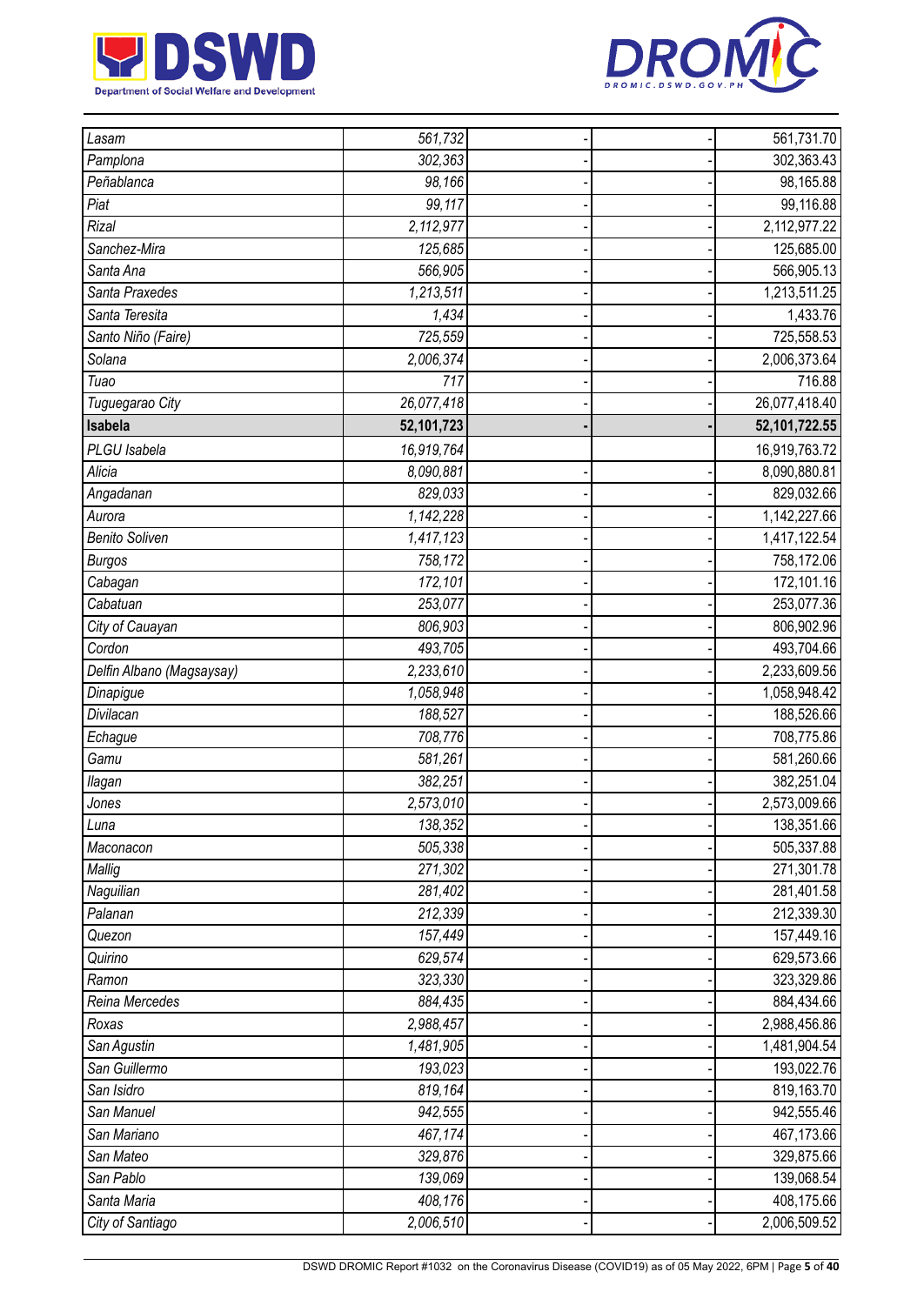



| Santo Tomas         | $\overline{157,}449$ |  | 157,449.16     |
|---------------------|----------------------|--|----------------|
| Tumauini            | 155,480              |  | 155,480.04     |
| Nueva Vizcaya       | 21,840,898           |  | 21,840,897.84  |
| PLGU Nueva Vizcaya  | 14,659,988           |  | 14,659,987.51  |
| Alfonso Castaneda   | 1,433,824            |  | 1,433,824.00   |
| Aritao              | 230,000              |  | 230,000.00     |
| Bagabag             | 578,916              |  | 578,916.10     |
| Bambang             | 969,040              |  | 969,040.00     |
| Bayombong           | 1,115,678            |  | 1,115,677.73   |
| Diadi               | 1,126,670            |  | 1,126,669.50   |
| Dupax del Norte     | 41,224               |  | 41,224.00      |
| Dupax del Sur       | 173,264              |  | 173,264.00     |
| Solano              | 1,512,295            |  | 1,512,295.00   |
| Quirino             | 9,364,804            |  | 9,364,803.63   |
| <b>PLGU Quirino</b> | 5,918,998            |  | 5,918,997.56   |
| Aglipay             | 245,000              |  | 245,000.00     |
| Cabarroguis         | 693,783              |  | 693,782.90     |
| Diffun              | 1,007,948            |  | 1,007,948.00   |
| Maddela             | 838,097              |  | 838,097.28     |
| Nagtipunan          | 283,486              |  | 283,486.00     |
| Saguday             | 377,492              |  | 377,491.89     |
| <b>REGION III</b>   | 64,045,928           |  | 64,045,928.06  |
| Aurora              | 1,503,670            |  | 1,503,670.00   |
| <b>Baler</b>        | 150,750              |  | 150,750.00     |
| Casiguran           | 185,265              |  | 185,265.00     |
| Dilasag             | 140,963              |  | 140,962.50     |
| Dinalungan          | 80,550               |  | 80,550.00      |
| Dingalan            | 193,000              |  | 193,000.00     |
| Dipaculao           | 390,668              |  | 390,667.50     |
| Maria Aurora        | 181,238              |  | 181,237.50     |
| San Luis            | 181,238              |  | 181,237.50     |
| <b>Bataan</b>       | 4,152,799            |  | 4, 152, 798.69 |
| Abucay              | 74,504               |  | 74,504.00      |
| Bagac               | 124,566              |  | 124,566.00     |
| City of Balanga     | 216,919              |  | 216,919.20     |
| Dinalupihan         | 250,768              |  | 250,768.00     |
| Hermosa             | 215,471              |  | 215,471.25     |
| Limay               | 118,580              |  | 118,579.98     |
| Mariveles           | 1,234,000            |  | 1,234,000.00   |
| Morong              | 164,500              |  | 164,500.00     |
| Orani               | 214,590              |  | 214,590.00     |
| Orion               | 1,241,026            |  | 1,241,025.76   |
| Pilar               | 189,557              |  | 189,556.50     |
| Samal               | $\overline{108,}318$ |  | 108,318.00     |
| <b>Bulacan</b>      | 27,774,335           |  | 27,774,334.58  |
| PLGU Bulacan        | 1,234,000            |  | 1,234,000.00   |
| Angat               | 361                  |  | 360.78         |
| Balagtas (Bigaa)    | 944,076              |  | 944,076.12     |
| Baliuag             | 956,536              |  | 956,535.58     |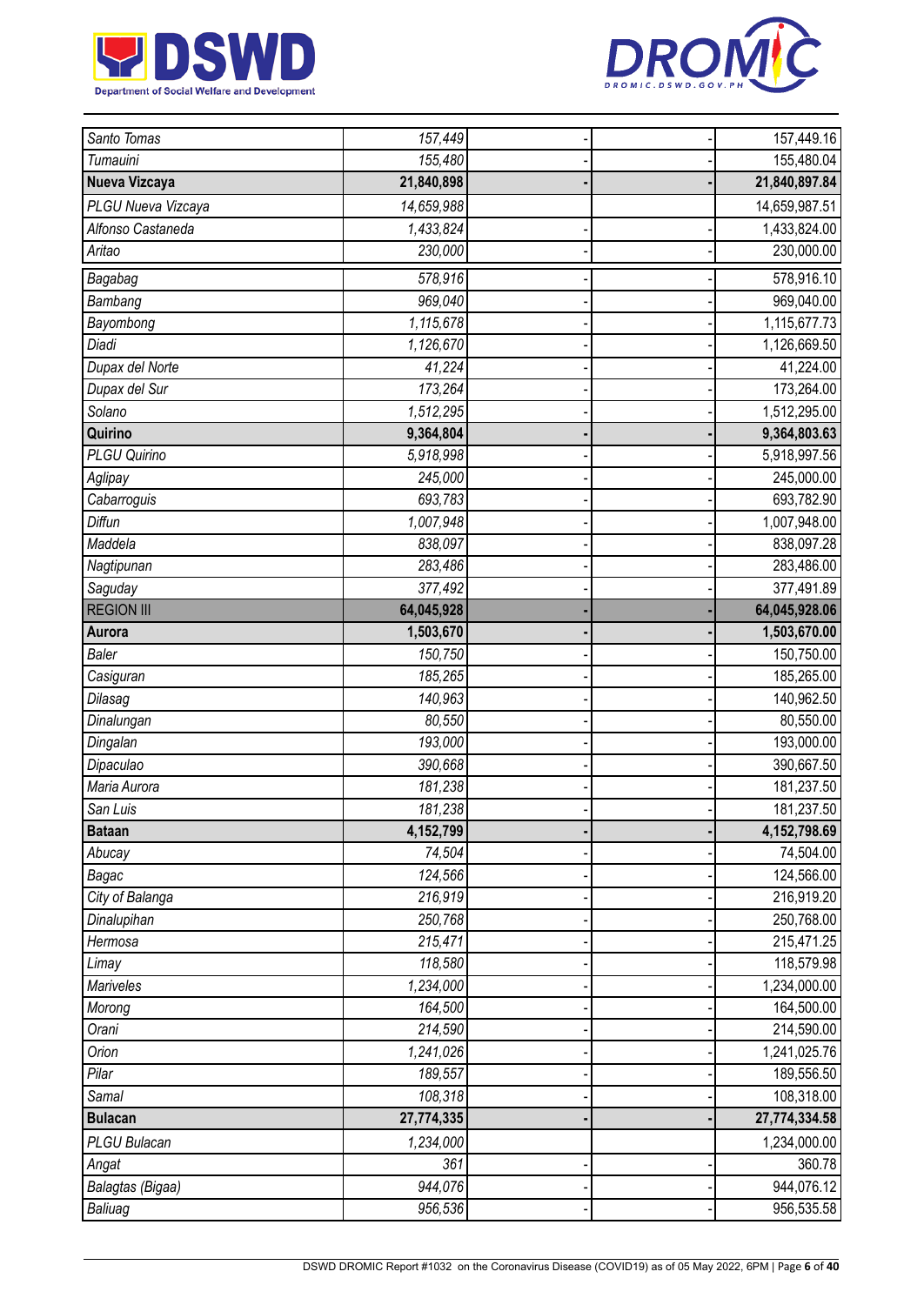



| Bocaue                     | 241,186    |  | 241,185.84    |
|----------------------------|------------|--|---------------|
| <b>Bulacan</b>             | 141,868    |  | 141,868.08    |
| <b>Bustos</b>              | 115,145    |  | 115,144.53    |
| Calumpit                   | 973,568    |  | 973,568.37    |
| Doña Remedios Trinidad     | 216,200    |  | 216,200.00    |
| Guiguinto                  | 220,856    |  | 220,856.08    |
| Hagonoy                    | 1,317,845  |  | 1,317,845.45  |
| City of Malolos            | 519,274    |  | 519,273.85    |
| Marilao                    | 424,637    |  | 424,636.82    |
| City of Meycauayan         | 331,013    |  | 331,013.18    |
| Norzagaray                 | 1,243,758  |  | 1,243,758.07  |
| Obando                     | 150,642    |  | 150,642.42    |
| Pandi                      | 10,271,119 |  | 10,271,119.15 |
| Paombong                   | 95,519     |  | 95,518.74     |
| Plaridel                   | 273,025    |  | 273,025.46    |
| Pulilan                    | 1,173,025  |  | 1,173,025.06  |
| San Ildefonso              | 343,822    |  | 343,821.56    |
| City of San Jose del Monte | 2,824,470  |  | 2,824,469.92  |
| San Miguel                 | 3,154,322  |  | 3,154,321.68  |
| San Rafael                 | 244,437    |  | 244,437.06    |
| Santa Maria                | 363,631    |  | 363,630.78    |
| Nueva Ecija                | 12,771,708 |  | 12,771,707.79 |
| PLGU Nueva Ecitja          | 2,144,724  |  | 2,144,723.87  |
| Aliaga                     | 249,860    |  | 249,860.00    |
| Bongabon                   | 241,650    |  | 241,650.00    |
| Cabanatuan City            | 915,839    |  | 915,838.92    |
| Cabiao                     | 343,208    |  | 343,207.50    |
| Carranglan                 | 352,406    |  | 352,406.25    |
| Cuyapo                     | 312,131    |  | 312,131.25    |
| General Mamerto Natividad  | 213,458    |  | 213,457.50    |
| General Tinio (Papaya)     | 289,500    |  | 289,500.00    |
| Guimba                     | 523,575    |  | 523,575.00    |
| Jaen                       | 1,704,563  |  | 1,704,562.50  |
| Laur                       | 360,780    |  | 360,780.00    |
| Licab                      | 153,760    |  | 153,760.00    |
| Nampicuan                  | 80,550     |  | 80,550.00     |
| Palayan City               | 120,825    |  | 120,825.00    |
| Pantabangan                | 140,963    |  | 140,962.50    |
| Peñaranda                  | 120,825    |  | 120,825.00    |
| Quezon                     | 495,000    |  | 495,000.00    |
| Rizal                      | 609,863    |  | 609,862.50    |
| San Isidro                 | 161,100    |  | 161,100.00    |
| San Jose City              | 422,888    |  | 422,887.50    |
| San Leonardo               | 161,100    |  | 161,100.00    |
| Santa Rosa                 | 370,530    |  | 370,530.00    |
| Santo Domingo              | 328,241    |  | 328,241.25    |
| Science City of Muñoz      | 380,599    |  | 380,598.75    |
| Talavera                   | 1,239,810  |  | 1,239,810.00  |
| Talugtug                   | 140,963    |  | 140,962.50    |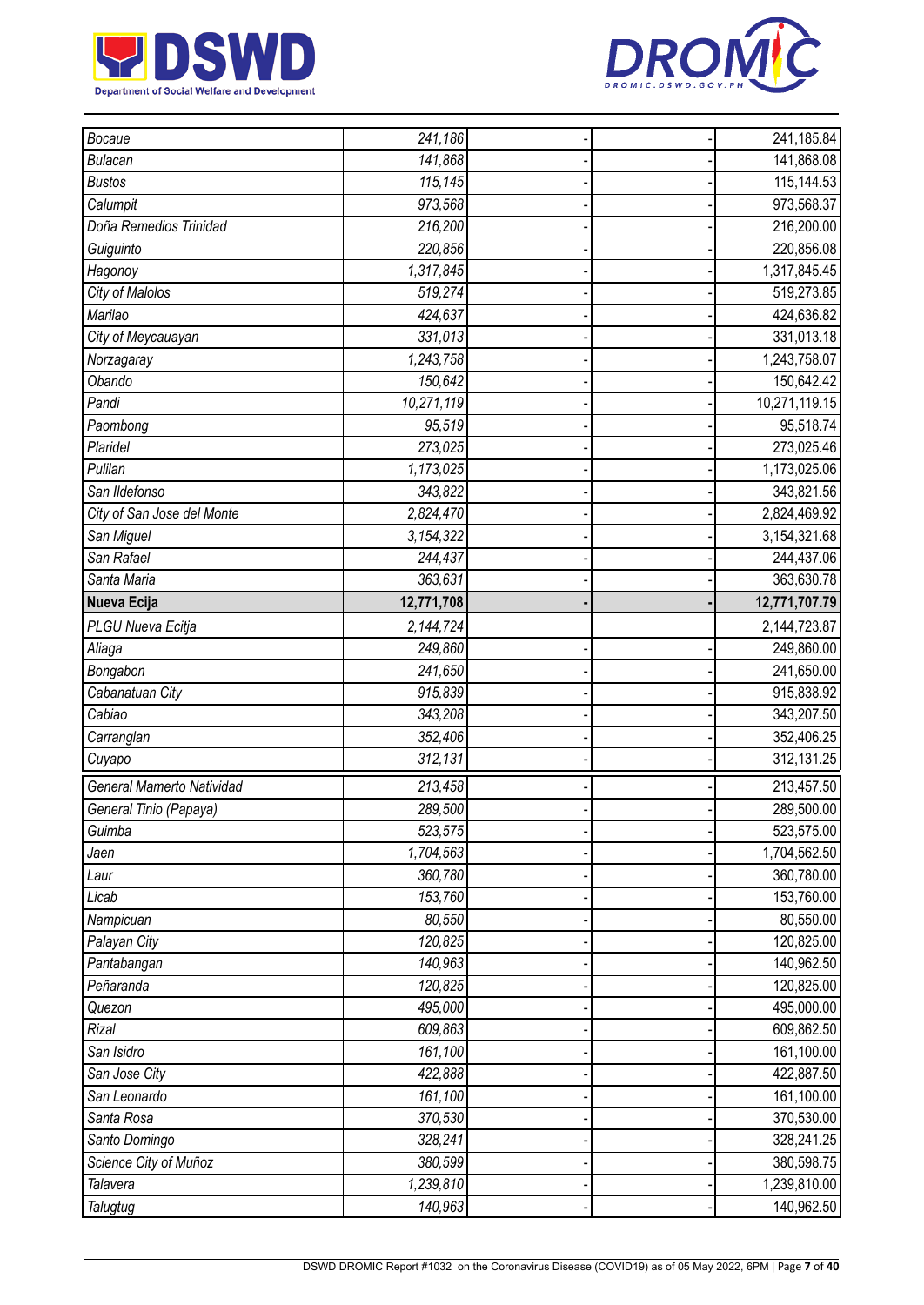



| Zaragoza                    | 193,000           |  | 193,000.00              |
|-----------------------------|-------------------|--|-------------------------|
| Pampanga                    | 7,781,497         |  | 7,781,496.82            |
| PLGU Pampanga               | 1,316,840         |  | 1,316,840.00            |
| <b>Angeles City</b>         | 823,669           |  | 823,669.12              |
| Apalit                      | 12,988            |  | 12,988.08               |
| Arayat                      | 1,082             |  | 1,082.34                |
| Bacolor                     | 144,440           |  | 144,439.60              |
| Candaba                     | 814,550           |  | 814,549.68              |
| Floridablanca               | 1,259,185         |  | 1,259,185.44            |
| Guagua                      | 2,525             |  | 2,525.46                |
| Lubao                       | 1,443             |  | 1,443.12                |
| Mabalacat                   | 536,052           |  | 536,052.30              |
| Macabebe                    | 2,525             |  | 2,525.46                |
| Magalang                    | 4,690             |  | 4,690.14                |
| Masantol                    | 447,108           |  | 447,108.00              |
| Mexico                      | 6,133             |  | 6,133.26                |
| Minalin                     | 254,696           |  | 254,696.14              |
| Porac                       | 421,055           |  | 421,054.72              |
| City of San Fernando        | 873,088           |  | 873,087.60              |
| San Luis                    | 228,551           |  | 228,550.98              |
| San Simon                   | 234,283           |  | 234,283.02              |
| Santa Ana                   | 122,629           |  | 122,628.90              |
| Santa Rita                  | 361               |  | 360.78                  |
| Santo Tomas                 | 272,881           |  | 272,881.12              |
| Sasmuan (Sexmoan)           | 722               |  | 721.56                  |
|                             |                   |  |                         |
| <b>Tarlac</b>               | 7,761,887         |  | 7,761,887.43            |
| Anao                        | 133,599           |  | 133,599.40              |
| Bamban                      | 172,499           |  | 172,498.75              |
| Camiling                    | 392,890           |  | 392,890.00              |
| Capas                       | 1,844,020         |  | 1,844,019.75            |
| Concepcion                  | 1,214,655         |  | 1,214,655.00            |
| Gerona                      | 439,010           |  | 439,010.00              |
| La Paz                      | 407,362           |  | 407,362.30              |
| Mayantoc                    | 227,468           |  | 227,467.80              |
| Moncada                     | 537,804           |  | 537,803.70              |
| Paniqui                     | 227,291           |  | 227,291.40              |
| Pura                        | 282,766           |  | 282,765.88              |
| Ramos                       | 165,548           |  | 165,548.00              |
| San Clemente                | 80,550            |  | 80,550.00               |
| San Manuel                  | 228,437           |  | 228,437.25              |
| Santa Ignacia               | 253,953           |  | 253,953.00              |
| City of Tarlac              | 798,501           |  | 798,501.00              |
| Victoria                    | 355,534           |  | 355,534.20              |
| <b>Zambales</b>             | 2,300,033         |  | 2,300,032.75            |
| Botolan                     | 346,365           |  | 346,365.00              |
| Candelaria                  | 108,234           |  | 108,234.00              |
| Castillejos                 | 126,273           |  | 126,273.00              |
| Masinloc                    | 151,528           |  | 151,527.60              |
| Olongapo City<br>San Felipe | 790,692<br>90,195 |  | 790,692.00<br>90,195.00 |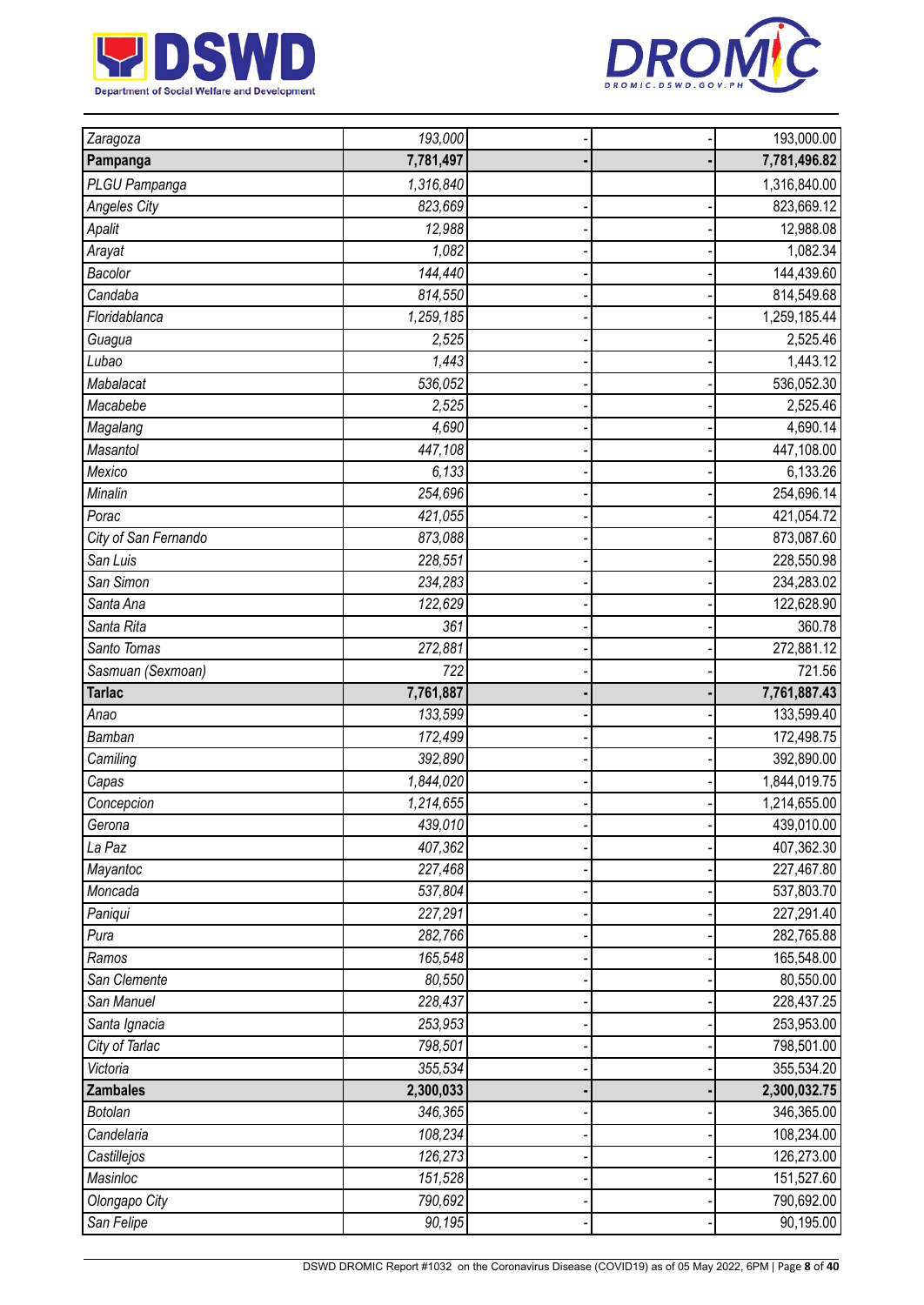



| San Marcelino        | 291,124      |                | 291,124.00       |
|----------------------|--------------|----------------|------------------|
| Santa Cruz           | 289,751      |                | 289,750.65       |
| Subic                | 105,872      |                | 105,871.50       |
| <b>CALABARZON</b>    | 374,316,099  | 158,093,707.06 | 532,409,805.90   |
| <b>Batangas</b>      | 239,909,017  | 30,222,830.80  | 270, 131, 847.65 |
| PLGU Batangas        | 53,551,708   | 13,480,874.40  | 67,032,582.75    |
| Agoncillo            | 13,470,980   |                | 13,470,980.00    |
| Alitagtag            | 7,970,881    |                | 7,970,880.50     |
| Balayan              | 1,589,695    |                | 1,589,695.00     |
| <b>Balete</b>        | 14,239,246   | 1,533,000.00   | 15,772,246.00    |
| <b>Batangas City</b> | 2,585,377    | 2,568,275.00   | 5,153,652.00     |
| Bauan                | 1,641,975    | 1,195,735.00   | 2,837,710.00     |
| Calaca               | 2,547,585    | 2,150,000.00   | 4,697,585.00     |
| Calatagan            | 2,234,482    |                | 2,234,482.00     |
| Cuenca               | 7,734,308    |                | 7,734,307.50     |
| Ibaan                | 3,409,083    | 289,350.00     | 3,698,432.50     |
| Laurel               | 15, 157, 380 |                | 15, 157, 380.00  |
| Lemery               | 13,511,552   | 907,370.00     | 14,418,922.00    |
| Lian                 | 1,152,179    |                | 1,152,179.00     |
| Lipa City            | 7,849,584    | 3,150,000.00   | 10,999,584.00    |
| Lobo                 | 1,206,739    |                | 1,206,739.00     |
| Mabini               | 2,029,190    | 877,040.00     | 2,906,230.00     |
| Malvar               | 8,055,049    | 328,400.00     | 8,383,449.00     |
| Mataas Na Kahoy      | 8,731,221    |                | 8,731,221.00     |
| Nasugbu              | 1,369,315    | 1,875,000.00   | 3,244,315.00     |
| Padre Garcia         | 1,837,315    |                | 1,837,315.00     |
| Rosario              | 1,268,815    |                | 1,268,815.00     |
| San Jose             | 3,841,375    | 873,551.40     | 4,714,926.40     |
| San Juan             | 2,264,783    |                | 2,264,782.50     |
| San Luis             | 1,532,345    |                | 1,532,345.00     |
| San Nicolas          | 13,478,500   |                | 13,478,500.00    |
| San Pascual          | 1,351,403    |                | 1,351,403.00     |
| Santa Teresita       | 7,582,753    |                | 7,582,753.00     |
| Santo Tomas          | 1,412,347    | 358,075.00     | 1,770,422.00     |
| Taal                 | 8,568,908    |                | 8,568,908.00     |
| Talisay              | 13,660,312   |                | 13,660,312.00    |
| City of Tanauan      | 8,418,586    | 636,160.00     | 9,054,745.50     |
| Taysan               | 1,322,983    |                | 1,322,983.00     |
| <b>Tingloy</b>       | 2,195,750    |                | 2,195,750.00     |
| Tuy                  | 1,135,315    |                | 1,135,315.00     |
| <b>Cavite</b>        | 38,908,560   | 61,074,140.43  | 99,982,700.18    |
| <b>PLGU Cavite</b>   | 116,160      | 41,344,159.20  | 41,460,319.20    |
| Alfonso              | 950,341      |                | 950,341.00       |
| Amadeo               | 2,610,790    |                | 2,610,790.00     |
| Bacoor               | 5,785,443    | 4,956,870.00   | 10,742,313.00    |
| Carmona              | 1,980,850    | 1,750,000.00   | 3,730,850.25     |
| Cavite City          | 1,619,464    | 225,569.00     | 1,845,033.00     |
| Dasmariñas           | 3,663,384    | 1,978,816.78   | 5,642,200.78     |
| Gen. Mariano Alvarez | 2,915,365    | 812,670.00     | 3,728,034.75     |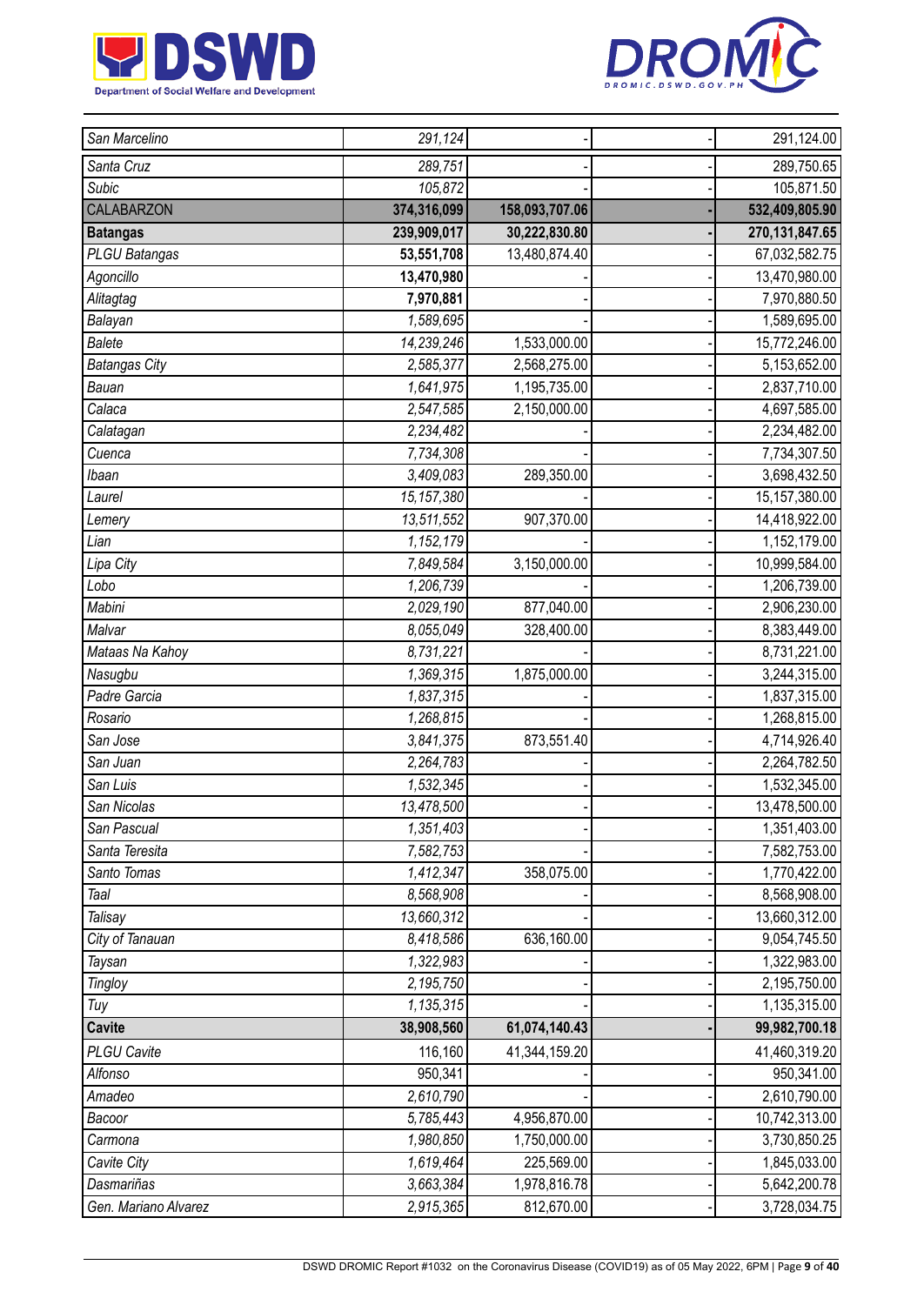



| General Emilio Aguinaldo   | 991,000    |               | 991,000.00    |
|----------------------------|------------|---------------|---------------|
| General Trias              | 999,861    | 878,175.00    | 1,878,036.25  |
| Imus                       | 1,512,830  | 1,661,520.60  | 3,174,350.60  |
| Indang                     | 374,000    | 105,860.00    | 479,860.00    |
| Kawit                      | 1,004,860  | 137,583.71    | 1,142,443.71  |
| Magallanes                 | 991,000    |               | 991,000.00    |
| Maragondon                 | 874,000    | 60,510.00     | 934,510.00    |
| Mendez (MENDEZ-NUÑEZ)      | 991,000    |               | 991,000.00    |
| Naic                       | 1,203,340  |               | 1,203,340.00  |
| Noveleta                   | 1,988,875  | 570,000.00    | 2,558,874.50  |
| Rosario                    | 1,766,636  | 544,238.00    | 2,310,874.00  |
| Silang                     | 1,393,016  | 417,655.00    | 1,810,671.00  |
| Tagaytay City              | 2,201,214  | 763,400.00    | 2,964,614.00  |
| Tanza                      | 1,101,008  | 1,181,962.14  | 2,282,970.14  |
| <b>Ternate</b>             | 874,000    | 286,605.00    | 1,160,605.00  |
| <b>Trece Martires City</b> | 1,000,123  | 3,398,546.00  | 4,398,669.00  |
| Laguna                     | 37,338,756 | 36,224,196.31 | 73,562,952.55 |
| PLGU Laguna                | 1,128,675  | 21,814,200.50 | 22,942,875.50 |
| <b>Alaminos</b>            | 775,400    |               | 775,400.00    |
| Bay                        | 776,000    | 310,300.00    | 1,086,300.00  |
| Biñan                      | 2,314,510  | 1,347,500.00  | 3,662,010.00  |
| Cabuyao                    | 1,576,060  | 492,900.00    | 2,068,960.00  |
| City of Calamba            | 1,996,026  | 2,916,068.00  | 4,912,094.00  |
| Calauan                    | 1,307,184  |               | 1,307,184.00  |
| Cavinti                    | 775,400    |               | 775,400.00    |
| Famy                       | 775,400    | 63,224.78     | 838,624.78    |
| Kalayaan                   | 773,300    |               | 773,300.00    |
| Liliw                      | 960,728    | 625,000.00    | 1,585,728.00  |
| Los Baños                  | 2,354,148  | 765,041.40    | 3,119,189.15  |
| Luisiana                   | 1,032,000  |               | 1,032,000.00  |
| Lumban                     | 775,400    |               | 775,400.00    |
| Mabitac                    | 898,880    | 202,500.00    | 1,101,380.00  |
| Magdalena                  | 753,800    |               | 753,800.00    |
| Majayjay                   | 1,275,982  |               | 1,275,982.00  |
| Nagcarlan                  | 635,000    |               | 635,000.00    |
| Paete                      | 730,210    |               | 730,210.00    |
| Pagsanjan                  | 1,370,416  | 151,652.00    | 1,522,068.25  |
| Pakil                      | 1,001,800  | 206,855.77    | 1,208,655.77  |
| Pangil                     | 1,423,582  |               | 1,423,582.00  |
| Pila                       | 1,894,420  | 525,000.00    | 2,419,420.00  |
| Rizal                      | 956,610    |               | 956,610.00    |
| San Pablo City             | 1,391,700  | 1,829,788.83  | 3,221,488.83  |
| San Pedro                  | 1,985,709  | 2,884,524.48  | 4,870,233.73  |
| Santa Cruz                 | 1,792,716  | 327,550.00    | 2,120,266.00  |
| Santa Maria                | 353,800    | 437,500.00    | 791,300.00    |
| City of Santa Rosa         | 1,496,882  | 1,324,590.55  | 2,821,472.29  |
| Siniloan                   | 1,014,446  |               | 1,014,446.00  |
| Victoria                   | 1,042,572  |               | 1,042,572.25  |
| Quezon                     | 28,948,769 | 6,966,550.68  | 35,915,319.68 |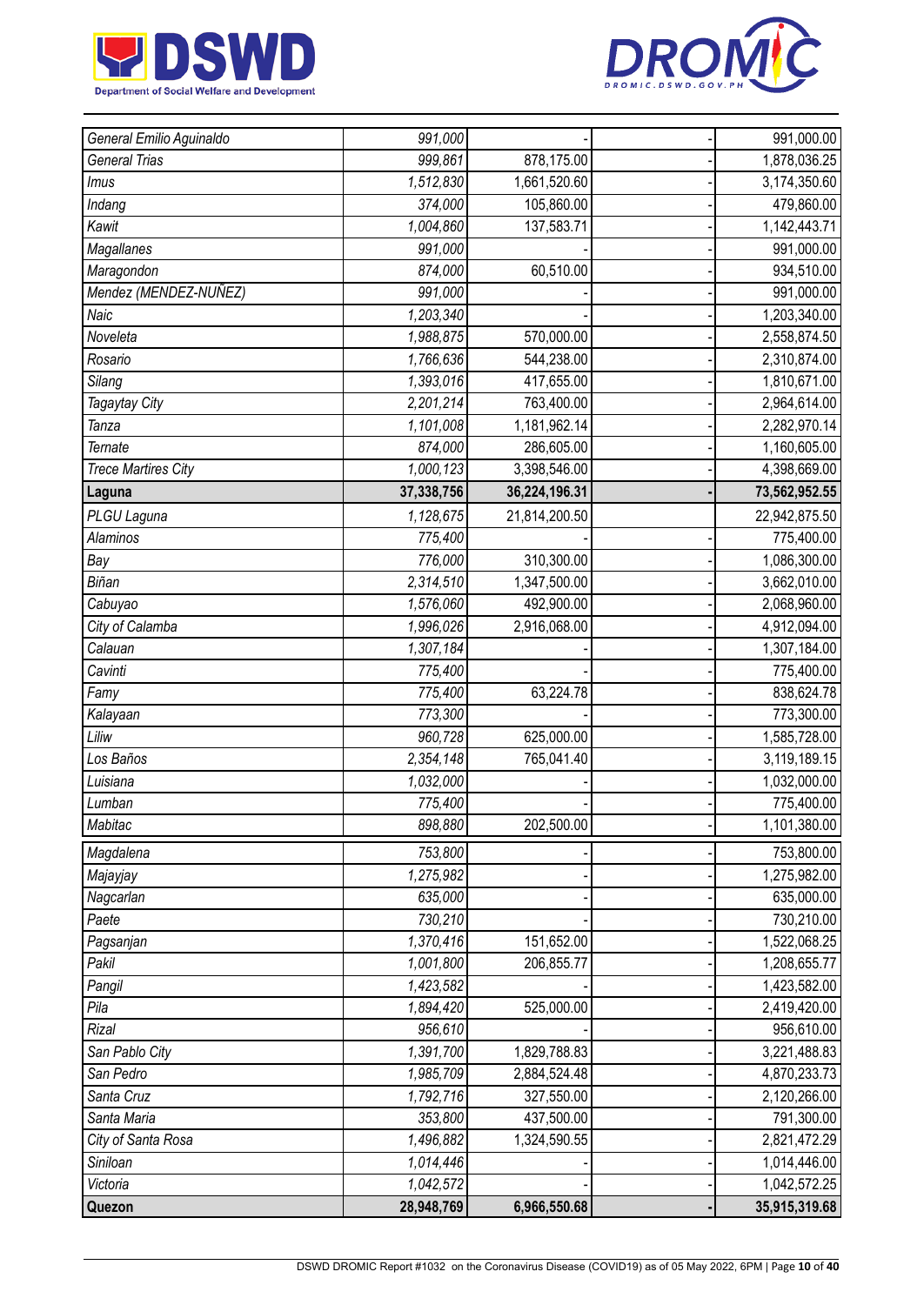



| PLGU Quezon            | 3,114,000  |               | 3,114,000.00  |
|------------------------|------------|---------------|---------------|
| Agdangan               | 282,000    |               | 282,000.00    |
| Alabat                 | 1,175,000  |               | 1,175,000.00  |
| Atimonan               | 235,000    |               | 235,000.00    |
| Buenavista             | 376,000    |               | 376,000.00    |
| <b>Burdeos</b>         | 844,000    |               | 844,000.00    |
| Calauag                | 470,000    |               | 470,000.00    |
| Candelaria             | 1,234,352  | 739,062.68    | 1,973,414.68  |
| Catanauan              | 788,432    |               | 788,432.00    |
| <b>Dolores</b>         | 242,432    |               | 242,432.00    |
| General Luna           | 655,000    |               | 655,000.00    |
| <b>General Nakar</b>   | 51,748     |               | 51,748.00     |
| Guinayangan            | 234,000    |               | 234,000.00    |
| Gumaca                 | 470,000    |               | 470,000.00    |
| Infanta                | 705,475    |               | 705,475.00    |
| Jomalig                | 844,000    |               | 844,000.00    |
| Lopez                  | 421,510    |               | 421,510.00    |
| Lucban                 | 1,223,500  |               | 1,223,500.00  |
| Lucena City            | 2,498,399  | 4,920,000.00  | 7,418,399.00  |
| Macalelon              | 544,400    |               | 544,400.00    |
| Mauban                 | 1,037,600  | 775,000.00    | 1,812,600.00  |
| Mulanay                | 761,225    |               | 761,225.00    |
| Padre Burgos           | 380,952    |               | 380,952.00    |
| Pagbilao               | 723,000    | 532,488.00    | 1,255,488.00  |
| Panukulan              | 703,000    |               | 703,000.00    |
| Patnanungan            | 703,000    |               | 703,000.00    |
| Perez                  | 940,000    |               | 940,000.00    |
| Pitogo                 | 376,000    |               | 376,000.00    |
| Plaridel               | 235,000    |               | 235,000.00    |
| Polillo                | 703,000    |               | 703,000.00    |
| Quezon                 | 940,000    |               | 940,000.00    |
| Real                   | 235,000    |               | 235,000.00    |
| Sampaloc               | 740,000    |               | 740,000.00    |
| San Andres             | 374,000    |               | 374,000.00    |
| San Antonio            | 375,400    |               | 375,400.00    |
| San Francisco (Aurora) | 611,000    |               | 611,000.00    |
| San Narciso            | 601,600    |               | 601,600.00    |
| Sariaya                | 247,716    |               | 247,716.00    |
| Tagkawayan             | 304,500    |               | 304,500.00    |
| City of Tayabas        | 733,528    |               | 733,528.00    |
| Tiaong                 | 485,000    |               | 485,000.00    |
| Unisan                 | 329,000    |               | 329,000.00    |
| <b>Rizal</b>           | 29,210,997 | 23,605,988.84 | 52,816,985.84 |
| <b>PLGU Rizal</b>      | 111,000    | 14,835,654.80 | 14,946,654.80 |
| Angono                 | 1,298,030  | 730,809.00    | 2,028,839.00  |
| City of Antipolo       | 3,505,199  | 2,375,812.00  | 5,881,010.50  |
| <b>Baras</b>           | 1,999,912  |               | 1,999,912.00  |
| Binangonan             | 851,448    |               | 851,448.00    |
| Cainta                 | 2,835,970  | 2,929,831.25  | 5,765,801.25  |
| Cardona                | 1,562,680  | 350,136.50    | 1,912,816.50  |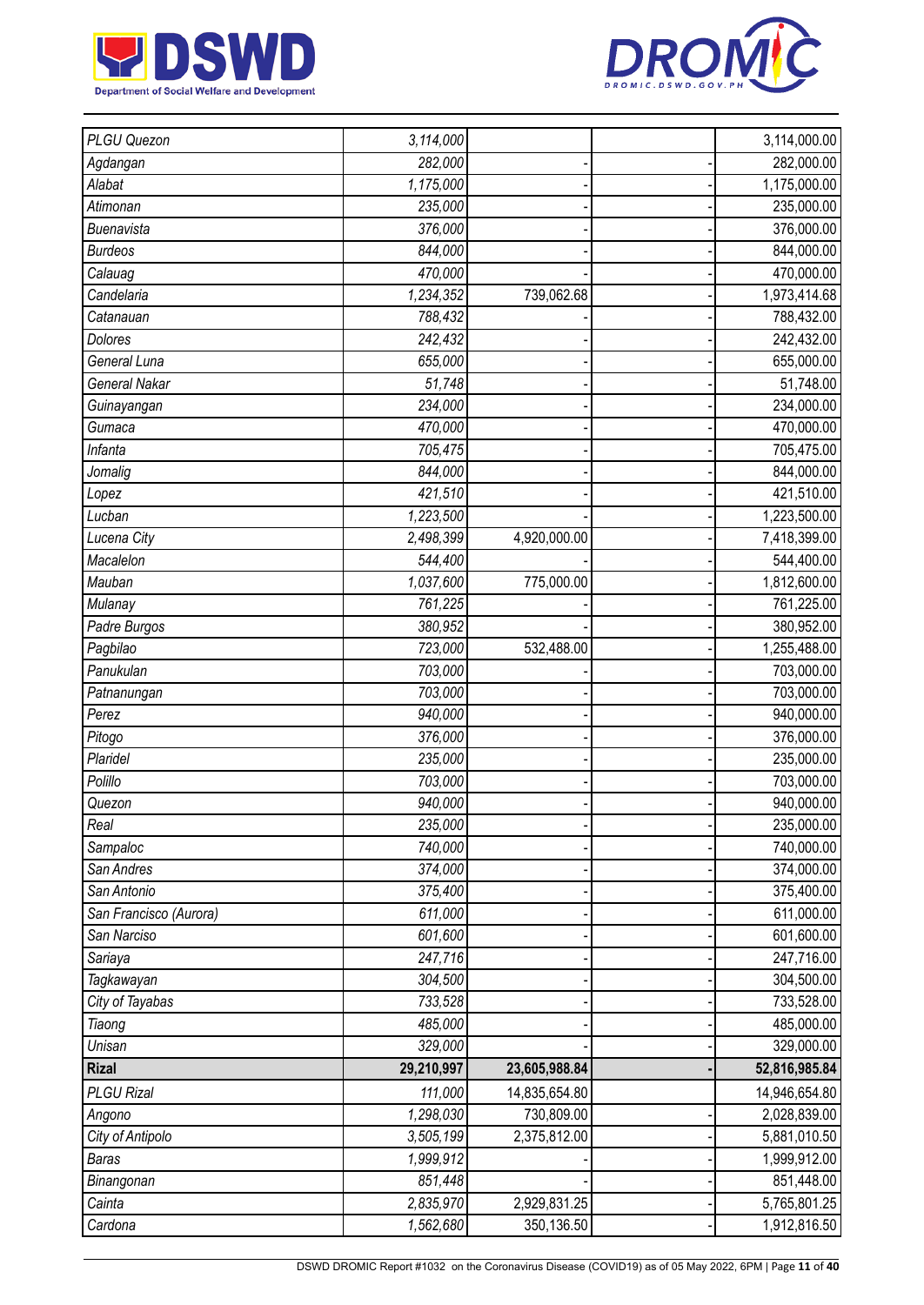



| Jala-Jala                 | 605,620                | 110,490.00   | 716,110.00                 |
|---------------------------|------------------------|--------------|----------------------------|
| Morong                    | 1,882,464              |              | 1,882,464.00               |
| Pililla                   | 931,610                | 253,000.00   | 1,184,610.00               |
| Rodriguez (Montalban)     | 5,432,466              | 640,863.00   | 6,073,329.00               |
| San Mateo                 | 1,464,369              | 1,124,392.29 | 2,588,761.29               |
| Tanay                     | 2,928,409              |              | 2,928,408.50               |
| Taytay                    | 2,244,501              | 255,000.00   | 2,499,501.00               |
| Teresa                    | 1,557,320              |              | 1,557,320.00               |
| <b>MIMAROPA</b>           | 77,927,974             |              | 77,927,973.78              |
| <b>Marinduque</b>         | 4,803,084              |              | 4,803,083.70               |
| Boac                      | 1,272,030              |              | 1,272,030.00               |
| Buenavista                | 459,150                |              | 459,150.00                 |
| Gasan                     | 89,388                 |              | 89,387.50                  |
| Mogpog                    | 405,900                |              | 405,900.00                 |
| Santa Cruz                | 900,000                |              | 900,000.00                 |
| Torrijos                  | 1,676,616              |              | 1,676,616.20               |
| <b>Occidental Mindoro</b> | 13,048,480             |              | 13,048,480.15              |
| Abra de llog              | $\overline{1,743,573}$ |              | 1,743,573.20               |
| Calintaan                 | 355,320                |              | 355,320.00                 |
| Looc                      | 2,660,000              |              | 2,660,000.00               |
| Lubang                    | 2,249,325              |              | 2,249,325.00               |
| Magsaysay                 | 679,734                |              | 679,734.00                 |
| Mamburao                  | 495,500                |              | 495,500.00                 |
| Paluan                    | 241,200                |              | 241,200.00                 |
| Rizal                     | 370,131                |              | 370,131.30                 |
| Sablayan                  | 1,390,677              |              | 1,390,676.50               |
| San Jose                  | 2,270,818              |              | 2,270,818.35               |
| Santa Cruz                | 592,202                |              | 592,201.80                 |
| <b>Oriental Mindoro</b>   | 14,435,407             |              | 14,435,407.35              |
| Baco                      | 566,036                |              | 566,035.50                 |
| Bansud                    | 1,089,192              |              | 1,089,191.50               |
| Bongabong                 | 1,279,420              |              | 1,279,419.50               |
| Bulalacao (San Pedro)     | 998,053                |              | 998,052.75                 |
| City of Calapan           | 1,459,308              |              | 1,459,307.55               |
| Gloria                    | 699,051                |              | 699,050.55                 |
| Mansalay                  | 602,807                |              | 602,806.50                 |
| Naujan                    | 1,559,325              |              | 1,559,325.00               |
| Pinamalayan               | 1,538,602              |              | 1,538,602.25               |
| Pola                      | 785,300                |              | 785,300.00                 |
| Puerto Galera             | 956,485                |              | 956,485.00                 |
| Roxas                     | 506,700                |              | 506,700.00                 |
| San Teodoro               | 749,731                |              | 749,731.25                 |
| Socorro                   | 857,300                |              | 857,300.00                 |
| Victoria                  | 788,100                |              | 788,100.00                 |
| Palawan                   | 11,129,424             |              | 11,129,423.88              |
| Aborlan                   | 337,872                |              | 337,872.15                 |
| Balabac                   |                        |              | 2,354,400.00               |
|                           | 2,354,400              |              |                            |
| Bataraza                  | 453,600                |              | 453,600.00                 |
| Busuanga<br>Coron         | 949,500<br>1,183,950   |              | 949,500.00<br>1,183,950.00 |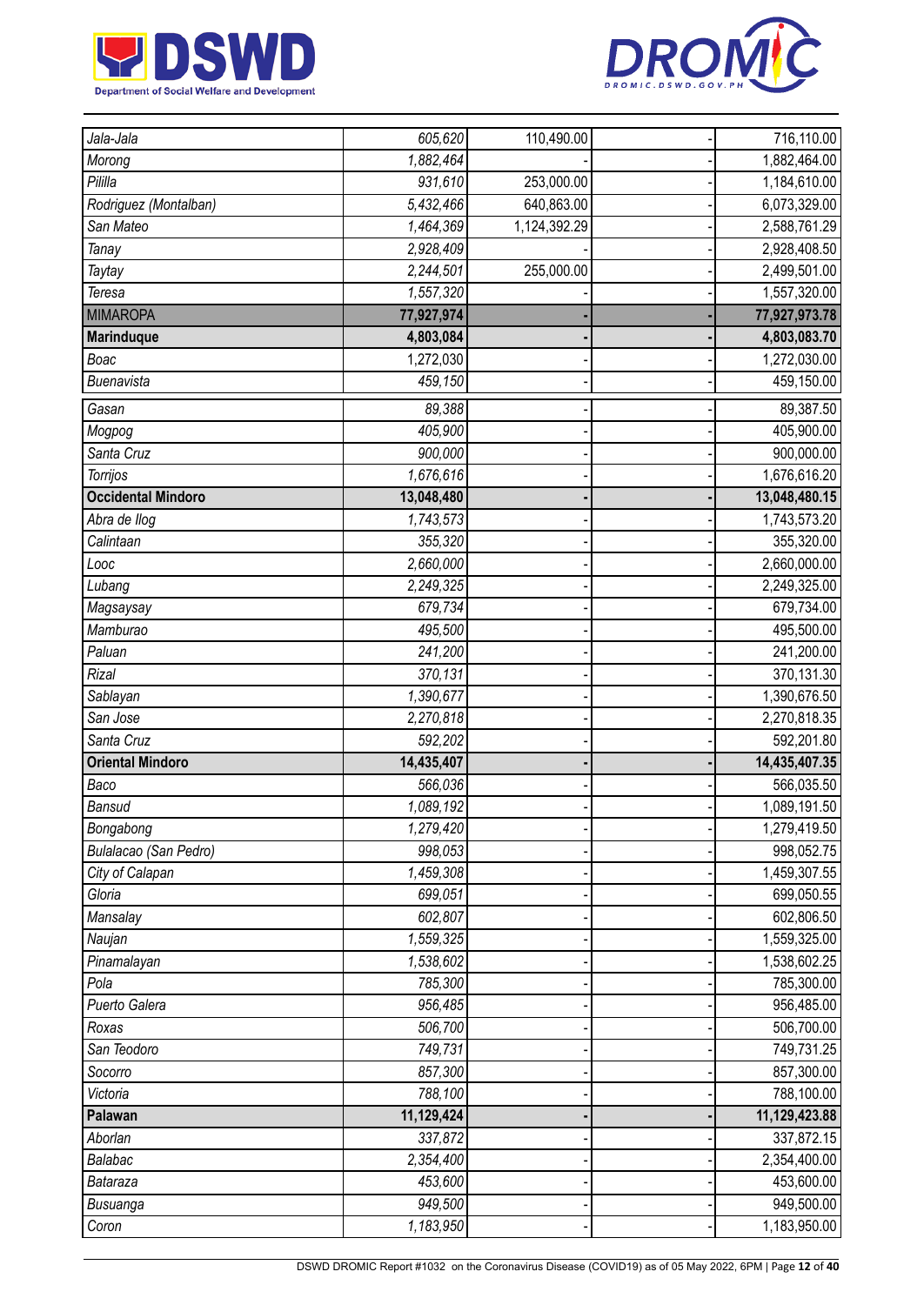



| Culion                         | 900,000               |              | 900,000.00                  |
|--------------------------------|-----------------------|--------------|-----------------------------|
| El Nido (Bacuit)               | 67,914                |              | 67,914.00                   |
| Linapacan                      | 92,724                |              | 92,723.73                   |
| Magsaysay                      | 180,000               |              | 180,000.00                  |
| Puerto Princesa City           | 1,815,645             |              | 1,815,644.85                |
| Quezon                         | 127,339               |              | 127,338.75                  |
| Rizal (Marcos)                 | 1,290,415             |              | 1,290,415.10                |
| Roxas                          | 855,819               |              | 855,819.00                  |
| San Vicente                    | 67,914                |              | 67,914.00                   |
| Sofronio Española              | 132,432               |              | 132,432.30                  |
| Romblon                        | 34,511,579            |              | 34,511,578.70               |
| Alcantara                      | 642,659               |              | 642,659.00                  |
| <b>Banton</b>                  | 835,485               |              | 835,485.00                  |
| Cajidiocan                     | 1,927,310             |              | 1,927,310.00                |
| Calatrava                      | 618,797               |              | 618,797.00                  |
| Concepcion                     | 1,349,250             |              | 1,349,250.00                |
| Corcuera                       | 2,231,585             |              | 2,231,585.00                |
| Ferrol                         | 1,012,800             |              | 1,012,800.00                |
| $L$ ooc                        | 2,152,500             |              | 2,152,500.00                |
| Magdiwang                      | 3,305,007             |              | 3,305,007.05                |
| Odiongan                       | 3,193,271             |              | 3,193,271.45                |
| Romblon                        | 8,081,550             |              | 8,081,550.00                |
| San Agustin                    | 450,000               |              | 450,000.00                  |
| San Andres                     | 1,693,527             |              | 1,693,526.70                |
| San Fernando                   | 3,654,628             |              | 3,654,627.50                |
| San Jose                       | 1,395,870             |              | 1,395,870.00                |
| Santa Fe                       | 746,375               |              | 746,375.00                  |
| Santa Maria (Imelda)           | 1,220,965             |              | 1,220,965.00                |
| <b>REGION V</b>                | 96,634,020            | 3,076,950.00 | 99,710,970.23               |
| Albay                          | 23,625,225            | 1,445,750.00 | 25,070,974.66               |
| PLGU Albay                     | 2,364,478             |              | 2,364,478.00                |
| Bacacay                        | 339,865               |              | 339,865.16                  |
| Camalig                        | 1,549,531             |              | 1,549,530.87                |
| Daraga (Locsin)                | 2,052,999             | 1,356,400.00 | 3,409,398.65                |
| Guinobatan                     | 3,348,124             | 89,350.00    | 3,437,474.36                |
| Legazpi City                   | 2,766,380             |              | 2,766,380.44                |
| Libon                          | 926,777               |              | 926,777.49                  |
| City of Ligao                  | 1,923,404             |              | 1,923,403.75                |
| Malilipot                      | 189,439               |              | 189,438.60                  |
| Malinao                        | 268,021               |              | 268,021.36                  |
| Manito                         | 258,134               |              | 258,133.80                  |
| Oas                            | 821,587               |              | 821,587.29                  |
| Pio Duran                      | 2,786,358             |              | 2,786,357.96                |
| Polangui                       | 1,885,065             |              | 1,885,065.26                |
| Rapu-Rapu                      | 264,030               |              | 264,030.19                  |
| Santo Domingo (Libog)          | 1,001,707             |              | 1,001,706.50                |
| City of Tabaco                 | 612,810               |              | 612,809.60                  |
|                                |                       |              |                             |
| Tiwi<br><b>Camarines Norte</b> | 266,515<br>10,051,491 |              | 266,515.38<br>10,051,491.02 |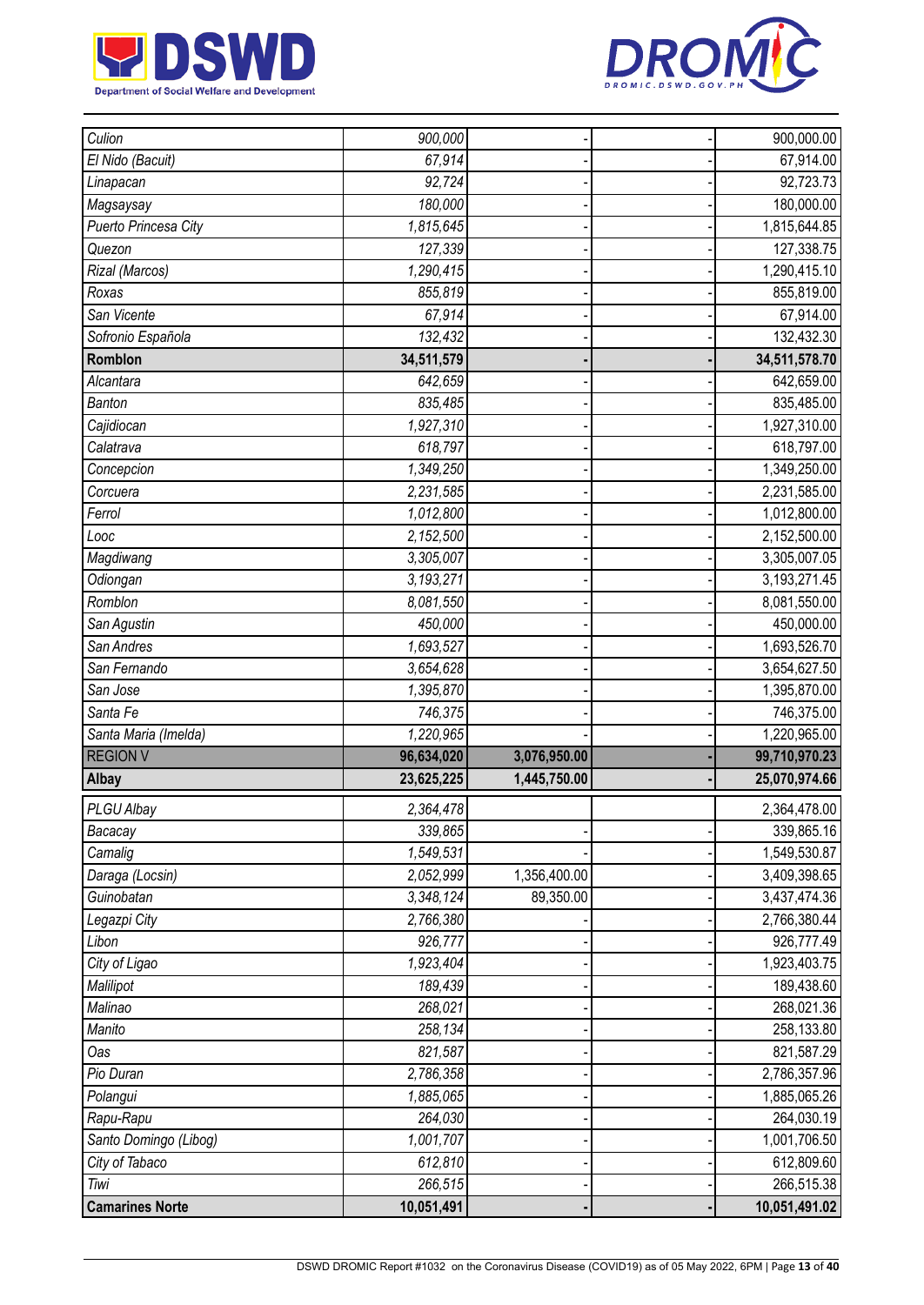



| <b>PLGU Camarines Norte</b> | 1,223,937  |           | 1,223,937.36  |
|-----------------------------|------------|-----------|---------------|
| <b>Basud</b>                | 269,607    |           | 269,606.91    |
| Capalonga                   | 545,378    |           | 545,378.00    |
| Daet                        | 1,660,492  |           | 1,660,491.80  |
| Jose Panganiban             | 1,110,926  |           | 1,110,926.40  |
| Labo                        | 1,370,240  |           | 1,370,239.50  |
| Mercedes                    | 609,481    |           | 609,481.29    |
| Paracale                    | 410,633    |           | 410,633.32    |
| San Lorenzo Ruiz (Imelda)   | 252,165    |           | 252,165.00    |
| San Vicente                 | 644,520    |           | 644,519.64    |
| Santa Elena                 | 942,676    |           | 942,675.82    |
| Talisay                     | 350,358    |           | 350,357.68    |
| Vinzons                     | 661,078    |           | 661,078.30    |
| <b>Camarines Sur</b>        | 35,462,373 | 50,000.00 | 35,512,373.19 |
| PLGU Cam Sur                | 2,203,488  |           | 2,203,487.78  |
| Baao                        | 322,971    |           | 322,971.28    |
| Balatan                     | 817,116    |           | 817,116.44    |
| Bato                        | 1,064,555  |           | 1,064,555.00  |
| Bombon                      | 371,271    |           | 371,270.61    |
| <b>Buhi</b>                 | 651,620    |           | 651,620.22    |
| <b>Bula</b>                 | 977,083    |           | 977,083.24    |
| Cabusao                     | 161,494    |           | 161,493.72    |
| Calabanga                   | 518,473    |           | 518,472.76    |
| Camaligan                   | 497,981    |           | 497,981.02    |
| Canaman                     | 670,136    |           | 670,136.44    |
| Caramoan                    | 1,567,666  |           | 1,567,666.16  |
| Del Gallego                 | 542,313    |           | 542,312.68    |
| Gainza                      | 147,119    |           | 147,118.90    |
| Garchitorena                | 222,569    |           | 222,569.16    |
| Goa                         | 4,004,792  |           | 4,004,791.78  |
| Iriga City                  | 730,048    |           | 730,048.46    |
| Lagonoy                     | 560,430    |           | 560,430.04    |
| Libmanan                    | 1,797,262  | 50,000.00 | 1,847,262.04  |
| Lupi                        | 408,305    |           | 408,304.80    |
| Magarao                     | 694,888    |           | 694,887.88    |
| Milaor                      | 773,958    |           | 773,957.88    |
| Minalabac                   | 617,984    |           | 617,984.08    |
| Nabua                       | 1,237,925  |           | 1,237,925.35  |
| Naga City                   | 2,288,358  |           | 2,288,357.96  |
| Ocampo                      | 1,798,232  |           | 1,798,232.24  |
| Pamplona                    | 936,825    |           | 936,824.72    |
| Pasacao                     | 579,548    |           | 579,547.69    |
| Pili                        | 563,942    |           | 563,941.74    |
| Presentacion (Parubcan)     | 606,753    |           | 606,753.44    |
| Ragay                       | 413,817    |           | 413,816.76    |
| Sagñay                      | 680,699    |           | 680,699.18    |
| San fernando                | 197,057    |           | 197,057.28    |
| San Jose                    | 623,238    |           | 623,237.54    |
| Sipocot                     | 981,628    |           | 981,627.76    |
| Siruma                      | 441,153    |           | 441,152.72    |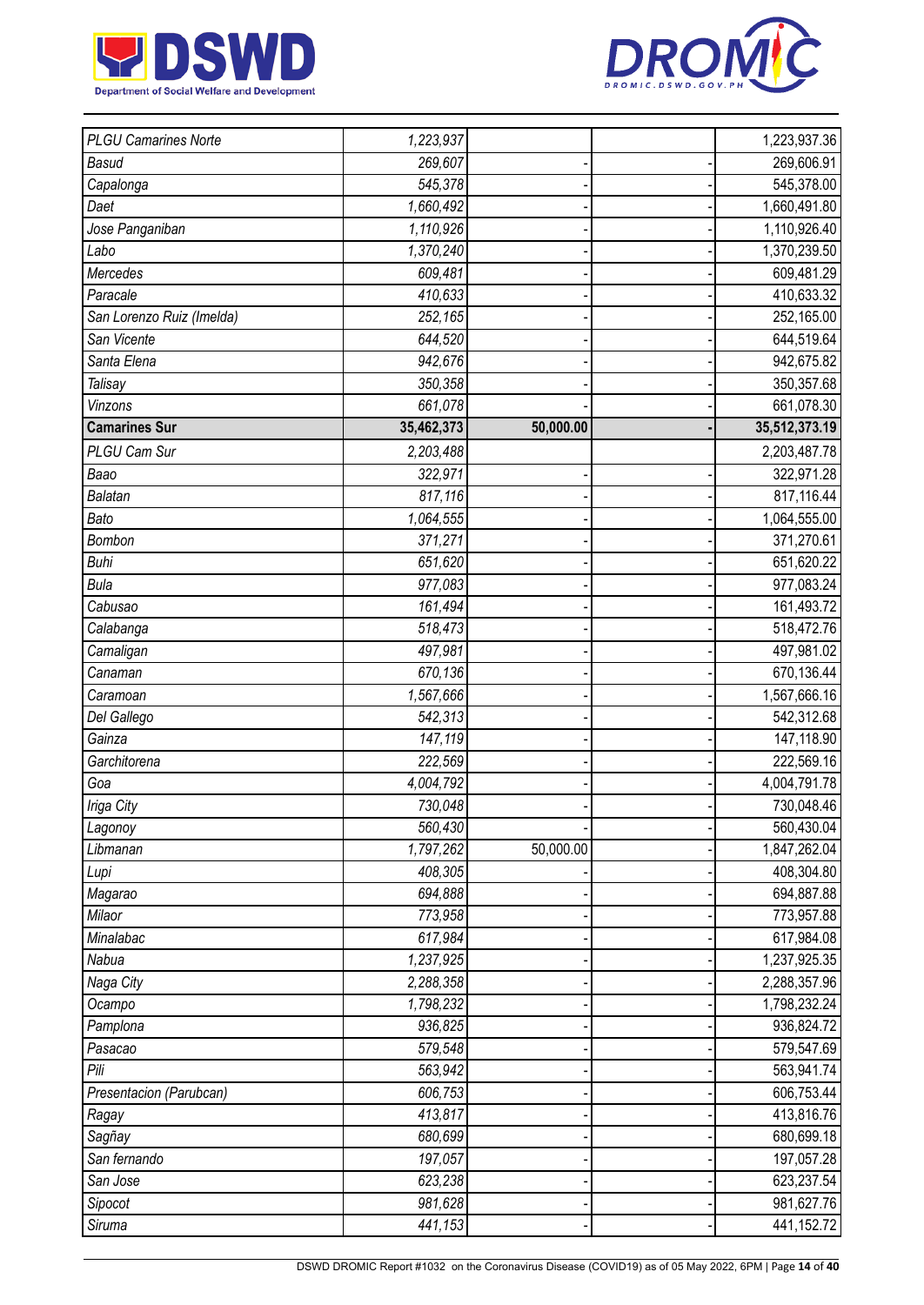



| Tigaon                   | 1,070,584   |                | 1,070,584.32   |
|--------------------------|-------------|----------------|----------------|
| Tinambac                 | 2,719,092   |                | 2,719,092.12   |
| <b>Catanduanes</b>       | 12,036,576  |                | 12,036,576.32  |
| <b>PLGU Catanduanes</b>  | 4,726,504   |                | 4,726,503.88   |
| Bagamanoc                | 796,409     |                | 796,409.00     |
| Gigmoto                  | 485,500     |                | 485,500.00     |
| San Andres (Calolbon)    | 686,869     |                | 686,869.14     |
| San Miguel               | 1,213,750   |                | 1,213,750.00   |
| Viga                     | 1,053,137   |                | 1,053,137.15   |
| Virac                    | 3,073,120   |                | 3,073,120.00   |
| <b>Masbate</b>           | 3,488,909   |                | 3,488,909.32   |
| Baleno                   | 116,151     |                | 116,151.00     |
| Cawayan                  | 175,207     |                | 175,206.50     |
| Dimasalang               | 551,680     |                | 551,680.00     |
| Esperanza                | 1,156,576   |                | 1,156,576.10   |
| Mandaon                  | 436,847     |                | 436,847.40     |
| City of Masbate          | 158,340     |                | 158,340.00     |
| Mobo                     | 103,614     |                | 103,614.00     |
| Monreal                  | 96,793      |                | 96,792.50      |
| Palanas                  | 124,260     |                | 124,260.00     |
| Pio V. Corpuz (Limbuhan) | 106,897     |                | 106,897.00     |
| San Fernando             | 195,535     |                | 195,535.00     |
| Uson                     | 265,050     |                | 265,049.82     |
| Sorsogon                 | 11,969,446  | 1,581,200.00   | 13,550,645.72  |
| PLGU Sorsogon            | 4,504,139   |                | 4,504,138.77   |
| Barcelona                | 472,882     |                | 472,882.44     |
| <b>Bulan</b>             | 700,259     |                | 700,258.54     |
| <b>Bulusan</b>           | 125,213     |                | 125,213.48     |
| Casiguran                | 247,128     |                | 247, 127. 72   |
| Castilla                 | 523,501     | 350,000.00     | 873,501.02     |
| Donsol                   | 534,362     | 513,750.00     | 1,048,112.24   |
| Gubat                    | 528,626     | 252,000.00     | 780,626.00     |
| Irosin                   | 344,244     |                | 344,244.13     |
| Juban                    | 822,885     | 169,250.00     | 992,135.37     |
| Magallanes               | 67,360      |                | 67,359.60      |
| Matnog                   | 444,843     | 296,200.00     | 741,043.20     |
| Pilar                    | 1,640,316   |                | 1,640,315.90   |
| Prieto Diaz              | 137,236     |                | 137,236.32     |
| Santa Magdalena          | 36,887      |                | 36,887.40      |
| City of Sorsogon         | 839,564     |                | 839,563.59     |
| <b>REGION VI</b>         | 318,842,586 | 197,890,827.08 | 516,733,412.80 |
| <b>Aklan</b>             | 57,394,823  | 312,750.00     | 57,707,573.16  |
| PLGU Aklan               | 4,662,800   |                | 4,662,800.00   |
| Altavas                  | 1,576,731   |                | 1,576,731.34   |
| <b>Balete</b>            | 990,000     |                | 990,000.00     |
| Banga                    | 2,111,539   | 35,000.00      | 2,146,539.00   |
| <b>Batan</b>             | 2,181,265   |                | 2,181,265.00   |
| Kalibo                   | 3,978,627   | 277,750.00     | 4,256,377.20   |
| Libacao                  | 951,657     |                | 951,656.70     |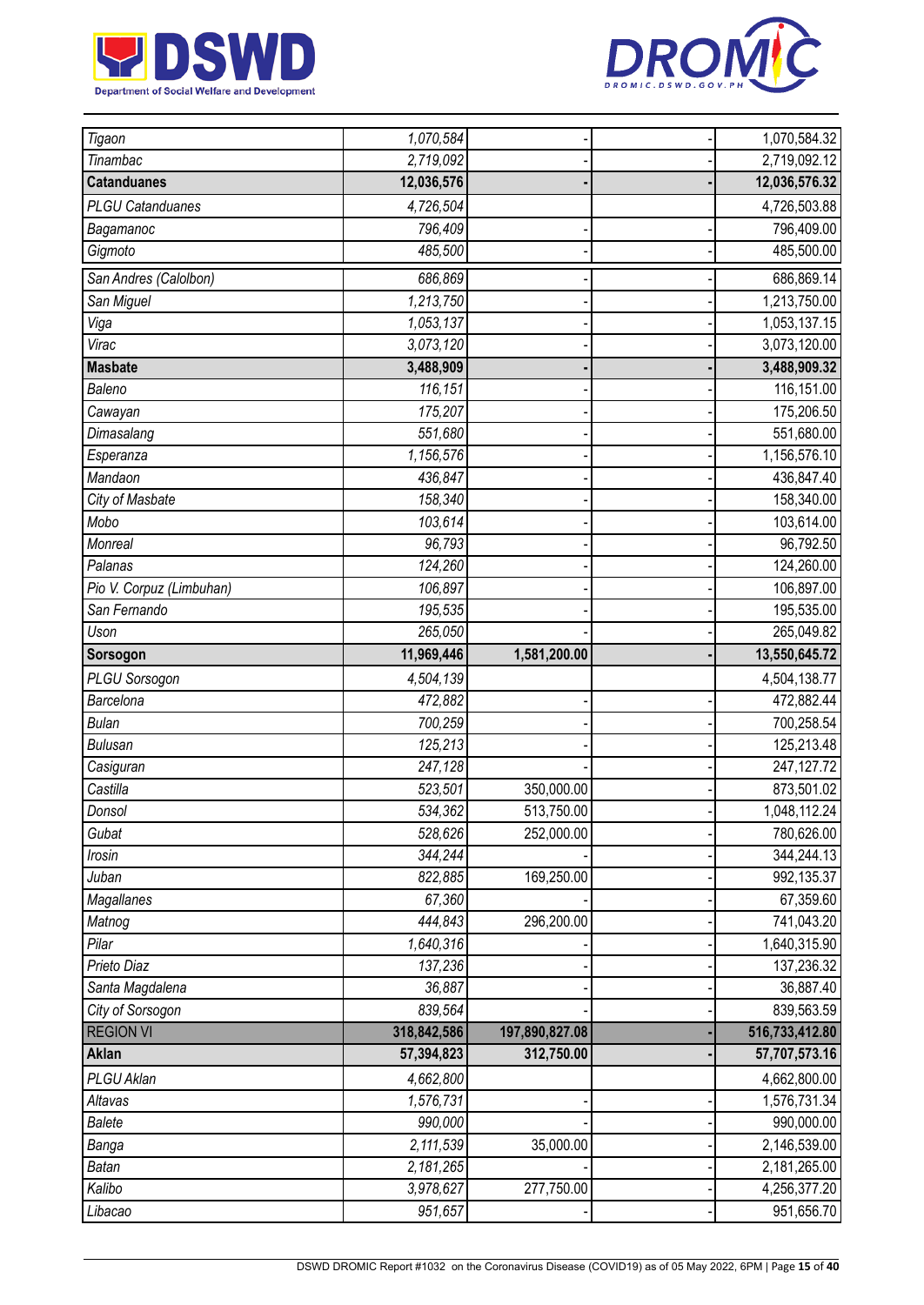



| Madalag                | 1,562,414  |               | 1,562,414.10  |
|------------------------|------------|---------------|---------------|
| New Washington         | 3,614,352  |               | 3,614,352.00  |
| Buruanga               | 3,424,500  |               | 3,424,500.00  |
| Ibajay                 | 5,772,530  |               | 5,772,530.00  |
| Lezo                   | 1,377,100  |               | 1,377,100.00  |
| Makato                 | 1,838,800  |               | 1,838,800.00  |
| Malay                  | 12,849,735 |               | 12,849,735.40 |
| Malinao                | 1,889,048  |               | 1,889,048.00  |
| <b>Nabas</b>           | 4,321,120  |               | 4,321,120.00  |
| Numancia               | 1,687,567  |               | 1,687,567.42  |
| Tangalan               | 2,605,037  |               | 2,605,037.00  |
| <b>Antique</b>         | 37,227,997 | 12,216,708.00 | 49,444,705.49 |
| Anini-y                | 2,312,285  | 7,541,308.00  | 9,853,592.96  |
| Belison                | 928,100    |               | 928,100.00    |
| Hamtic                 | 2,874,599  |               | 2,874,599.20  |
| San Jose               | 3,080,728  |               | 3,080,728.45  |
| San Remigio            | 2,254,195  |               | 2,254,195.00  |
| Sibalom                | 2,780,804  |               | 2,780,803.50  |
| Tobias Fornier (Dao)   | 3,722,565  |               | 3,722,565.00  |
| Valderrama             | 938,840    |               | 938,840.00    |
| Barbaza                | 2,207,609  |               | 2,207,609.00  |
| Bugasong               | 1,461,280  | 275,400.00    | 1,736,680.00  |
| Caluya                 | 2,466,338  |               | 2,466,338.00  |
| Culasi                 | 707,250    | 500,000.00    | 1,207,250.00  |
| Laua-an                | 1,786,703  | 1,900,000.00  | 3,686,703.10  |
| Libertad               | 3,280,956  |               | 3,280,956.00  |
| Pandan                 | 2,986,417  | 2,000,000.00  | 4,986,417.00  |
| Patnongon              | 942,037    |               | 942,036.68    |
| Sebaste                | 786,217    |               | 786,216.60    |
| Tibiao                 | 1,711,075  |               | 1,711,075.00  |
| <b>Capiz</b>           | 36,575,808 | 41,982,478.08 | 78,558,286.06 |
| Province of Capiz      | 1,865,733  |               | 1,865,733.00  |
| Cuartero               | 1,061,885  |               | 1,061,885.00  |
| Dao                    | 2,250,306  |               | 2,250,305.50  |
| Dumalag                | 1,989,750  |               | 1,989,750.00  |
| Dumarao                | 1,410,591  |               | 1,410,591.35  |
| <b>Ivisan</b>          | 745,944    |               | 745,944.00    |
| Jamindan               | 2,268,224  |               | 2,268,223.75  |
| Ma-ayon                | 2,228,580  |               | 2,228,580.00  |
| Mambusao               | 1,359,300  | 27,801,876.00 | 29,161,176.00 |
| Panay                  | 2,653,568  |               | 2,653,568.00  |
| Panitan                | 1,903,875  | 14,053,602.08 | 15,957,477.08 |
| Pilar                  | 1,390,385  |               | 1,390,385.15  |
| Pontevedra             | 2,620,432  |               | 2,620,432.00  |
| <b>President Roxas</b> | 3,102,422  | 27,000.00     | 3,129,422.00  |
| Roxas City             | 5,534,682  |               | 5,534,682.00  |
| Sapi-an                | 631,625    |               | 631,625.00    |
| Sigma                  | 1,130,360  |               | 1,130,360.00  |
| <b>Tapaz</b>           | 2,428,146  | 100,000.00    | 2,528,146.23  |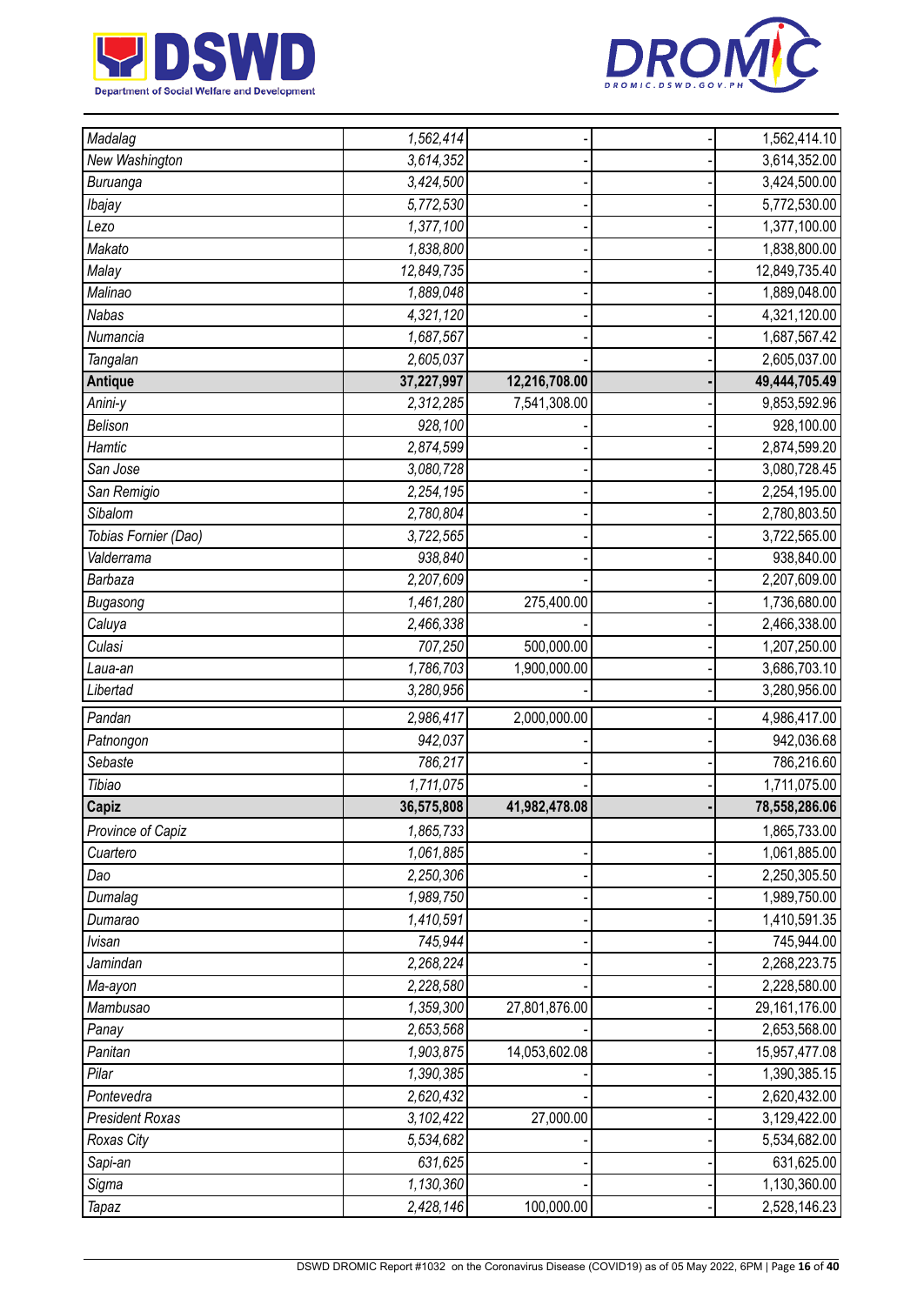



| <b>Guimaras</b>      | 7,313,489   |               | 7,313,488.50   |
|----------------------|-------------|---------------|----------------|
| Buenavista           | 997,052     |               | 997,051.95     |
| San Lorenzo          | 422,640     |               | 422,640.00     |
| Jordan               | 2,359,594   |               | 2,359,594.05   |
| Nueva Valencia       | 1,253,553   |               | 1,253,552.50   |
| Sibunag              | 2,280,650   |               | 2,280,650.00   |
| <b>Iloilo</b>        | 124,436,827 | 10,633,391.00 | 135,070,217.89 |
| Ajuy                 | 2,098,000   |               | 2,098,000.00   |
| Alimodian            | 3,458,360   |               | 3,458,360.00   |
| Anilao               | 4,844,858   |               | 4,844,858.35   |
| Badiangan            | 1,163,500   | 8,636,391.00  | 9,799,891.00   |
| Balasan              | 2,635,470   |               | 2,635,470.08   |
| <b>Banate</b>        | 3,367,800   |               | 3,367,800.00   |
| <b>Barotac Nuevo</b> | 988,395     |               | 988,395.00     |
| Barotac Viejo        | 4,326,240   |               | 4,326,240.00   |
| <b>Batad</b>         | 568,083     |               | 568,083.20     |
| Bingawan             | 1,246,000   |               | 1,246,000.00   |
| Cabatuan             | 616,264     |               | 616,263.92     |
| Calinog              | 3,505,774   |               | 3,505,773.55   |
| Carles               | 1,793,200   |               | 1,793,200.00   |
| Concepcion           | 6,033,990   | 50,000.00     | 6,083,990.00   |
| Dingle               | 1,197,500   |               | 1,197,500.00   |
| Dueñas               | 655,080     |               | 655,080.00     |
| Dumangas             | 1,855,500   |               | 1,855,500.00   |
| Estancia             | 631,800     |               | 631,800.00     |
| Guimbal              | 1,013,000   |               | 1,013,000.00   |
| Igbaras              | 3,282,960   |               | 3,282,960.00   |
| <b>Iloilo City</b>   | 27,673,226  |               | 27,673,225.98  |
| Janiuay              | 2,373,726   | 1,947,000.00  | 4,320,725.93   |
| Lambunao             | 3,771,228   |               | 3,771,227.52   |
| Leganes              | 2,112,530   |               | 2,112,530.00   |
| Lemery               | 774,000     |               | 774,000.00     |
| Leon                 | 4,287,796   |               | 4,287,796.00   |
| Maasin               | 2,661,252   |               | 2,661,252.40   |
| Miagao               | 6,146,781   |               | 6,146,780.94   |
| Mina                 | 1,199,760   |               | 1,199,760.00   |
| New Lucena           | 1,611,108   |               | 1,611,108.07   |
| Oton                 | 1,744,530   |               | 1,744,530.00   |
| City of Passi        | 3,216,815   |               | 3,216,814.70   |
| Pavia                | 733,045     |               | 733,045.07     |
| Pototan              | 1,943,190   |               | 1,943,190.00   |
| San Dionisio         | 2,830,500   |               | 2,830,500.00   |
| San Enrique          | 1,844,575   |               | 1,844,575.00   |
| San Joaquin          | 835,500     |               | 835,500.00     |
| San Miguel           | 1,607,732   |               | 1,607,732.00   |
| San Rafael           | 4,481,383   |               | 4,481,382.68   |
| Santa Barbara        | 1,421,000   |               | 1,421,000.00   |
| Sara                 | 2,866,580   |               | 2,866,580.00   |
| Tigbauan             | 574,284     |               | 574,284.00     |
| Tubungan             | 2,179,513   |               | 2,179,512.50   |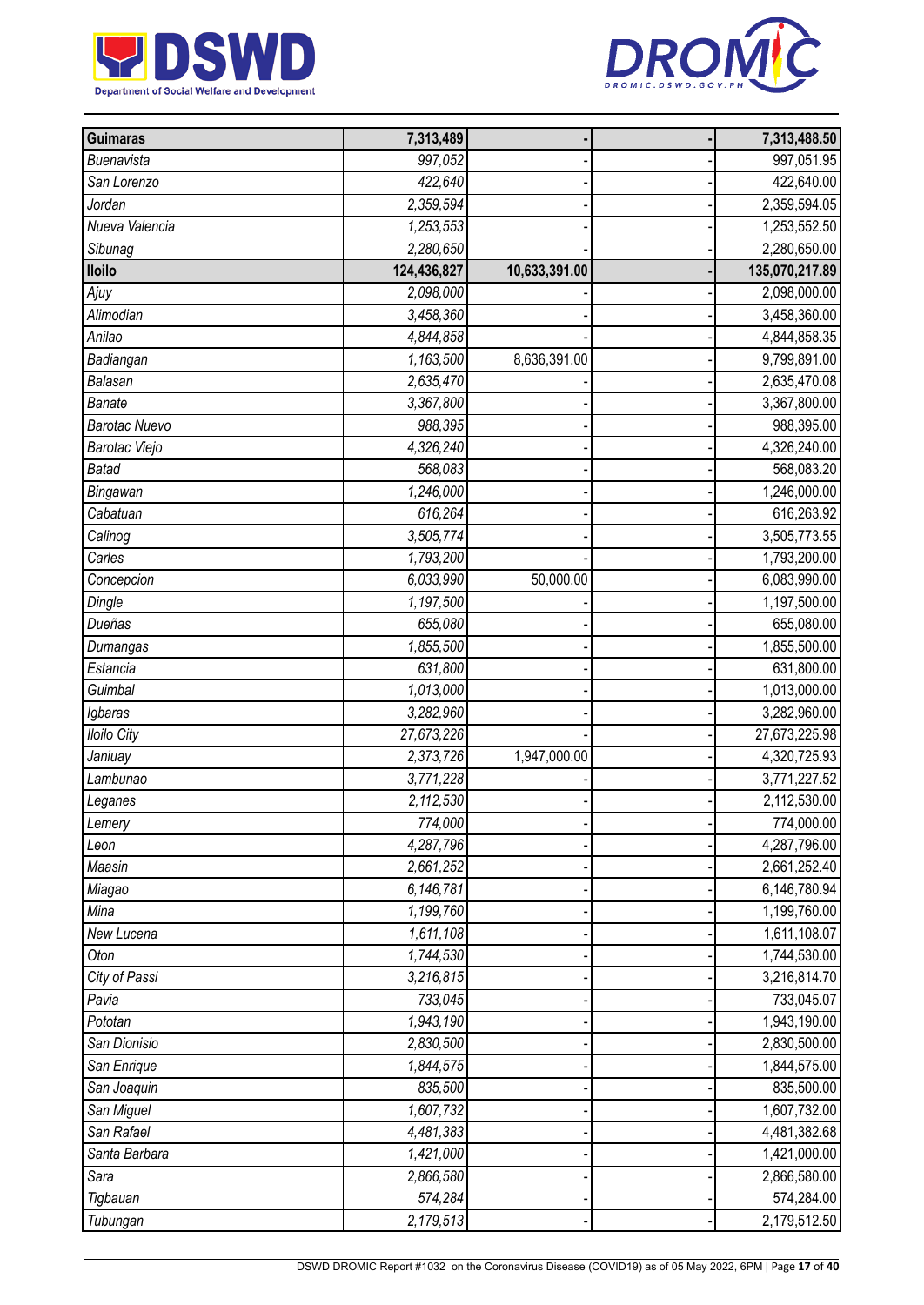



| Zarraga                       | 265,000     |                | 265,000.00       |
|-------------------------------|-------------|----------------|------------------|
| <b>Negros Occidental</b>      | 55,893,642  | 132,745,500.00 | 188,639,141.70   |
| Province of Negros Occidental | 6,450,000   |                | 6,450,000.00     |
| <b>Bacolod City</b>           | 5,505,648   |                | 5,505,647.72     |
| <b>Bago City</b>              | 672,760     |                | 672,760.00       |
| Binalbagan                    | 3,589,160   |                | 3,589,160.00     |
| Cadiz City                    | 447,097     |                | 447,097.00       |
| Calatrava                     | 1,967,400   |                | 1,967,400.00     |
| Candoni                       | 4,304,616   |                | 4,304,616.10     |
| Cauayan                       | 3,900,228   |                | 3,900,227.50     |
| Enrique B. Magalona (Saravia) | 294,520     |                | 294,520.00       |
| City of Escalante             | 1,772,975   |                | 1,772,975.00     |
| City of Himamaylan            | 3,878,398   |                | 3,878,398.00     |
| Hinigaran                     | 6,480       |                | 6,480.00         |
| Hinoba-an (Asia)              | 1,988,495   |                | 1,988,495.00     |
| llog                          | 1,697,184   |                | 1,697,184.00     |
| Isabela                       | 918,170     |                | 918,170.00       |
| City of Kabankalan            | 926,085     |                | 926,084.98       |
| La Carlota City               | 1,070,180   |                | 1,070,180.00     |
| La Castellana                 | 1,292,420   |                | 1,292,420.00     |
| Manapla                       | 965,326     |                | 965,325.90       |
| Moises Padilla (Magallon)     | 1,376,915   |                | 1,376,915.00     |
| Murcia                        | 2,496,084   |                | 2,496,084.00     |
| Pulupandan                    | 181,440     |                | 181,440.00       |
| Sagay City                    | 851,156     |                | 851,156.00       |
| Salvador Benedicto            | 2,288,822   |                | 2,288,821.50     |
| San Carlos City               | 3,024,520   |                | 3,024,519.60     |
| San Enrique                   | 365,000     |                | 365,000.00       |
| Silay City                    | 12,600      |                | 12,600.00        |
| City of Sipalay               | 835,480     |                | 835,480.00       |
| City of Talisay               | 185,740     | 132,745,500.00 | 132,931,240.00   |
| Toboso                        | 5,400       |                | 5,400.00         |
| Valladolid                    | 1,012,264   |                | 1,012,264.40     |
| City of Victorias             | 1,611,080   |                | 1,611,080.00     |
| <b>REGION VII</b>             | 229,273,159 |                | 229, 273, 158.83 |
| <b>Bohol</b>                  | 45,307,981  |                | 45,307,980.55    |
| PLGU Bohol                    | 586,057     |                | 586,057.28       |
| Alburquerque                  | 443,156     |                | 443,155.86       |
| Alicia                        | 655,780     |                | 655,780.00       |
| Anda                          | 947,695     |                | 947,695.00       |
| Antequera                     | 4,464,809   |                | 4,464,809.24     |
| Baclayon                      | 561,465     |                | 561,464.92       |
| Balilihan                     | 991,490     |                | 991,490.00       |
| <b>Batuan</b>                 | 1,290,751   |                | 1,290,751.05     |
| <b>Bien Unido</b>             | 1,829,680   |                | 1,829,680.00     |
| Bilar                         | 333,787     |                | 333,787.00       |
| Buenavista                    | 2,042,864   |                | 2,042,864.32     |
| Calape                        | 680,912     |                | 680,911.86       |
| Candijay                      | 2,769,694   |                | 2,769,693.94     |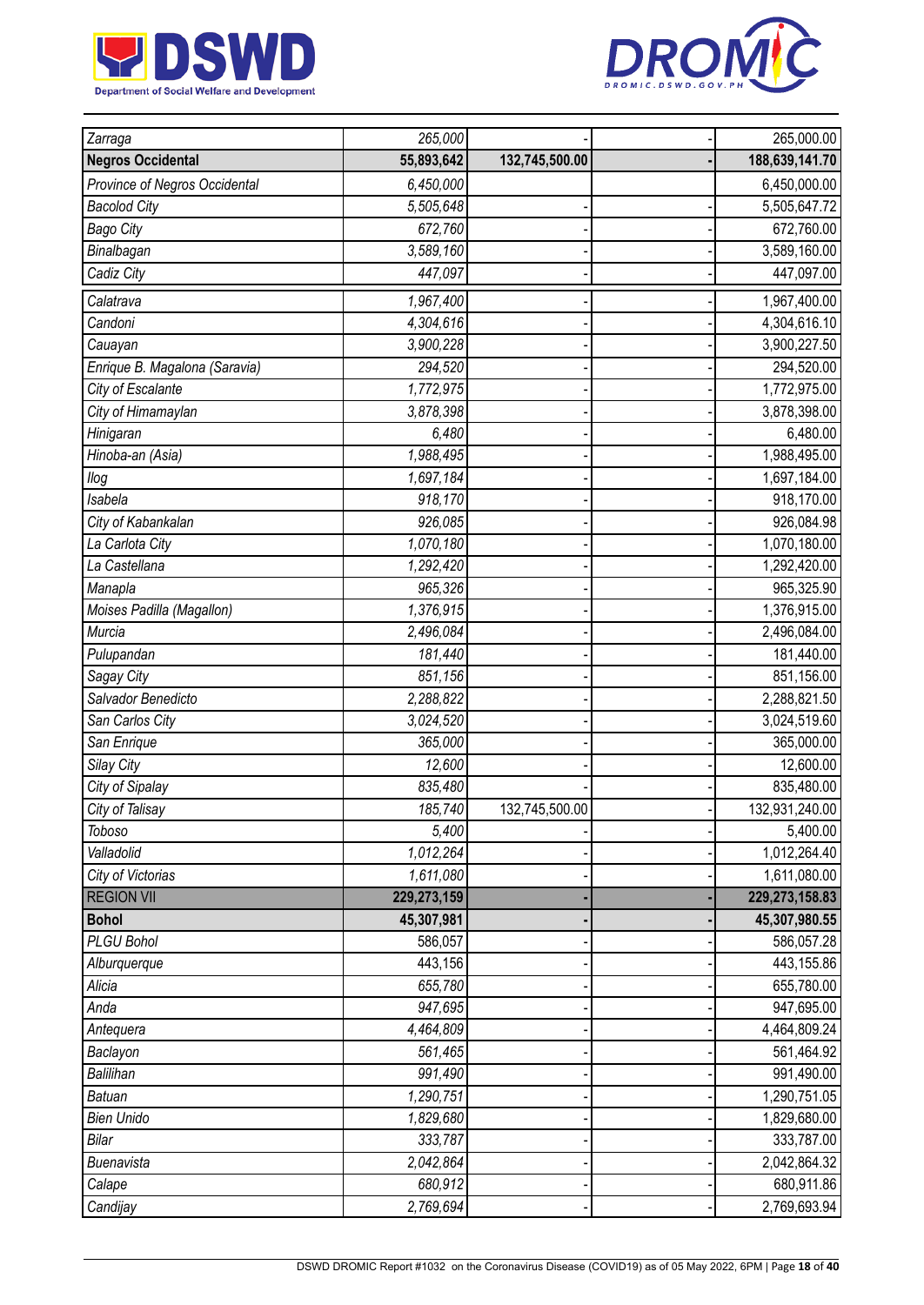



| Carmen                          | 853,980     |  | 853,980.00                   |
|---------------------------------|-------------|--|------------------------------|
| Catigbian                       | 1,500,815   |  | 1,500,815.00                 |
| Corella                         | 267,290     |  | 267,290.00                   |
| Cortes                          | 2,468,557   |  | 2,468,556.96                 |
| Dauis                           | 2,734,424   |  | 2,734,423.86                 |
| Dimiao                          | 63,000      |  | 63,000.00                    |
| Duero                           | 117,500     |  | 117,500.00                   |
| Garcia Hernandez                | 135,820     |  | 135,820.00                   |
| Jetafe                          | 404,985     |  | 404,985.00                   |
| Guindulman                      | 457,229     |  | 457,228.92                   |
| Jagna                           | 1,745,845   |  | 1,745,845.00                 |
| Lila                            | 754,815     |  | 754,815.00                   |
| Loay                            | 478,760     |  | 478,759.50                   |
| Loboc                           | 80,500      |  | 80,500.00                    |
| Loon                            | 1,531,739   |  | 1,531,739.00                 |
| Mabini                          | 179,500     |  | 179,500.00                   |
| Maribojoc                       | 655,275     |  | 655,275.00                   |
| Panglao                         | 507,520     |  | 507,519.68                   |
| Pilar                           | 167,915     |  | 167,915.00                   |
| Pres. Carlos P. Garcia (Pitogo) | 707,392     |  | 707,391.78                   |
| San Isidro                      | 4,030,718   |  | 4,030,718.30                 |
| San Miguel                      | 806,468     |  | 806,468.04                   |
| Sevilla                         | 1,121,213   |  | 1,121,212.86                 |
| Sierra Bullones                 | 558,994     |  | 558,994.00                   |
| Sikatuna                        | 384,478     |  | 384,478.00                   |
| Tagbilaran City                 | 1,311,776   |  | 1,311,775.64                 |
| Talibon                         | 604,600     |  | 604,600.00                   |
| <b>Trinidad</b>                 | 47,080      |  | 47,079.64                    |
| Tubigon                         | 2,014,865   |  | 2,014,865.00                 |
| Ubay                            | 394,400     |  | 394,400.00                   |
| Valencia                        | 622,389     |  | 622,388.90                   |
| Cebu                            | 141,975,360 |  | 141,975,359.96               |
| Province of Cebu*               | 23,396,763  |  | 23,396,763.38                |
| Alcantara                       | 470,658     |  | 470,658.30                   |
| Alcoy                           | 468,456     |  | 468,456.24                   |
| Alegria                         | 410,202     |  | 410,202.22                   |
| Aloguinsan                      | 790,847     |  | 790,846.80                   |
| Argao                           | 1,153,814   |  | 1,153,813.76                 |
| <b>Asturias</b>                 | 629,502     |  | 629,501.80                   |
| Badian                          | 819,187     |  | 819,186.62                   |
| Balamban                        | 1,055,199   |  | 1,055,199.10                 |
| Bantayan                        | 5,030,943   |  | 5,030,942.84                 |
| Barili                          | 579,712     |  | 579,712.40                   |
| City of Bogo                    | 456,597     |  | 456,596.62                   |
| Boljoon                         | 533,826     |  | 533,826.44                   |
| Borbon                          | 2,773,645   |  | 2,773,644.96                 |
| City of Carcar                  |             |  | 1,895,771.10                 |
|                                 | 1,895,771   |  |                              |
| Carmen                          | 4,751,020   |  | 4,751,020.36<br>2,615,467.72 |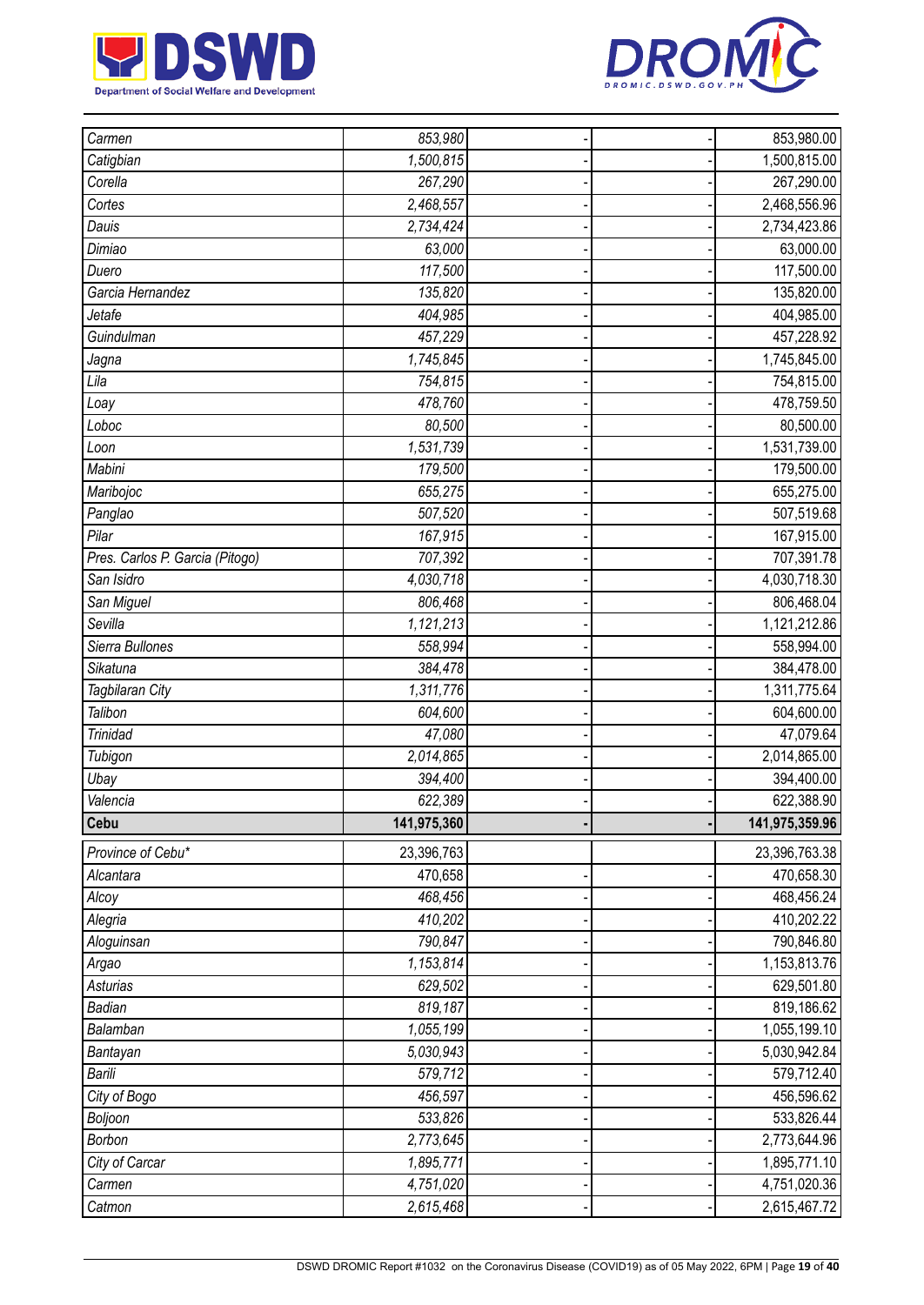



| Cebu City                   | 14,493,313             |  | 14,493,312.88 |
|-----------------------------|------------------------|--|---------------|
| Compostela                  | 417,976                |  | 417,975.94    |
| Consolacion                 | 2,594,175              |  | 2,594,174.86  |
| Cordoba                     | 2,665,920              |  | 2,665,920.38  |
| Daanbantayan                | 6,646,481              |  | 6,646,480.90  |
| Dalaguete                   | 972,633                |  | 972,633.22    |
| Danao City                  | 1,653,395              |  | 1,653,394.68  |
| Dumanjug                    | 1,559,950              |  | 1,559,950.18  |
| Ginatilan                   | 2,401,921              |  | 2,401,920.76  |
| Lapu-Lapu City (Opon)       | 980,250                |  | 980,250.00    |
| Liloan                      | 2,740,462              |  | 2,740,462.04  |
| Madridejos                  | 3,957,939              |  | 3,957,939.14  |
| Malabuyoc                   | 630,946                |  | 630,945.54    |
| Mandaue City                | 626,289                |  | 626,289.46    |
| Medellin                    | 2,664,128              |  | 2,664,127.62  |
| Minglanilla                 | 1,586,629              |  | 1,586,628.60  |
| Moalboal                    | 824,888                |  | 824,887.68    |
| City of Naga                | 1,262,857              |  | 1,262,857.09  |
| Oslob                       | 809,811                |  | 809,810.78    |
| Pilar                       | 275,804                |  | 275,804.04    |
| Pinamungahan                | 1,087,726              |  | 1,087,725.62  |
| Poro                        | 3,720,514              |  | 3,720,513.84  |
| Ronda                       | 377,306                |  | 377,305.56    |
| Samboan                     | 4,373,251              |  | 4,373,251.04  |
| San Fernando                | 4,041,326              |  | 4,041,325.62  |
| San Francisco               | 3,710,998              |  | 3,710,998.32  |
| San Remigio                 | 1,414,580              |  | 1,414,580.18  |
| Santa Fe                    | 1,190,912              |  | 1,190,912.17  |
| Santander                   | 2,742,902              |  | 2,742,902.46  |
| Sibonga                     | 1,149,002              |  | 1,149,002.14  |
| Sogod                       | 4,733,003              |  | 4,733,002.82  |
| Tabogon                     | 6,238,422              |  | 6,238,421.72  |
| Tabuelan                    | 1,332,376              |  | 1,332,376.22  |
| City of Talisay             | 2,933,165              |  | 2,933,165.40  |
| <b>Toledo City</b>          | 1,228,217              |  | 1,228,217.24  |
| Tuburan                     | 2,082,057              |  | 2,082,056.78  |
| Tudela                      | 2,022,226              |  | 2,022,226.38  |
| Siquijor                    | 7,944,128              |  | 7,944,128.30  |
| Enrique Villanueva          | 944,880                |  | 944,880.00    |
| Larena                      | 1,821,593              |  | 1,821,593.48  |
| Maria                       | 1,519,715              |  | 1,519,714.82  |
| Siquijor                    | 3,657,940              |  | 3,657,940.00  |
| <b>Negros Oriental</b>      | 34,045,690             |  | 34,045,690.02 |
| <b>PLGU Negros Oriental</b> | 3,510,848              |  | 3,510,847.71  |
| Ayungon                     | 1,196,940              |  | 1,196,940.00  |
| <b>Bais City</b>            | 460,728                |  | 460,728.00    |
| Basay                       | $\overline{2,624,790}$ |  | 2,624,790.00  |
| Bindoy (Payabon)            | 3,610,058              |  | 3,610,057.64  |
| Canlaon City                | 3,089,469              |  | 3,089,469.32  |
| Dumaguete City              | 364,437                |  | 364,437.20    |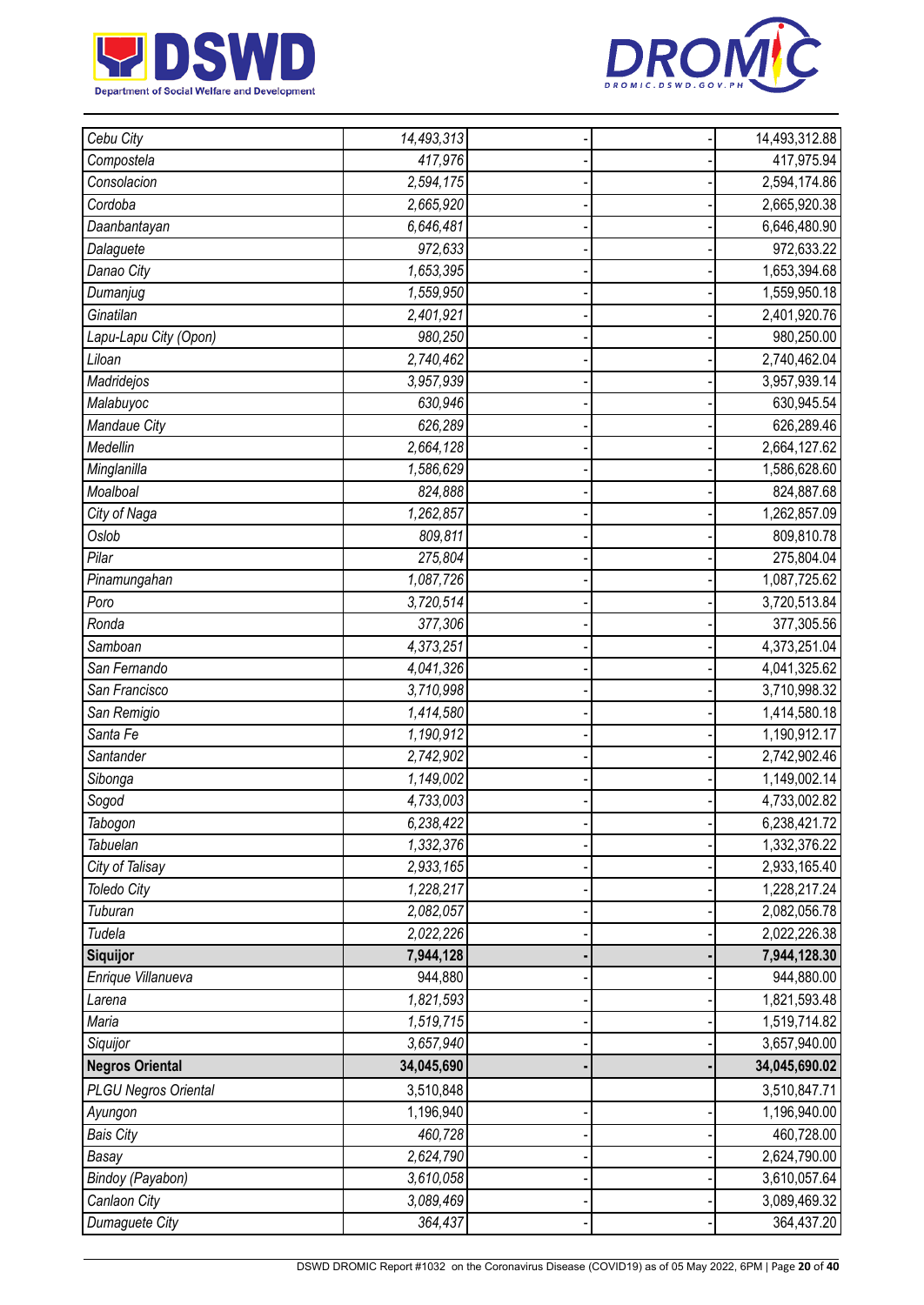



| City of Guihulngan         | 4,849,807  |            |              | 4,849,807.18  |
|----------------------------|------------|------------|--------------|---------------|
| La Libertad                | 179,972    |            |              | 179,972.10    |
| Mabinay                    | 4,328,246  |            |              | 4,328,246.48  |
| Manjuyod                   | 1,537,041  |            |              | 1,537,040.85  |
| Santa Catalina             | 1,202,500  |            |              | 1,202,500.00  |
| <b>Siaton</b>              | 210,262    |            |              | 210,262.46    |
| City of Tanjay             | 3,030,987  |            |              | 3,030,987.48  |
| Tayasan                    | 726,144    |            |              | 726,143.60    |
| Vallehermoso               | 2,792,860  |            |              | 2,792,860.00  |
| Zamboanguita               | 330,600    |            |              | 330,600.00    |
| <b>REGION VIII</b>         | 22,915,642 | 711,956.00 | 1,922,270.00 | 25,549,867.69 |
| <b>Biliran</b>             | 1,451,907  |            |              | 1,451,907.06  |
| Kawayan                    | 308,408    |            |              | 308,408.31    |
| <b>Biliran</b>             | 270,491    |            |              | 270,491.10    |
| Caibiran                   | 544        |            |              | 543.93        |
| Culaba                     | 56,569     |            |              | 56,568.72     |
| Maripipi                   | 815,895    |            |              | 815,895.00    |
| <b>Eastern Samar</b>       | 4,080,521  |            | 12,900.00    | 4,093,420.53  |
| Province of Eastern Samar  | 100,351    |            |              | 100,351.17    |
| City of Borongan           | 471        |            |              | 470.70        |
| <b>Dolores</b>             | 471        |            |              | 470.70        |
| Jipapad                    |            |            | 12,900.00    | 12,900.00     |
| Giporlos                   | 1,019,869  |            |              | 1,019,868.75  |
| Guiuan                     | 1,195,139  |            |              | 1,195,138.90  |
| Mercedes                   | 997,700    |            |              | 997,699.56    |
| Salcedo                    | 766,521    |            |              | 766,520.75    |
| Leyte                      | 6,892,375  | 711,956.00 | 148,370.00   | 7,752,701.25  |
| Province of Leyte          | 340,210    |            |              | 340,209.90    |
| Tacloban City              | 2,803,807  | 711,956.00 |              | 3,515,763.34  |
| Tolosa                     | 1,896,140  |            |              | 1,896,139.98  |
| <b>Burauen</b>             | 307,840    |            |              | 307,840.32    |
| Dagami                     | 95,228     |            |              | 95,227.86     |
| Jaro                       | 1,632      |            |              | 1,631.79      |
| Julita                     | 188,280    |            |              | 188,280.00    |
| La Paz                     | 95,228     |            |              | 95,227.86     |
| Mayorga                    | 2,176      |            |              | 2,175.72      |
| Tunga                      |            |            | 45,380.00    | 45,380.00     |
| Calubian                   | 1,088      |            |              | 1,087.86      |
| Leyte                      | 435,144    |            |              | 435,144.00    |
| Albuera                    | 1,088      |            | 40,000.00    | 41,087.86     |
| Matag-ob                   | 122,384    |            |              | 122,384.25    |
| Ormoc City                 | 1,088      |            |              | 1,087.86      |
| Palompon                   | 1,632      |            |              | 1,631.79      |
| Abuyog                     | 598,867    |            |              | 598,866.93    |
| Bato                       | 544        |            |              | 543.93        |
| Hindang                    |            |            | 43,300.00    | 43,300.00     |
| Inopacan                   |            |            | 19,690.00    | 19,690.00     |
| <b>Northern Samar</b>      | 2,419,751  |            | 15,000.00    | 2,434,750.54  |
| Province of Northern Samar | 44,208     |            |              | 44,207.68     |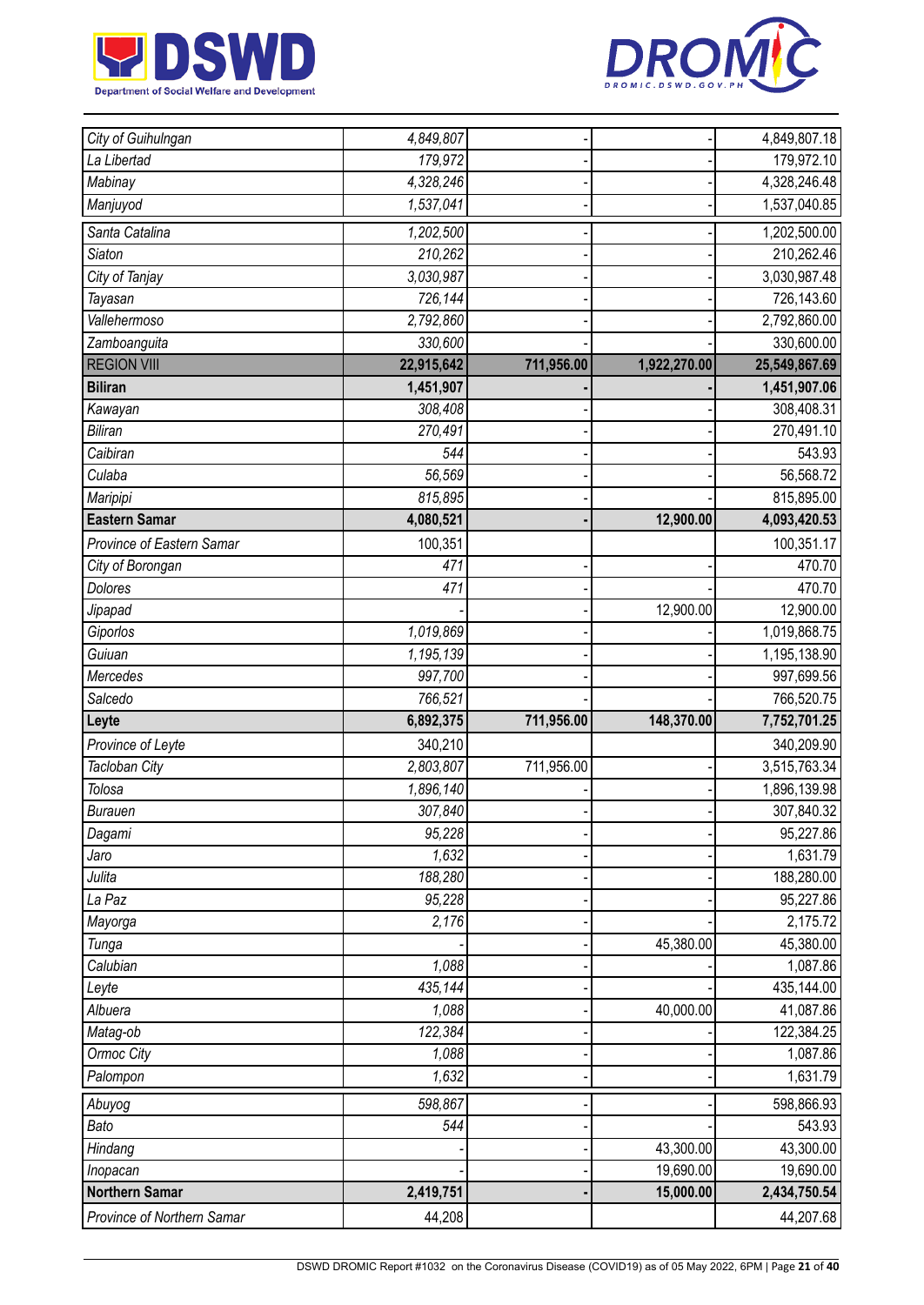



| Allen                      | 141,210    |              | 141,210.00                |
|----------------------------|------------|--------------|---------------------------|
| Bobon                      | 70,605     | 15,000.00    | 85,605.00                 |
| Catarman                   | 1,360,913  |              | 1,360,912.86              |
|                            | 607,212    |              | 607,212.00                |
| Lavezares<br>Lope de Vega  | 54,393     |              | 54,393.00                 |
| Victoria                   | 94,140     |              |                           |
| Catubig                    | 47,070     |              | 94,140.00<br>47,070.00    |
| <b>Western Samar</b>       |            |              |                           |
|                            | 7,070,605  | 1,108,500.00 | 8,179,104.82              |
| Province of Western Samar  | 45,256     |              | 45,256.41                 |
| Calbayog City              | 1,359,825  |              | 1,359,825.00              |
| Gandara                    | 544        |              | 543.93                    |
| Matuguinao                 | 208,869    |              | 208,869.12                |
| Santa Margarita            |            | 1,108,500.00 | 1,108,500.00              |
| Tagapul-an                 | 89,205     |              | 89,204.52                 |
| Tarangnan                  | 3,386,204  |              | 3,386,203.80              |
| Basey                      | 313,957    |              | 313,956.90                |
| City of Catbalogan         | 218,660    |              | 218,659.86                |
| San Jose de Buan           | 300,793    |              | 300,793.29                |
| Santa Rita                 | 1,088      |              | 1,087.86                  |
| Villareal                  | 1,146,204  |              | $\overline{1,}146,204.13$ |
| <b>Southern Leyte</b>      | 1,000,483  | 637,500.00   | 1,637,983.49              |
| Province of Southern Leyte | 31,768     |              | 31,767.56                 |
| City of Maasin             | 187,112    |              | 187, 111.92               |
| Macrohon                   | 532,000    |              | 532,000.00                |
| Padre Burgos               |            | 550,000.00   | 550,000.00                |
| Tomas Oppus                | 2,176      |              | 2,175.72                  |
| Libagon                    | 110,902    |              | 110,901.86                |
| Liloan                     |            | 87,500.00    | 87,500.00                 |
| Sogod                      | 136,526    |              | 136,526.43                |
| <b>REGION IX</b>           | 57,129,139 |              | 57,129,138.64             |
| Zamboanga del Norte        | 15,207,869 |              | 15,207,868.50             |
| Bacungan (Leon T. Postigo) | 154,440    |              | 154,440.00                |
| Baliguian                  | 266,240    |              | 266,240.00                |
| Dapitan City               | 1,816,193  |              | 1,816,192.50              |
| Dipolog City               | 1,363,960  |              | 1,363,960.00              |
| Godod                      | 102,960    |              | 102,960.00                |
| Gutalac                    | 313,560    |              | 313,560.00                |
| Jose Dalman (Ponot)        | 161,200    |              | 161,200.00                |
| Kalawit                    | 96,480     |              | 96,480.00                 |
| Katipunan                  | 574,132    |              | 574,132.00                |
| La Libertad                | 115,725    |              | 115,724.50                |
| Labason                    | 763,360    |              | 763,360.00                |
| Liloy                      | 1,779,094  |              | 1,779,094.18              |
| Manukan                    | 378,040    |              | 378,040.00                |
| Mutia                      | 241,800    |              | 241,800.00                |
| PINAN (NEW PINAN)          | 605,397    |              | 605,397.30                |
| Polanco                    | 657,840    |              | 657,839.97                |
| Pres. Manuel A. Roxas      | 410,280    |              | 410,280.00                |
| Rizal                      | 146,120    |              | 146,120.00                |
|                            |            |              |                           |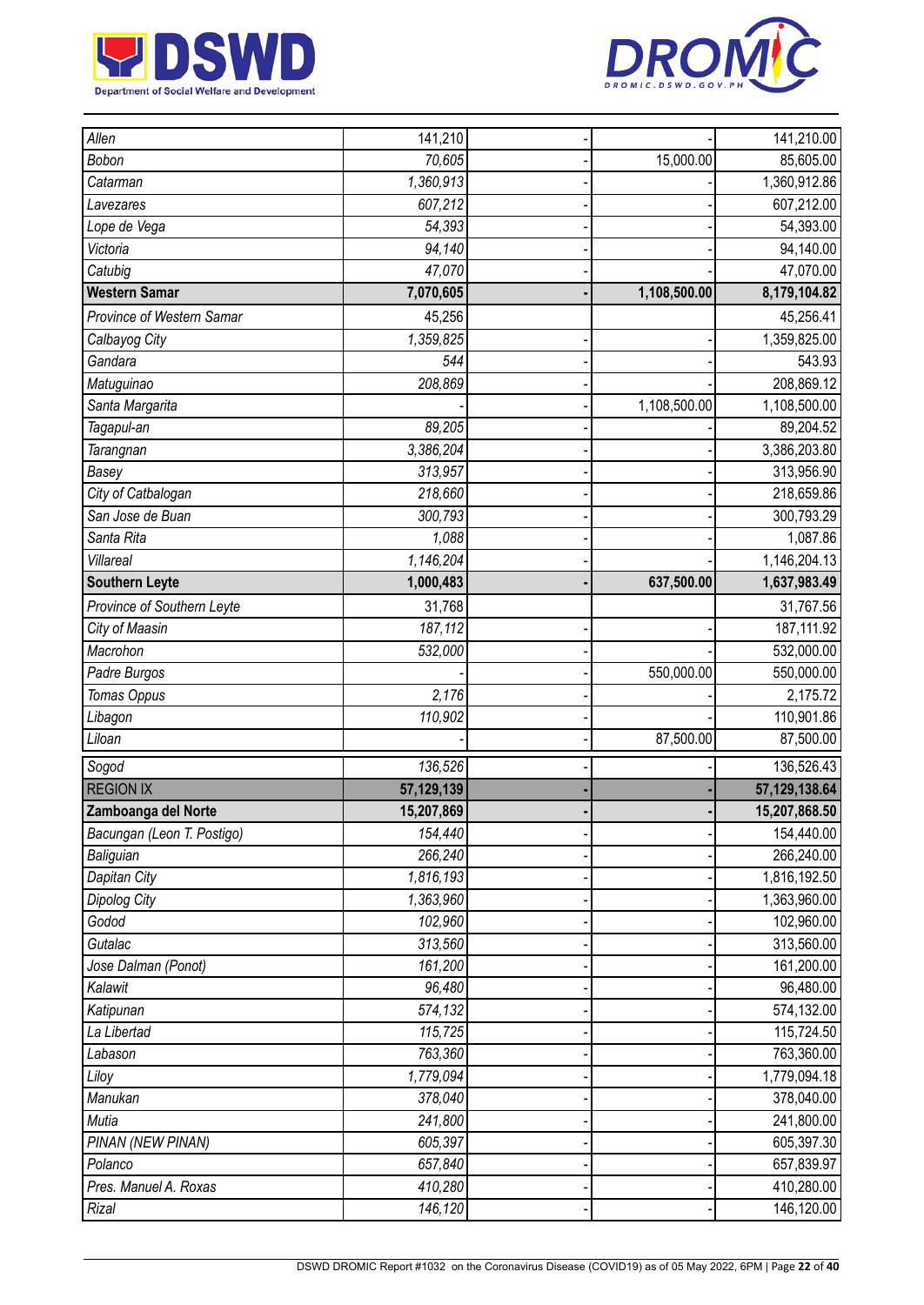



| Salug                        | 271,774    |  | 271,773.50    |
|------------------------------|------------|--|---------------|
| SERGIO OSMENA SR.            | 314,600    |  | 314,600.00    |
| Siayan                       | 411,840    |  | 411,840.00    |
| Sibuco                       | 407,680    |  | 407,680.00    |
| Sibutad                      | 283,452    |  | 283,452.00    |
| Sindangan                    | 1,771,585  |  | 1,771,585.00  |
| Siocon                       | 1,313,245  |  | 1,313,245.00  |
| Sirawai                      | 251,250    |  | 251,250.05    |
| Tampilisan                   | 235,623    |  | 235,622.50    |
| Zamboanga del Sur            | 22,534,461 |  | 22,534,461.15 |
| Aurora                       | 507,000    |  | 507,000.00    |
| Bayog                        | 232,200    |  | 232,200.00    |
| Dimataling                   | 208,080    |  | 208,080.00    |
| Dinas                        | 245,520    |  | 245,520.00    |
| Dumalinao                    | 319,800    |  | 319,800.00    |
| Dumingag                     | 474,240    |  | 474,240.00    |
| Guipos                       | 206,960    |  | 206,960.00    |
| Josefina                     | 118,040    |  | 118,040.00    |
| Kumalarang                   | 196,920    |  | 196,920.00    |
| Labangan                     | 417,560    |  | 417,560.00    |
| Lakewood                     | 257,162    |  | 257,162.37    |
| Lapuyan                      | 188,640    |  | 188,640.00    |
| Mahayag                      | 204,880    |  | 204,880.00    |
| Margosatubig                 | 589,974    |  | 589,974.00    |
| Midsalip                     | 320,320    |  | 320,320.00    |
| Molave                       | 683,427    |  | 683,427.00    |
| Pagadian City                | 1,837,329  |  | 1,837,328.91  |
| Pitogo                       | 187,200    |  | 187,200.00    |
| Ramon Magsaysay (Liargo)     | 265,720    |  | 265,720.00    |
| San Miguel                   | 132,840    |  | 132,840.00    |
| San Pablo                    | 261,040    |  | 261,040.00    |
| Sominot (Don Mariano Marcos) | 185,120    |  | 185,120.00    |
| Tabina                       | 173,520    |  | 173,520.00    |
| Tambulig                     | 361,400    |  | 361,400.00    |
| Tigbao                       | 145,080    |  | 145,080.00    |
| Tukuran                      | 520,000    |  | 520,000.00    |
| Vincenzo A. Sagun            | 164,160    |  | 164,160.00    |
| Zamboanga City               | 13,130,329 |  | 13,130,328.87 |
| Zamboanga Sibugay            | 18,539,377 |  | 18,539,377.35 |
| Alicia                       | 220,680    |  | 220,680.00    |
| Buug                         | 224,280    |  | 224,280.00    |
| Diplahan                     | 1,639,470  |  | 1,639,470.00  |
| Imelda                       | 1,277,435  |  | 1,277,435.14  |
| Ipil                         | 3,551,283  |  | 3,551,283.10  |
| Kabasalan                    | 3,476,596  |  | 3,476,596.06  |
| Mabuhay                      | 1,028,742  |  | 1,028,742.00  |
| Malangas                     | 750,480    |  | 750,480.00    |
| Naga                         | 1,351,243  |  | 1,351,242.58  |
| Olutanga                     | 205,920    |  | 205,920.00    |
| Payao                        | 794,689    |  | 794,689.00    |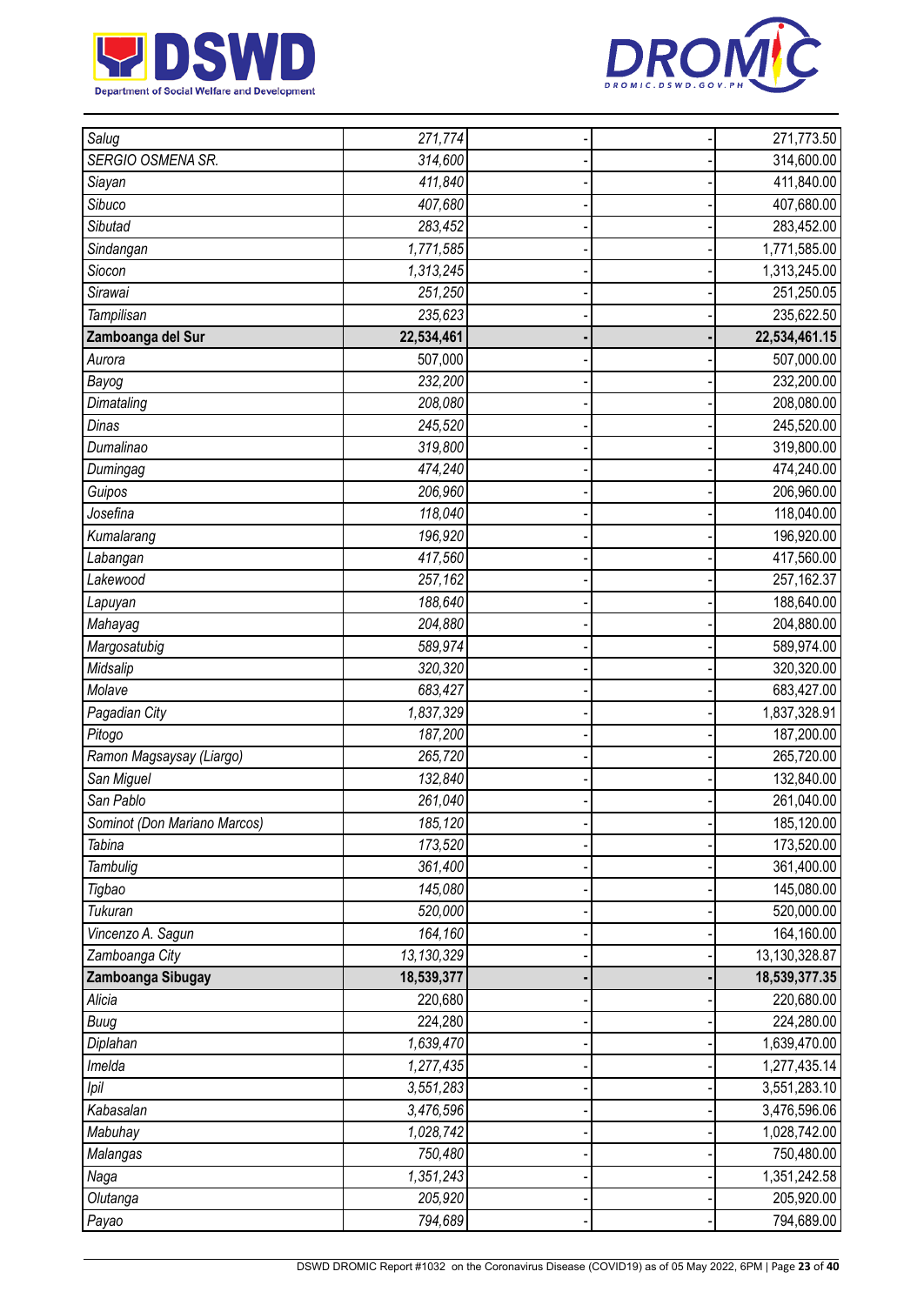



| Roseller Lim                  | 267,120     |  | 267,120.00     |
|-------------------------------|-------------|--|----------------|
| Siay                          | 2,187,599   |  | 2,187,599.47   |
| Talusan                       | 183,600     |  | 183,600.00     |
| Titay                         | 303,840     |  | 303,840.00     |
| Tungawan                      | 1,076,400   |  | 1,076,400.00   |
| <b>Basilan (Isabela City)</b> | 847,432     |  | 847,431.64     |
| City of Isabela               | 847,432     |  | 847,431.64     |
| <b>REGION X</b>               | 233,041,755 |  | 233,041,755.40 |
| <b>Bukidnon</b>               | 33,595,483  |  | 33,595,483.09  |
| Baungon                       | 585,599     |  | 585,598.88     |
| Libona                        | 1,349,879   |  | 1,349,879.31   |
| Malitbog                      | 723,570     |  | 723,570.00     |
| Manolo Fortich                | 579,732     |  | 579,731.62     |
| Sumilao                       | 266,886     |  | 266,885.90     |
| Talakag                       | 931,898     |  | 931,897.79     |
| Cabanglasan                   | 1,266,508   |  | 1,266,508.38   |
| Impasug-ong                   | 3,185,991   |  | 3,185,991.30   |
| Lantapan                      | 184,395     |  | 184,395.00     |
| City of Malaybalay            | 8,241,554   |  | 8,241,553.64   |
| San Fernando                  | 2,834,551   |  | 2,834,551.18   |
| Damulog                       | 1,781,976   |  | 1,781,976.00   |
| Dangcagan                     | 1,038,093   |  | 1,038,093.48   |
| Don Carlos                    | 1,122,709   |  | 1,122,708.97   |
| Kadingilan                    | 1,580,035   |  | 1,580,035.00   |
| Kibawe                        | 1,022,465   |  | 1,022,465.00   |
| Kitaotao                      | 729,300     |  | 729,300.00     |
| Maramag                       | 1,925,482   |  | 1,925,481.66   |
| Kalilangan                    | 1,447,608   |  | 1,447,608.03   |
| Pangantucan                   | 157,630     |  | 157,630.27     |
| City of Valencia              | 1,941,802   |  | 1,941,801.68   |
| Camiguin                      | 8,175,307   |  | 8,175,306.74   |
| Mahinog                       | 184,395     |  | 184,395.00     |
| Mambajao                      | 6,122,245   |  | 6,122,244.70   |
| Catarman                      | 1,150,967   |  | 1,150,967.04   |
| Guinsiliban                   | 533,305     |  | 533,305.00     |
| Sagay                         | 184,395     |  | 184,395.00     |
| Lanao del Norte               | 60,179,945  |  | 60,179,944.90  |
| <b>Iligan City</b>            | 24,454,777  |  | 24,454,776.73  |
| Bacolod                       | 1,897,877   |  | 1,897,876.60   |
| Baloi                         | 188,570     |  | 188,570.00     |
| Baroy                         | 2,426,975   |  | 2,426,974.76   |
| Kauswagan                     | 2,001,520   |  | 2,001,519.69   |
| Kolambugan                    | 1,049,545   |  | 1,049,545.00   |
| Linamon                       | 188,570     |  | 188,570.00     |
| Maigo                         | 365,780     |  | 365,780.00     |
| Matungao                      | 238,833     |  | 238,833.02     |
| Tagoloan                      | 201,465     |  | 201,465.00     |
| Tubod                         | 4,618,702   |  | 4,618,702.00   |
| Kapatagan                     | 2,839,899   |  | 2,839,899.33   |
| Lala                          | 13,921,112  |  | 13,921,111.79  |
|                               |             |  |                |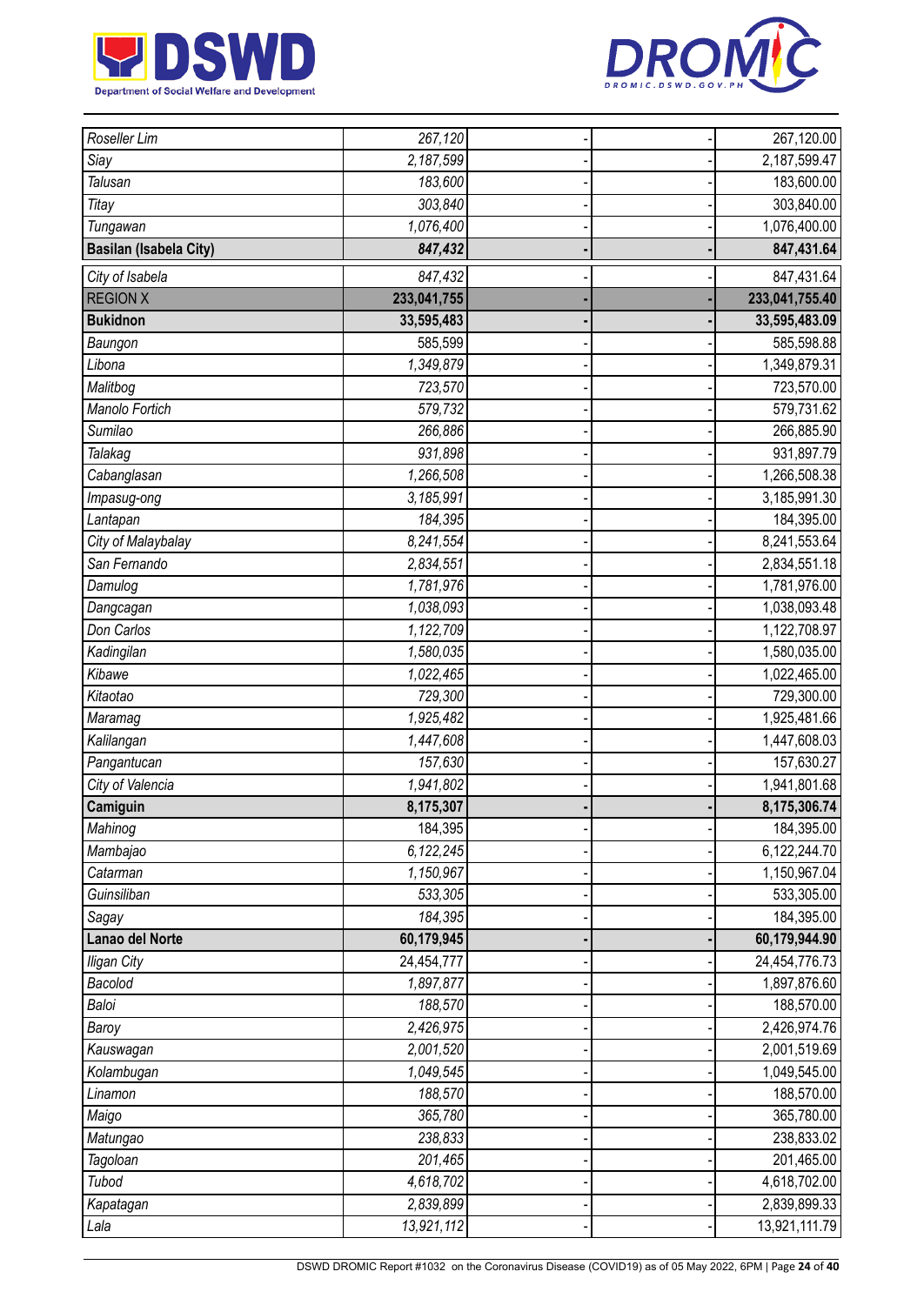



| Magsaysay                              | 1,462,824   |  | 1,462,824.00             |
|----------------------------------------|-------------|--|--------------------------|
| Munai                                  | 188,570     |  | 188,570.00               |
| Nunungan                               | 201,465     |  | 201,465.00               |
| Pantao Ragat                           | 188,570     |  | 188,570.00               |
| Poona Piagapo                          | 188,570     |  | 188,570.00               |
| Salvador                               | 276,930     |  | 276,930.00               |
| Sapad                                  | 3,012,972   |  | 3,012,972.30             |
| Sultan Naga Dimaporo (Karomatan)       | 77,850      |  | 77,849.68                |
| <b>Tangcal</b>                         | 188,570     |  | 188,570.00               |
| <b>Misamis Occidental</b>              | 14,998,643  |  | 14,998,643.19            |
| <b>PLGU Misamis Occidental</b>         | 1,098,855   |  | 1,098,854.85             |
| Aloran                                 | 235,350     |  | 235,350.00               |
| Baliangao                              | 188,570     |  | 188,570.00               |
| Calamba                                | 188,570     |  | 188,570.00               |
| Concepcion                             | 188,570     |  | 188,570.00               |
| Jimenez                                | 235,350     |  | 235,350.00               |
| Lopez Jaena                            | 188,570     |  | 188,570.00               |
| Oroquieta City                         | 3,148,896   |  | 3,148,896.38             |
| Panaon                                 | 300,913     |  | 300,913.00               |
| Plaridel                               | 188,570     |  | 188,570.00               |
|                                        | 188,570     |  | 188,570.00               |
| Sapang Dalaga<br>Bonifacio             | 432,807     |  |                          |
| Clarin                                 | 283,241     |  | 432,807.00<br>283,240.64 |
| Don Victoriano Chiongbian (Don Mariano |             |  |                          |
| Marcos)                                | 188,570     |  | 188,570.00               |
| Ozamis City                            | 3,280,000   |  | 3,280,000.00             |
|                                        |             |  |                          |
| Sinacaban                              | 188,570     |  | 188,570.00               |
| Tangub City                            | 4,286,101   |  | 4,286,101.32             |
| Tudela                                 | 188,570     |  | 188,570.00               |
| <b>Misamis Oriental</b>                | 116,092,377 |  | 116,092,377.48           |
| Cagayan De Oro City                    | 63,557,542  |  | 63,557,541.83            |
| Balingasag                             | 268,780     |  | 268,780.00               |
| Balingoan                              | 263,935     |  | 263,934.56               |
| Binuangan                              | 1,195,314   |  | 1,195,314.34             |
| Gingoog City                           | 22,344,737  |  | 22,344,736.55            |
| Kinoguitan                             | 814,868     |  | 814,868.13               |
| Lagonglong                             | 1,276,916   |  | 1,276,916.13             |
| Magsaysay (Linugos)                    | 2,649,476   |  | 2,649,476.32             |
| Medina                                 | 811,813     |  | 811,813.48               |
| Salay                                  | 1,580,992   |  | 1,580,992.32             |
| Sugbongcogon                           | 850,300     |  | 850,299.60               |
| Alubijid                               | 667,206     |  | 667,205.81               |
| Claveria                               | 615,923     |  | 615,922.50               |
| City of El Salvador                    | 3,165,857   |  | 3,165,857.00             |
| Gitagum                                | 339,023     |  | 339,022.68               |
| Initao                                 | 8,962,645   |  | 8,962,645.00             |
| Jasaan                                 | 2,114,124   |  | 2,114,123.51             |
| Laguindingan                           | 235,350     |  | 235,350.00               |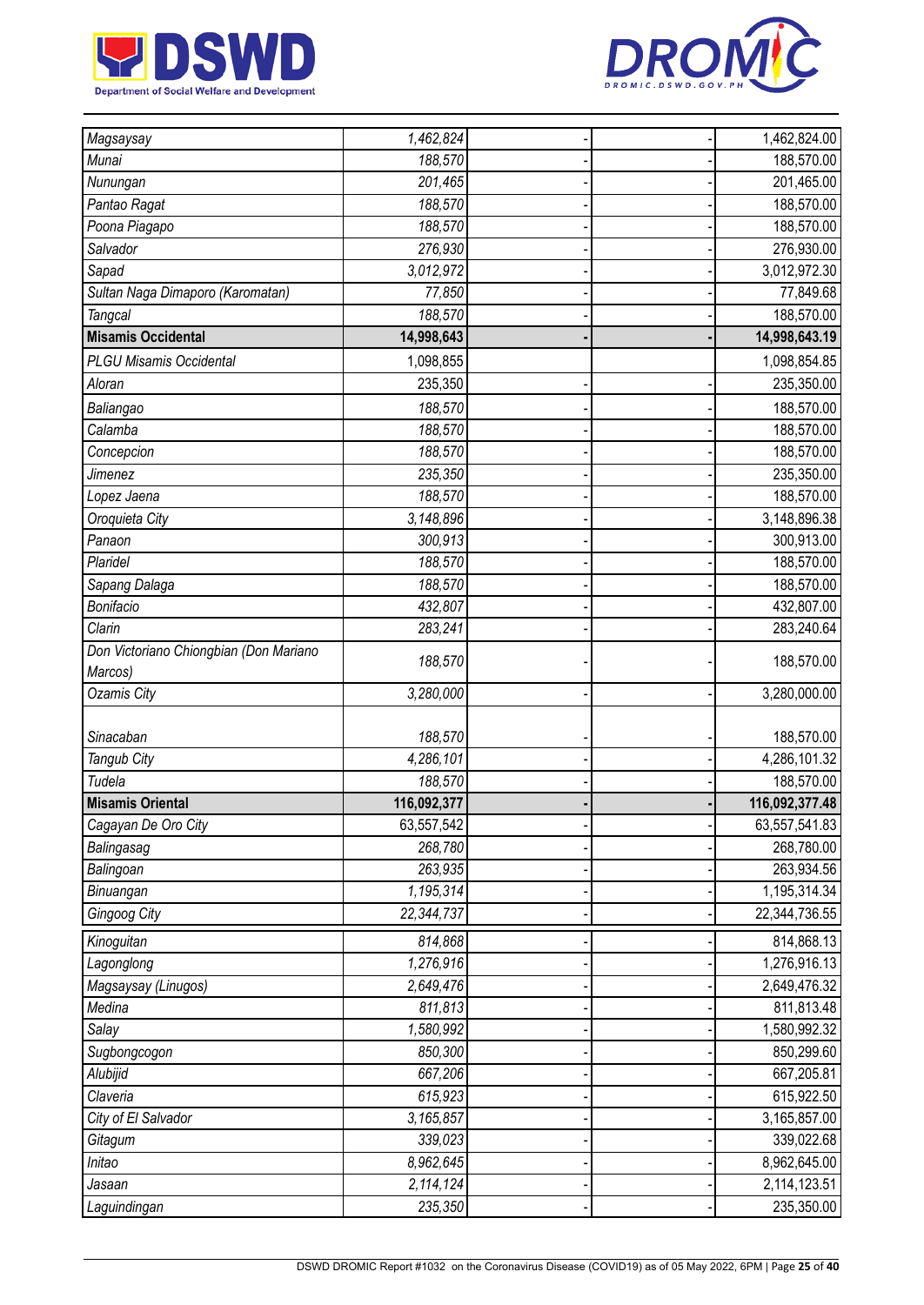



| Libertad                    | 361,980     |  | 361,980.00     |
|-----------------------------|-------------|--|----------------|
| Lugait                      | 365,780     |  | 365,780.00     |
| Naawan                      | 577,944     |  | 577,944.06     |
| Opol                        | 2,137,912   |  | 2,137,912.32   |
| Tagoloan                    | 567,597     |  | 567,596.78     |
| Villanueva                  | 291,000     |  | 291,000.00     |
| <b>REGION XI</b>            | 120,076,610 |  | 120,076,610.39 |
| Davao de Oro                | 11,786,369  |  | 11,786,369.16  |
| Compostela                  | 549,630     |  | 549,630.00     |
| Laak (San Vicente)          | 1,256,097   |  | 1,256,096.53   |
| Mabini (Doña Alicia)        | 3,145,489   |  | 3,145,489.15   |
| Maco                        | 593,967     |  | 593,966.82     |
| Maragusan (San Mariano)     | 746,365     |  | 746,364.71     |
| Mawab                       | 624,170     |  | 624,170.00     |
| Monkayo                     | 1,148,284   |  | 1,148,283.89   |
| Montevista                  | 1,033,459   |  | 1,033,458.80   |
| Nabunturan                  | 1,554,191   |  | 1,554,191.32   |
| New Bataan                  | 579,493     |  | 579,492.94     |
| Pantukan                    | 555,225     |  | 555,225.00     |
| Davao del Norte             | 17,936,653  |  | 17,936,653.00  |
| Asuncion (Saug)             | 1,546,090   |  | 1,546,090.42   |
| Braulio E. Dujali           | 925,524     |  | 925,523.95     |
| Carmen                      | 520,830     |  | 520,830.18     |
| Island Garden City of Samal | 1,177,967   |  | 1,177,966.54   |
| Kapalong                    | 2,871,384   |  | 2,871,384.32   |
| New Corella                 | 1,147,381   |  | 1,147,380.82   |
| City of Panabo              | 3,146,505   |  | 3,146,505.15   |
| San Isidro                  | 1,074,827   |  | 1,074,826.65   |
| Santo Tomas                 | 2,807,578   |  | 2,807,577.68   |
| City of Tagum               | 1,353,960   |  | 1,353,960.09   |
| Talaingod                   | 1,364,607   |  | 1,364,607.20   |
| Davao del Sur               | 44,150,025  |  | 44,150,025.04  |
| Bansalan                    | 1,362,195   |  | 1,362,194.99   |
| Davao City                  | 31,384,821  |  | 31,384,820.59  |
| City of Digos               | 3,209,246   |  | 3,209,245.86   |
| Hagonoy                     | 1,360,266   |  | 1,360,265.90   |
| Kiblawan                    | 1,241,295   |  | 1,241,295.00   |
| Magsaysay                   | 932,396     |  | 932,396.30     |
| Malalag                     | 3,143,629   |  | 3,143,629.18   |
| Matanao                     | 860,326     |  | 860,326.07     |
| Padada                      | 655,851     |  | 655,851.15     |
| <b>Davao Oriental</b>       | 35,231,714  |  | 35,231,714.25  |
| PLGU Davao Oriental         | 6,442,704   |  | 6,442,703.84   |
| Baganga                     | 2,522,673   |  | 2,522,673.41   |
| Banaybanay                  | 3,331,350   |  | 3,331,350.00   |
| Cateel                      | 54,672      |  | 54,672.00      |
| Governor Generoso           | 2,278,000   |  | 2,278,000.00   |
| Lupon                       | 870,605     |  | 870,605.00     |
| City of Mati                | 9,834,610   |  | 9,834,610.00   |
| San Isidro                  | 1,457,920   |  | 1,457,920.00   |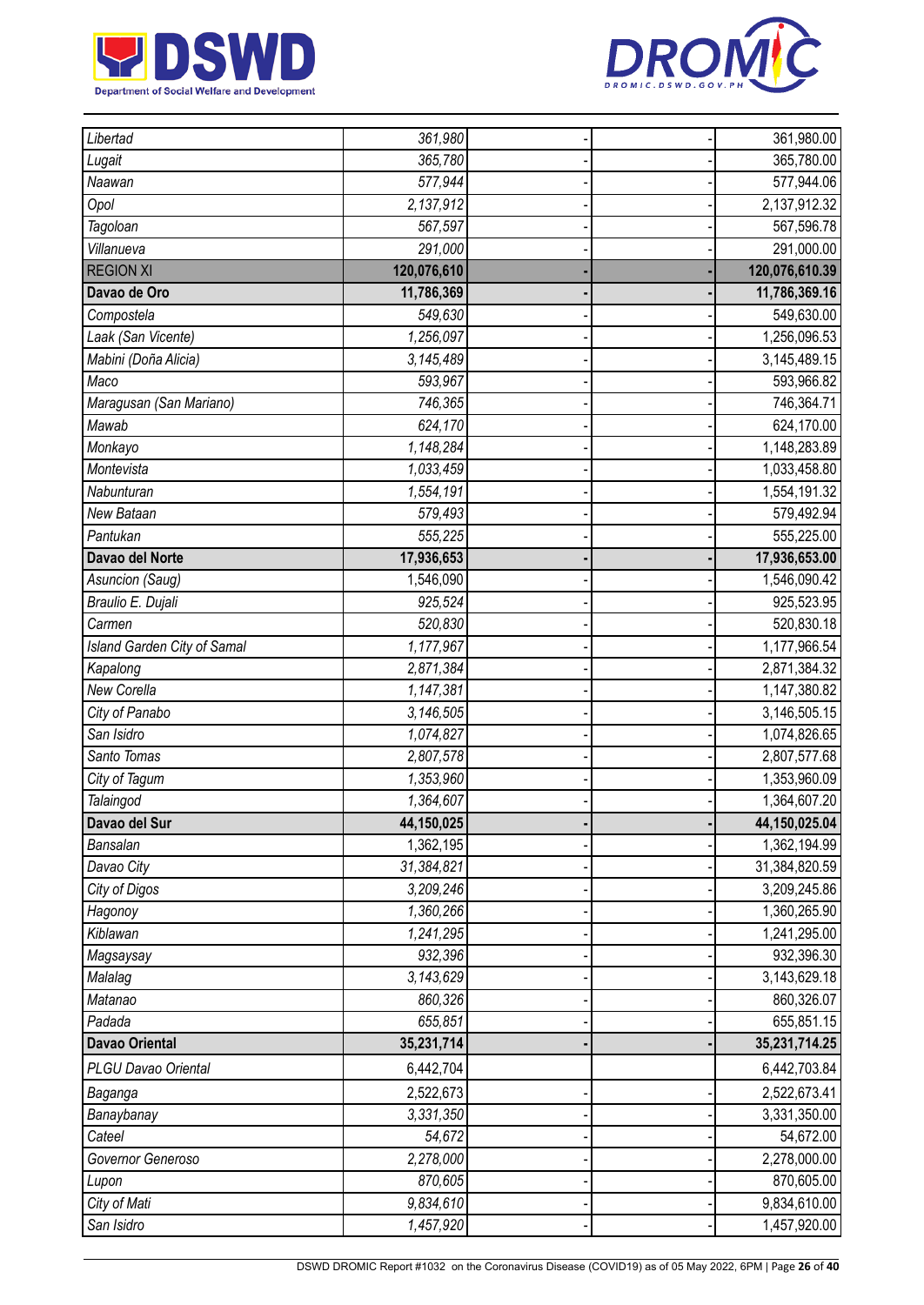



| Tarragona                       | 8,439,180  |  | 8,439,180.00  |
|---------------------------------|------------|--|---------------|
| <b>Davao Occidental</b>         | 10,971,849 |  | 10,971,848.94 |
| Malita                          | 2,491,606  |  | 2,491,606.38  |
| Santa Maria                     | 6,259,343  |  | 6,259,342.56  |
| Sarangani                       | 2,220,900  |  | 2,220,900.00  |
| <b>REGION XII</b>               | 49,188,581 |  | 49,188,581.00 |
| <b>North Cotabato</b>           | 13,663,119 |  | 13,663,119.00 |
| Alamada                         | 1,018,391  |  | 1,018,391.00  |
| Aleosan                         | 550,000    |  | 550,000.00    |
| Antipas                         | 550,000    |  | 550,000.00    |
| Arakan                          | 545,600    |  | 545,600.00    |
| Banisilan                       | 550,000    |  | 550,000.00    |
| Kabacan                         | 550,000    |  | 550,000.00    |
| Carmen                          | 550,000    |  | 550,000.00    |
| City of Kidapawan               | 1,341,226  |  | 1,341,226.00  |
| Libungan                        | 550,000    |  | 550,000.00    |
| Magpet                          | 545,600    |  | 545,600.00    |
| Makilala                        | 545,600    |  | 545,600.00    |
| Matalam                         | 550,000    |  | 550,000.00    |
| Midsayap                        | 1,145,237  |  | 1,145,237.00  |
| <b>M'lang</b>                   | 2,202,900  |  | 2,202,900.00  |
| Pigkawayan                      | 550,000    |  | 550,000.00    |
| Pikit                           | 550,000    |  | 550,000.00    |
| <b>President Roxas</b>          | 818,565    |  | 818,565.00    |
| Tulunan                         | 550,000    |  | 550,000.00    |
| Sarangani                       | 8,238,450  |  | 8,238,450.00  |
| PLGU Sarangani                  | 1,925,000  |  | 1,925,000.00  |
| Kiamba                          | 602,800    |  | 602,800.00    |
| Maasim                          | 602,800    |  | 602,800.00    |
| Maitum                          | 602,800    |  | 602,800.00    |
| Alabel                          | 1,184,150  |  | 1,184,150.00  |
| Glan                            | 1,565,300  |  | 1,565,300.00  |
| Malapatan                       | 1,152,800  |  | 1,152,800.00  |
| Malungon                        |            |  |               |
|                                 | 602,800    |  | 602,800.00    |
| <b>South Cotabato</b>           | 16,930,277 |  | 16,930,277.00 |
| <b>PLGU South Cotabato</b>      | 1,600,000  |  | 1,600,000.00  |
| Banga                           | 1,489,950  |  | 1,489,950.00  |
| General Santos City (Dadiangas) | 1,031,800  |  | 1,031,800.00  |
| City of Koronadal               | 2,524,344  |  | 2,524,344.00  |
| Lake Sebu                       | 944,350    |  | 944,350.00    |
| Norala                          | 1,038,950  |  | 1,038,950.00  |
| Polomolok                       | 807,300    |  | 807,300.00    |
| Santo Niño                      | 804,650    |  | 804,650.00    |
| Surallah                        | 2,352,280  |  | 2,352,280.00  |
| Tampakan                        | 939,950    |  | 939,950.00    |
| Tantangan                       | 1,212,563  |  | 1,212,563.00  |
| T'boli                          | 669,350    |  | 669,350.00    |
| Tupi                            | 1,514,790  |  | 1,514,790.00  |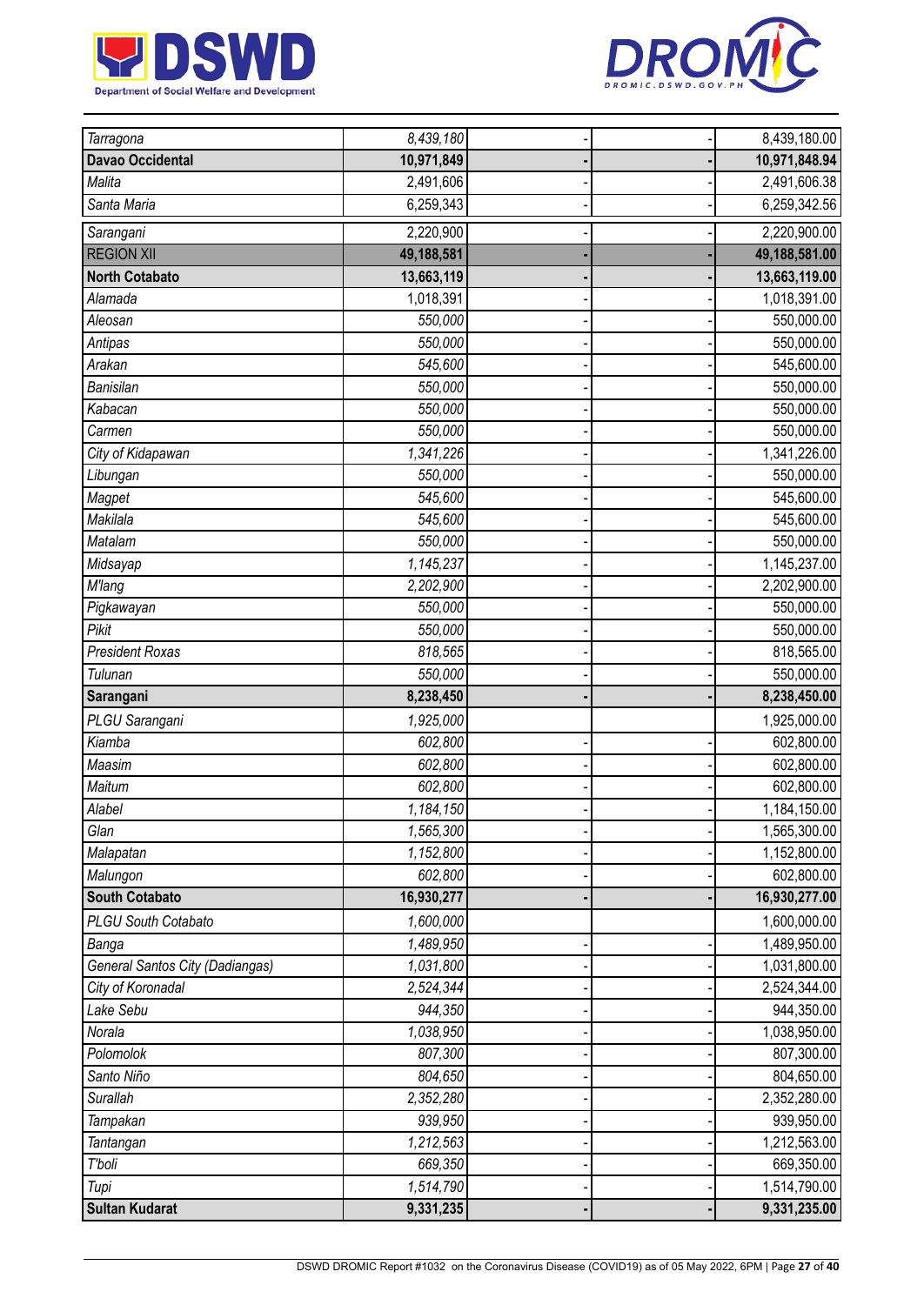



| Columbio                   | 614,900    |              | 614,900.00    |
|----------------------------|------------|--------------|---------------|
| <b>Isulan</b>              | 614,900    |              | 614,900.00    |
| Lambayong (Mariano Marcos) | 614,900    |              | 614,900.00    |
| Lutayan                    | 614,900    |              | 614,900.00    |
| <b>President Quirino</b>   | 614,900    |              | 614,900.00    |
| City of Tacurong           | 885,500    |              | 885,500.00    |
| Bagumbayan                 | 781,550    |              | 781,550.00    |
| Esperanza                  | 614,900    |              | 614,900.00    |
| Kalamansig                 | 2,107,835  |              | 2,107,835.00  |
| Lebak                      | 614,900    |              | 614,900.00    |
| Palimbang                  | 637,150    |              | 637,150.00    |
| Sen. Ninoy Aquino          | 614,900    |              | 614,900.00    |
| <b>Cotabato City</b>       | 1,025,500  |              | 1,025,500.00  |
| <b>CARAGA</b>              | 79,537,771 | 2,965,600.00 | 82,503,370.89 |
| <b>Agusan del Norte</b>    | 20,639,294 |              | 20,639,293.51 |
| Buenavista                 | 182,476    |              | 182,476.25    |
| <b>Butuan City</b>         | 8,459,956  |              | 8,459,956.13  |
| City of Cabadbaran         | 761,424    |              | 761,423.63    |
| Carmen                     | 49,766     |              | 49,766.25     |
| Jabonga                    | 2,098,801  |              | 2,098,800.75  |
| Kitcharao                  | 1,125,473  |              | 1,125,472.50  |
| <b>Las Nieves</b>          | 1,941,885  |              | 1,941,885.00  |
| Nasipit                    | 4,472,541  |              | 4,472,540.56  |
| Remedios T. Romualdez      | 448,072    |              | 448,072.44    |
| Tubay                      | 1,098,900  |              | 1,098,900.00  |
| Agusan del Sur             | 15,617,741 |              | 15,617,740.85 |
| City of Bayugan            | 4,707,181  |              | 4,707,181.01  |
| <b>Bunawan</b>             | 1,801,383  |              | 1,801,382.97  |
| Esperanza                  | 597,195    |              | 597,195.00    |
| La Paz                     | 2,222,520  |              | 2,222,520.25  |
| Loreto                     | 82,944     |              | 82,943.75     |
| Prosperidad                | 1,736,611  |              | 1,736,611.11  |
| San Francisco              | 928,991    |              | 928,991.10    |
| San Luis                   | 392,918    |              | 392,918.31    |
| Santa Josefa               | 2,442,435  |              | 2,442,434.85  |
| Sibagat                    | 248,831    |              | 248,831.25    |
| Talacogon                  | 248,831    |              | 248,831.25    |
| Veruela                    | 207,900    |              | 207,900.00    |
| Surigao del Norte          | 21,500,705 | 915,600.00   | 22,416,305.34 |
| Alegria                    | 243,855    |              | 243,854.63    |
| Bacuag                     | 1,524,144  |              | 1,524,143.75  |
| <b>Burgos</b>              | 522,435    |              | 522,435.00    |
| Claver                     | 1,581,299  |              | 1,581,299.38  |
| Dapa                       | 1,025,940  |              | 1,025,940.00  |
| Del Carmen                 | 1,098,900  |              | 1,098,900.00  |
| General Luna               | 1,025,940  |              | 1,025,940.00  |
| Gigaquit                   | 522,546    |              | 522,545.63    |
| Mainit                     | 1,640,265  |              | 1,640,265.00  |
| Malimono                   | 3,791,049  |              | 3,791,048.60  |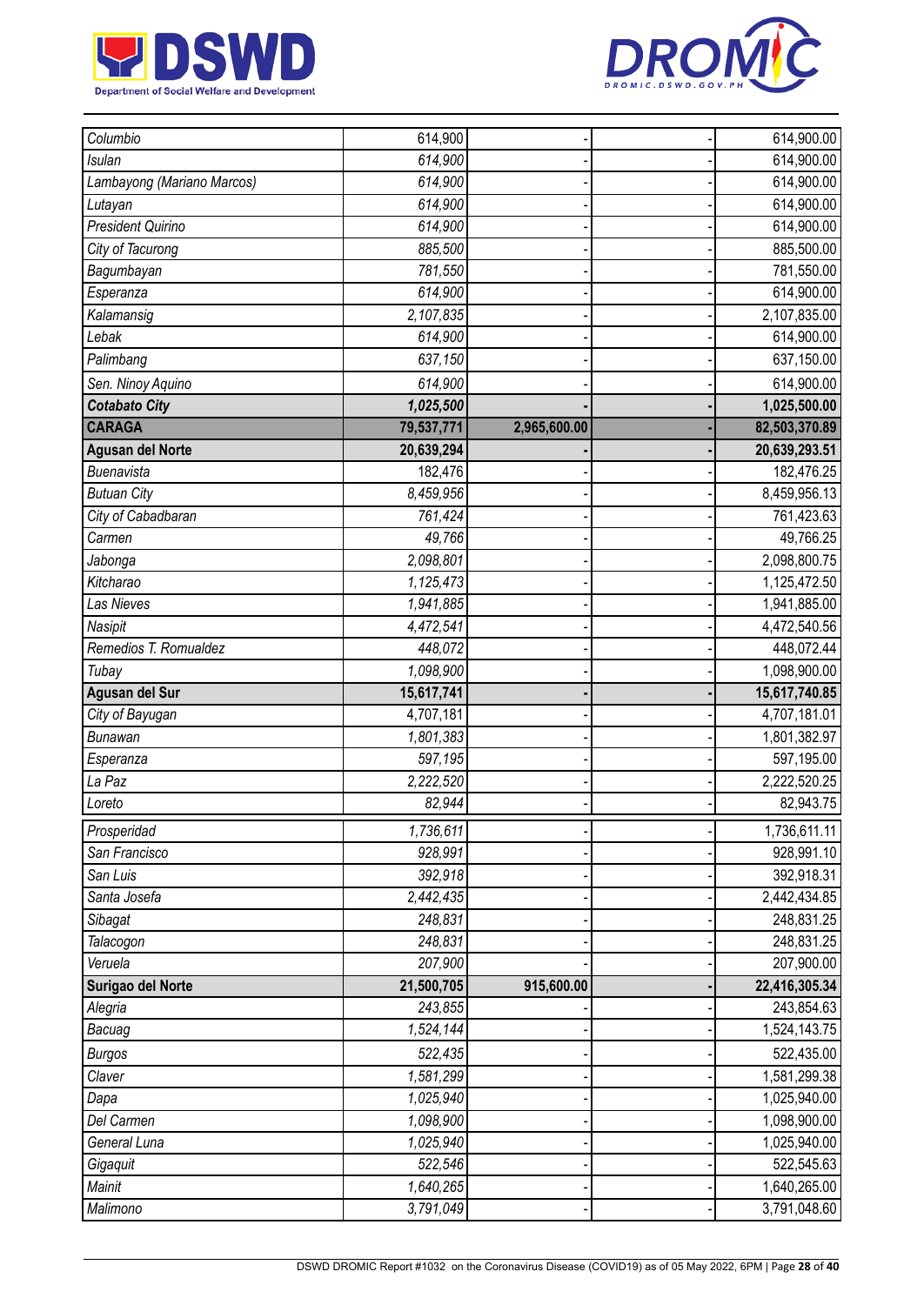



| Pilar                    | 641,025     |              |              | 641,025.00     |
|--------------------------|-------------|--------------|--------------|----------------|
| San Benito               | 641,025     |              |              | 641,025.00     |
| San Francisco (Anao-aon) | 215,654     |              |              | 215,653.75     |
| San Isidro               | 1,025,940   |              |              | 1,025,940.00   |
| Santa Monica (Sapao)     | 806,226     |              |              | 806,226.30     |
| Sison                    | 1,230,199   |              |              | 1,230,198.75   |
| Socorro                  | 2,295,632   |              |              | 2,295,631.56   |
| Surigao City             | 293,655     |              |              | 293,655.49     |
| Tagana-an                |             | 915,600.00   |              | 915,600.00     |
| Tubod                    | 1,374,978   |              |              | 1,374,977.50   |
| Surigao del Sur          | 21,780,031  | 2,050,000.00 |              | 23,830,031.19  |
| City of Bislig           | 1,705,013   |              |              | 1,705,012.91   |
| Cagwait                  | 1,098,900   |              |              | 1,098,900.00   |
| Cantilan                 | 5,665,465   |              |              | 5,665,464.80   |
| Carmen                   | 253,673     |              |              | 253,673.19     |
| Carrascal                | 567,570     |              |              | 567,569.75     |
| Cortes                   | 1,616,970   |              |              | 1,616,970.28   |
| Lanuza                   | 157,593     |              |              | 157,593.13     |
| Lianga                   | 712,366     |              |              | 712,365.50     |
| Lingig                   | 132,710     |              |              | 132,710.00     |
| Madrid                   | 729,988     |              |              | 729,988.13     |
| Marihatag                | 2,294,150   |              |              | 2,294,150.33   |
| San Agustin              | 1,426,568   |              |              | 1,426,567.56   |
| San Miguel               | 2,156,594   | 2,050,000.00 |              | 4,206,593.75   |
|                          |             |              |              |                |
| Tagbina                  | 66,355      |              |              | 66,355.00      |
| Tago                     | 1,882,395   |              |              | 1,882,395.00   |
| City of Tandag           | 1,313,722   |              |              | 1,313,721.86   |
| CAR                      | 211,499,496 | 366,417.00   | 8,996,447.40 | 220,862,360.23 |
| Abra                     | 45,946,373  | 31,955.00    | 39,000.00    | 46,017,328.41  |
| Bangued                  | 9,174,704   |              |              | 9,174,703.98   |
| <b>Boliney</b>           | 1,146,678   |              |              | 1,146,678.24   |
| <b>Bucay</b>             | 801,970     |              |              | 801,970.20     |
| <b>Bucloc</b>            | 448,386     |              |              | 448,385.56     |
| Daguioman                | 1,285,764   |              |              | 1,285,764.26   |
| Danglas                  | 1,451,582   |              |              | 1,451,582.16   |
| Dolores                  | 2,886,683   |              |              | 2,886,682.68   |
| La Paz                   | 2,070,207   |              |              | 2,070,206.50   |
| Lacub                    | 349,087     |              |              | 349,086.88     |
| Lagangilang              | 3,214,110   |              |              | 3,214,109.88   |
| Lagayan                  | 1,979,978   |              | 39,000.00    | 2,018,977.84   |
| Langiden                 | 409,882     |              |              | 409,881.72     |
| Licuan-Baay (Licuan)     | 1,242,395   |              |              | 1,242,395.12   |
| Luba                     | 551,082     |              |              | 551,081.82     |
| Malibcong                | 1,828,865   |              |              | 1,828,865.28   |
| Manabo                   | 1,384,291   |              |              | 1,384,290.56   |
| Penarrubia               | 1,319,167   |              |              | 1,319,167.42   |
| Pidigan                  | 889,875     |              |              | 889,874.88     |
| Pilar                    | 1,317,926   |              |              | 1,317,925.94   |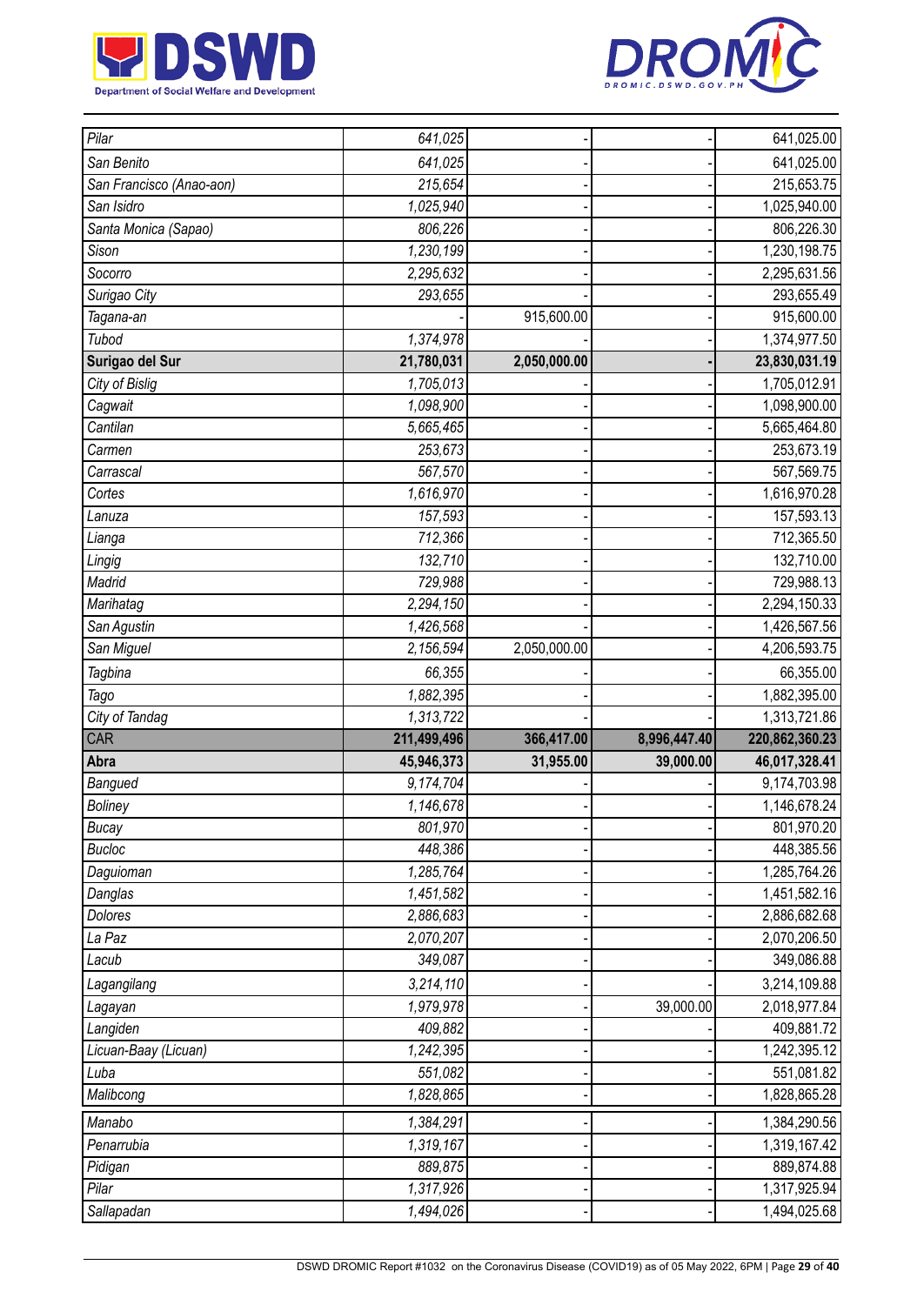



| San Isidro            | 74,388     |            |              | 74,388.00       |
|-----------------------|------------|------------|--------------|-----------------|
| San Juan              | 2,386,451  | 11,955.00  |              | 2,398,405.94    |
| San Quintin           | 932,966    | 20,000.00  |              | 952,966.31      |
| Tayum                 | 849,058    |            |              | 849,058.10      |
| Tineg                 | 1,090,479  |            |              | 1,090,478.82    |
| Tubo                  | 1,505,989  |            |              | 1,505,988.96    |
| Villaviciosa          | 3,860,386  |            |              | 3,860,385.68    |
| Apayao                | 23,570,278 |            |              | 23,570,278.21   |
| Calanasan (Bayag)     | 1,140,226  |            |              | 1,140,225.86    |
| Conner                | 2,915,730  |            |              | 2,915,730.04    |
| Flora                 | 1,386,365  |            |              | 1,386,365.13    |
| Kabugao               | 1,974,051  |            |              | 1,974,051.41    |
| Luna                  | 7,081,898  |            |              | 7,081,898.13    |
| Pudtol                | 5,337,098  |            |              | 5,337,098.15    |
| Santa Marcela         | 3,734,909  |            |              | 3,734,909.49    |
| <b>Benguet</b>        | 63,474,939 | 334,462.00 | 8,957,447.40 | 72,766,848.25   |
| Atok                  | 831,245    |            |              | 831,244.94      |
| <b>Baguio City</b>    | 27,858,753 |            | 8,746,800.40 | 36,605,553.54   |
| Bakun                 | 1,980,657  |            |              | 1,980,657.10    |
| <b>Bokod</b>          | 1,035,834  |            |              | 1,035,834.00    |
| <b>Buguias</b>        | 2,794,011  | 20,000.00  | 76,000.00    | 2,890,010.52    |
| Itogon                | 6,266,215  | 239,607.00 | 134,647.00   | 6,640,468.68    |
| Kabayan               | 1,043,641  | 33,855.00  |              | 1,077,496.30    |
| Kapangan              | 1,465,108  |            |              | 1,465,108.46    |
| Kibungan              | 572,470    |            |              | 572,470.12      |
| La Trinidad           | 8,595,504  |            |              | 8,595,503.81    |
| Mankayan              | 3,710,877  |            |              | 3,710,877.18    |
| Sablan                | 1,233,879  |            |              | 1,233,879.08    |
| Tuba                  | 5,136,526  | 41,000.00  |              | 5, 177, 525. 78 |
| Tublay                | 950,219    |            |              | 950,218.74      |
| Ifugao                | 19,841,168 |            |              | 19,841,168.46   |
| Aguinaldo             | 1,172,326  |            |              | 1,172,326.46    |
| Alfonso Lista (Potia) | 752,371    |            |              | 752,371.21      |
| Asipulo               | 623,184    |            |              | 623,184.18      |
| Banaue                | 2,821,395  |            |              | 2,821,395.24    |
| Hingyon               | 1,204,817  |            |              | 1,204,816.88    |
| Hungduan              | 1,409,131  |            |              | 1,409,131.32    |
| Kiangan               | 2,379,218  |            |              | 2,379,217.53    |
| Lagawe                | 4,717,702  |            |              | 4,717,701.51    |
| Lamut                 | 3,417,628  |            |              | 3,417,628.24    |
| Mayoyao               | 280,734    |            |              | 280,733.76      |
| <b>Tinoc</b>          | 1,062,662  |            |              | 1,062,662.13    |
| Kalinga               | 34,110,558 |            |              | 34,110,557.78   |
| Balbalan              | 4,132,974  |            |              | 4,132,973.60    |
| Lubuagan              | 2,555,301  |            |              | 2,555,300.81    |
| Pasil                 | 3,295,884  |            |              | 3,295,883.91    |
| Pinukpuk              | 3,322,432  |            |              | 3,322,432.40    |
| Tanudan               | 1,479,732  |            |              | 1,479,732.08    |
| Tinglayan             | 1,947,401  |            |              | 1,947,400.54    |
| Rizal (Liwan)         | 4,073,910  |            |              | 4,073,910.12    |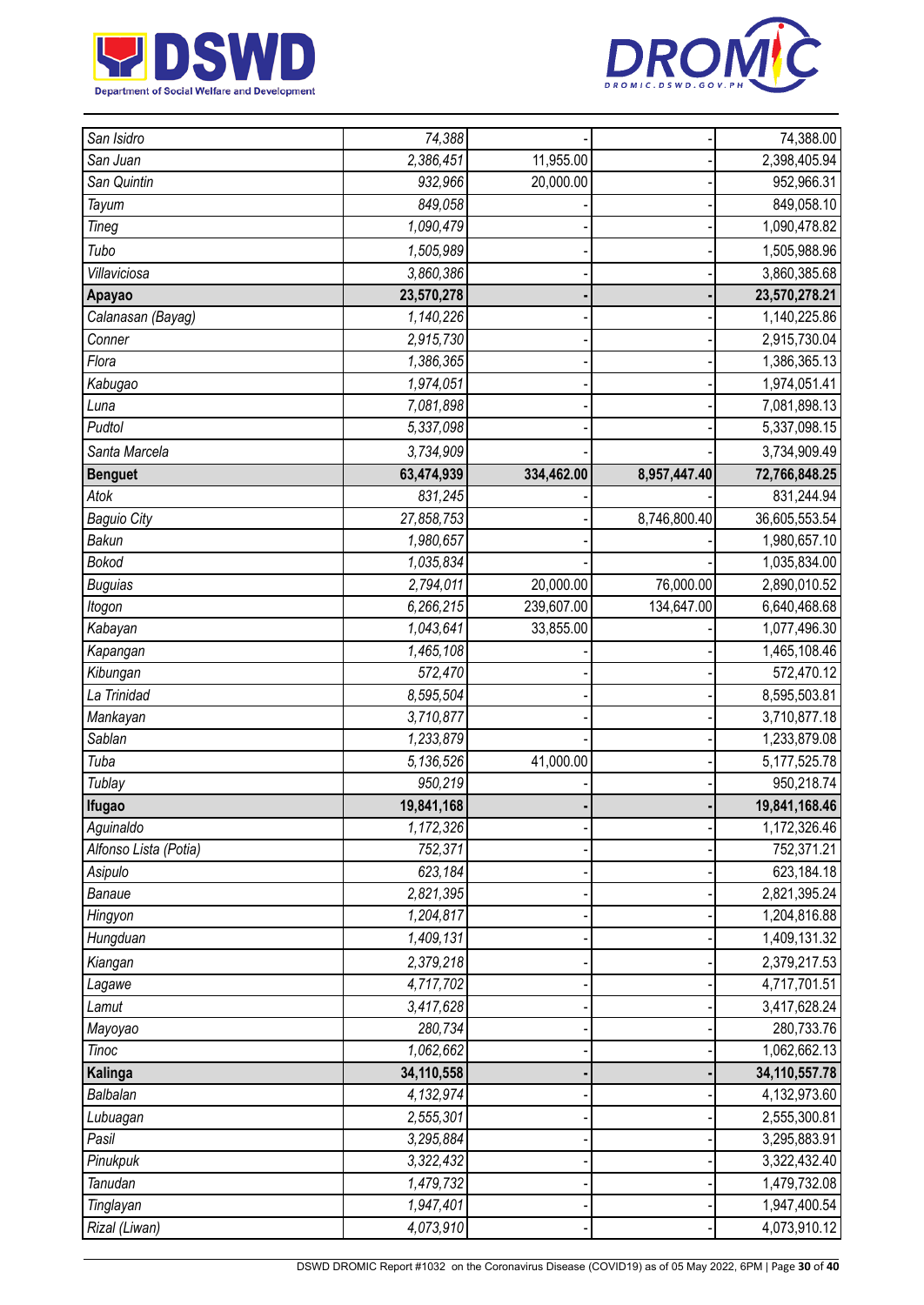



| City of Tabuk                 | 13,302,924 |  | 13,302,924.32 |
|-------------------------------|------------|--|---------------|
| <b>Mountain Province</b>      | 24,556,179 |  | 24,556,179.12 |
| <b>Barlig</b>                 | 1,163,903  |  | 1,163,902.96  |
| <b>Bontoc</b>                 | 5,364,583  |  | 5,364,583.29  |
| Natonin                       | 952,134    |  | 952,134.00    |
| Paracelis                     | 1,574,484  |  | 1,574,483.95  |
| Sadanga                       | 482,286    |  | 482,286.00    |
| Bauko                         | 3,031,691  |  | 3,031,691.31  |
| Besao                         | 2,434,291  |  | 2,434,291.29  |
| Sabangan                      | 2,681,633  |  | 2,681,632.54  |
| Sagada                        | 3,754,336  |  | 3,754,335.57  |
| Tadian                        | 3,116,838  |  | 3,116,838.21  |
| <b>BARMM</b>                  | 4,942,209  |  | 4,942,208.94  |
| <b>Basilan</b>                | 1,679,181  |  | 1,679,180.94  |
| City of Lamitan               | 428,751    |  | 428,750.84    |
| Lantawan                      | 412,012    |  | 412,012.22    |
| Maluso                        | 169,123    |  | 169,122.92    |
| Tipo-Tipo                     | 224,898    |  | 224,897.50    |
| Ungkaya Pukan                 | 444,397    |  | 444,397.46    |
| Lanao del Sur                 | 222,000    |  | 222,000.00    |
| Marawi City                   | 222,000    |  | 222,000.00    |
| Sulu                          | 10,920     |  | 10,920.00     |
| Indanan                       | 546        |  | 546.00        |
| Jolo                          | 4.368      |  | 4,368.00      |
| Maimbung                      | 546        |  | 546.00        |
| Panglima Estino (New Panamao) | 546        |  | 546.00        |
| Parang                        | 546        |  | 546.00        |
| Talipao                       | 1,092      |  | 1,092.00      |
| <b>Tongkil</b>                | 3,276      |  | 3,276.00      |
| Tawi-tawi                     | 3,030,108  |  | 3,030,108.00  |
| Bongao                        | 820,638    |  | 820,638.00    |
| Panglima Sugala (Balimbing)   | 2,209,470  |  | 2,209,470.00  |

Note: Reflected cost of assistance under DSWD are FNIs provided and does not include other DSWD social services and Social Amelioration Program (SAP) for target beneficiaries. Also, assistance provided by LGUs is excluded in the breakdown.

*Source: DSWD-Field Offices (FOs)*

# **Status of Prepositioned Resources: Stockpile and Standby Funds**

The DSWD Central Office (CO), FOs, and National Resource Operations Center (NROC) have stockpiles and standby funds amounting to **₱1,101,385,530.09** with breakdown as follows (see Table 2):

#### **a. Standby Funds**

A total of **₱90,907,350.60 standby funds** in the CO and FOs. Of the said amount, **₱13,679,177.04** is the available **Quick Response Fund (QRF)** in the CO.

#### **b. Stockpiles**

A total of **469,464 family food packs (FFPs)** amounting to **₱297,270,316.90, other food items** amounting to **₱230,014,185.38**, and **non-food items (FNIs)** amounting to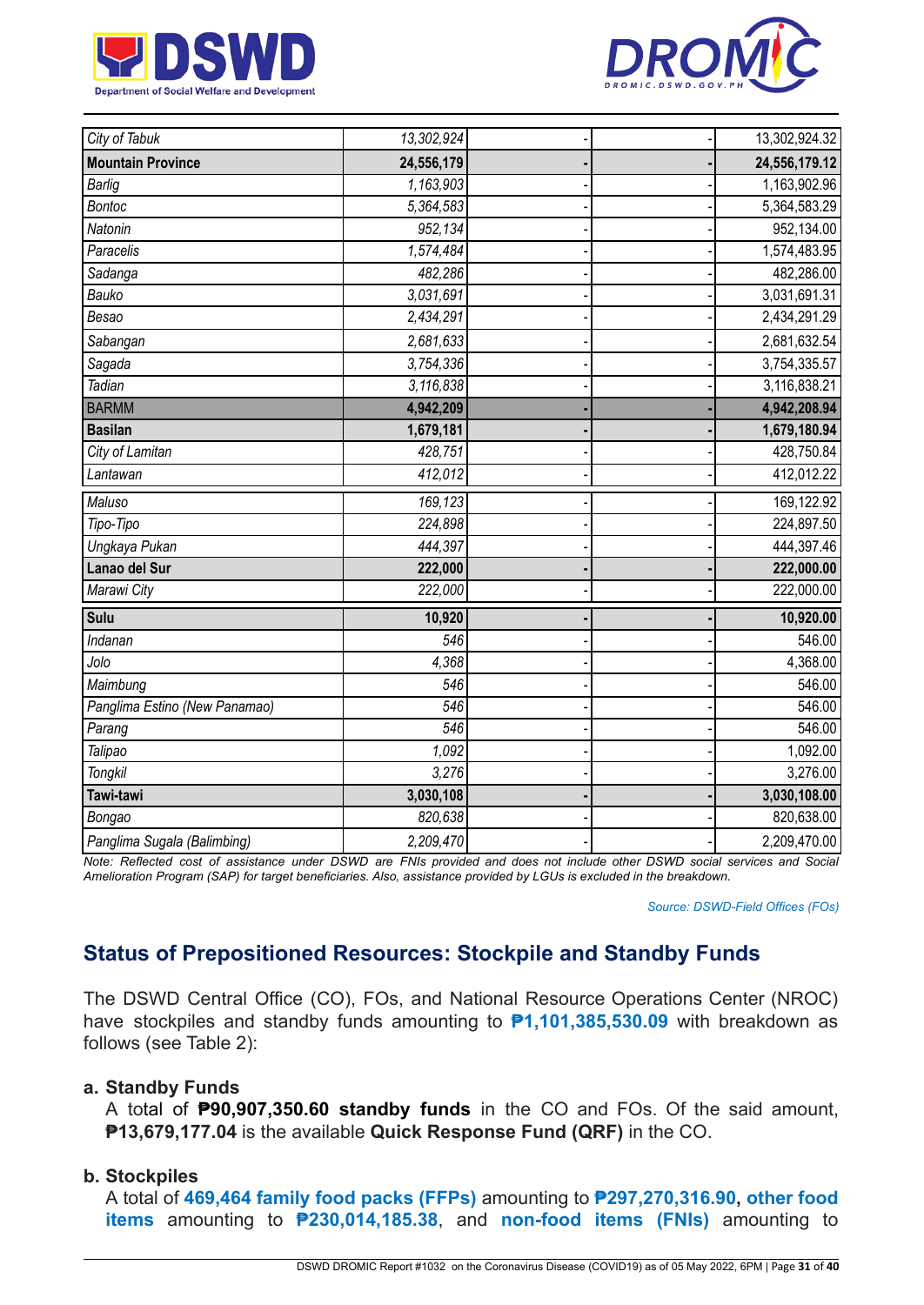



# **₱483,193,677.21** are available.

#### *Table 2. Available Stockpiles and Standby Funds*

| <b>OFFICE</b>           | <b>STANDBY</b><br><b>FUNDS</b> | <b>FAMILY FOOD PACKS</b> |                   | <b>OTHER FOOD</b><br><b>ITEMS</b> | <b>NON-FOOD</b><br><b>RELIEF ITEMS</b> | <b>TOTAL STANDBY</b><br><b>FUNDS&amp;</b><br><b>STOCKPILE</b> |
|-------------------------|--------------------------------|--------------------------|-------------------|-----------------------------------|----------------------------------------|---------------------------------------------------------------|
|                         |                                | <b>QUANTITY</b>          | <b>TOTAL COST</b> | <b>TOTAL COST</b>                 | <b>TOTAL COST</b>                      |                                                               |
| <b>TOTAL</b>            | 90,907,350.60                  | 469,464                  | 297,270,316.90    | 230,014,185.38                    | 483, 193, 677. 21                      | 1,101,385,530.09                                              |
| DSWD-CO                 | 13,679,177.04                  |                          |                   |                                   |                                        | 13,679,177.04                                                 |
| NRLMB-NROC              |                                | 24,310                   | 15,388,230.00     | 71,788,551.24                     | 111,369,040.03                         | 198,545,821.27                                                |
| NRLMB-VDRC              |                                | 712                      | 477,040.00        | 31,517,215.40                     | 72,010.00                              | 32,066,265.40                                                 |
| DSWD-FO I               | 3,506,000.00                   | 8,357                    | 5,436,340.00      | 13,699,880.35                     | 18,613,580.90                          | 41,255,801.25                                                 |
| <b>DSWD-FOII</b>        | 5,000,000.00                   | 35,625                   | 21,634,811.00     | 1,341,199.28                      | 26,996,594.40                          | 54,972,604.68                                                 |
| <b>DSWD-FO III</b>      | 5,955,038.04                   | 7,367                    | 3,584,893.85      | 3,822,872.44                      | 15,660,734.85                          | 29,023,539.18                                                 |
| DSWD-FO<br>CALABARZON   | 5,000,000.47                   | 8,194                    | 5,181,167.80      | 3,109,962.00                      | 63,953,235.16                          | 77,244,365.43                                                 |
| <b>DSWD-FO MIMAROPA</b> | 5,315,622.78                   | 24,615                   | 17,446,903.62     | 9,984,849.00                      | 18,525,527.34                          | 51,272,902.74                                                 |
| DSWD-FOV                | 5,000,642.50                   | 25,514                   | 12,470,736.97     | 7,540,166.54                      | 38,687,221.65                          | 63,698,767.66                                                 |
| <b>DSWD-FO VI</b>       | 5,000,000.00                   | 25,216                   | 12,463,800.00     | 2,590,779.60                      | 19,333,022.64                          | 39,387,602.24                                                 |
| <b>DSWD-FO VII</b>      | 5,000,000.00                   | 7,787                    | 4,140,350.00      | 27,988,709.97                     | 3,712,382.61                           | 40,841,442.58                                                 |
| <b>DSWD-FO VIII</b>     | 5,000,000.00                   | 23,900                   | 15,046,559.27     | 1,842,842.50                      | 31,433,626.87                          | 53,323,028.64                                                 |
| <b>DSWD-FOIX</b>        | 5,000,000.00                   | 14,346                   | 7,839,945.54      | 3,903,982.72                      | 9,324,796.51                           | 26,068,724.77                                                 |
| DSWD-FOX                | 6,193,317.50                   | 25,845                   | 18,616,680.41     | 23, 142, 553. 74                  | 29,074,277.30                          | 77,026,828.95                                                 |
| <b>DSWD-FO XI</b>       | 5,090,000.00                   | 20,800                   | 13,126,725.00     | 12,096,532.00                     | 19,353,830.80                          | 49,667,087.80                                                 |
| <b>DSWD-FO XII</b>      | 5,000,969.85                   | 46,391                   | 27,548,300.00     | 7,638,855.00                      | 33,936,516.93                          | 74,124,641.78                                                 |
| <b>DSWD-FO CARAGA</b>   | 5,000,000.00                   | 141,148                  | 97,712,795.92     | 239,005.61                        | 9,686,318.60                           | 112,638,120.13                                                |
| <b>DSWD-FO NCR</b>      | 1,165,763.30                   | 3,109                    | 1,941,107.92      | 4,079,454.45                      | 3,478,009.21                           | 10,664,334.88                                                 |
| <b>DSWD-FO CAR</b>      | 5,000,819.12                   | 26,228                   | 17,213,929.60     | 3,686,773.54                      | 29,982,951.41                          | 55,884,473.67                                                 |

Note: The Inventory Summary is as of 05 May 2022, 4PM. Replenishment of standby funds for DSWD Central Office and DSWD FO *NCR is currently being processed.*

*Sources: DRMB and NRLMB*

# **Situational Reports**

#### **DSWD-DRMB**

| <b>DATE</b> | <b>SITUATIONS / ACTIONS UNDERTAKEN</b>                                                                                                                                                                                                                                                                                                                                                                                                                                                                                                                                                                                                                                                                                                                                                                                                                                                                                                |
|-------------|---------------------------------------------------------------------------------------------------------------------------------------------------------------------------------------------------------------------------------------------------------------------------------------------------------------------------------------------------------------------------------------------------------------------------------------------------------------------------------------------------------------------------------------------------------------------------------------------------------------------------------------------------------------------------------------------------------------------------------------------------------------------------------------------------------------------------------------------------------------------------------------------------------------------------------------|
| 05 May 2022 | The Disaster Response Management Bureau (DRMB) is on <b>BLUE</b> alert status<br>$\bullet$<br>for COVID-19 response operations.<br>DSWD-DRMB Disaster Operations Support Division (DOSD) continuously<br>$\bullet$<br>facilitates the downloading of funds to DSWD-FOs.<br>The DRMB Operations Center (OpCen) is in 24/7 virtual operation to closely<br>$\bullet$<br>monitor and coordinate with the National Resource and Logistics Management<br>Bureau (NRLMB) and DSWD Field Offices for significant updates on COVID-19<br>response operations.<br>• DSWD-DRMB Preparedness for Response Division (PRD) in coordination with<br>other DRMB divisions and concerned offices is continuously monitoring and<br>updating the status of the standby funds.<br>DSWD-DRMB DOSD, in coordination with other DRMB divisions and concerned<br>$\bullet$<br>offices, is continuously facilitating the replenishment of the standby funds. |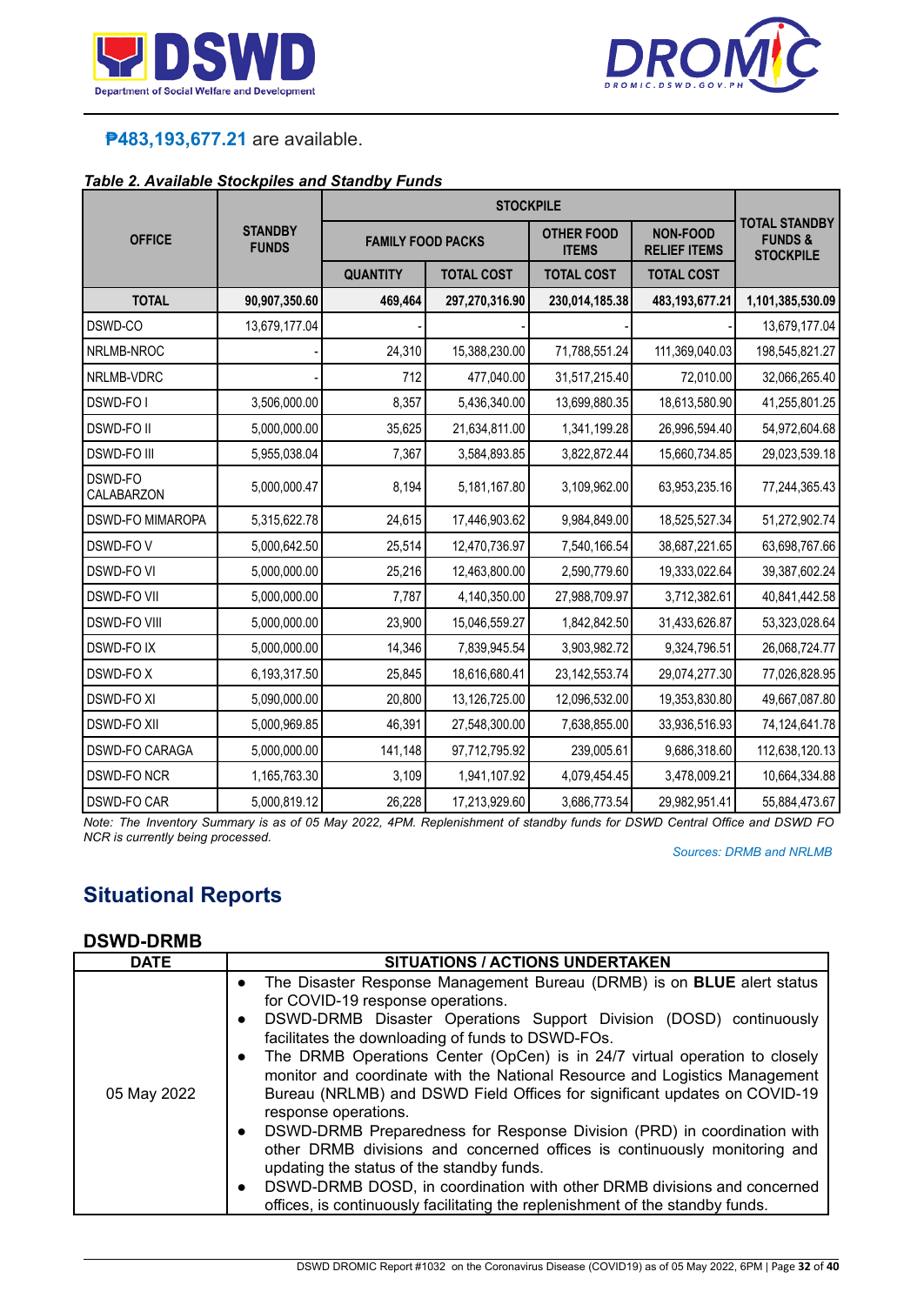



### **DSWD-NRLMB**

| <b>DATE</b> | <b>SITUATIONS / ACTIONS UNDERTAKEN</b>                                                                                                                     |
|-------------|------------------------------------------------------------------------------------------------------------------------------------------------------------|
| 05 May 2022 | DSWD-NRLMB is continuously repacking goods for possible augmentation.<br>DSWD-NRLMB provides logistical augmentation to FOs on delivering FFPs to<br>LGUs. |

## **DSWD-FO NCR**

| <b>DATE</b>   |                                                                                                                                                                                                                                                                                                                                                                                                 |                       |                     | <b>SITUATIONS / ACTIONS UNDERTAKEN</b>                                                                                                                                                                                                                                                                                                                                                                                                                                                                                                                        |                                  |                                                                             |
|---------------|-------------------------------------------------------------------------------------------------------------------------------------------------------------------------------------------------------------------------------------------------------------------------------------------------------------------------------------------------------------------------------------------------|-----------------------|---------------------|---------------------------------------------------------------------------------------------------------------------------------------------------------------------------------------------------------------------------------------------------------------------------------------------------------------------------------------------------------------------------------------------------------------------------------------------------------------------------------------------------------------------------------------------------------------|----------------------------------|-----------------------------------------------------------------------------|
|               | The Asian Development Bank (ADB) donated \$5,000,000.00 or approximately<br>$\bullet$<br>₱250,000,000.00 worth of goods for augmentation to LGUs in Metro Manila. The<br>DSWD-NRLMB, Philippine Army, and the DSWD-FO NCR are working together<br>in facilitating the delivery of said goods in the form of bags of rice (50kg per bag).<br>As of reporting time, the following were delivered: |                       |                     |                                                                                                                                                                                                                                                                                                                                                                                                                                                                                                                                                               |                                  |                                                                             |
|               | LGU                                                                                                                                                                                                                                                                                                                                                                                             | No. of<br><b>Bags</b> | <b>Cost Per Bag</b> | No. of Relief<br>Goods                                                                                                                                                                                                                                                                                                                                                                                                                                                                                                                                        | <b>Cost Per</b><br><b>Relief</b> | <b>Total</b>                                                                |
|               | Caloocan                                                                                                                                                                                                                                                                                                                                                                                        | 500                   | 1,700.00            | 16,500                                                                                                                                                                                                                                                                                                                                                                                                                                                                                                                                                        | 2,500.00                         | 42,100,000.00                                                               |
|               | Las Piñas                                                                                                                                                                                                                                                                                                                                                                                       |                       |                     | 5,850                                                                                                                                                                                                                                                                                                                                                                                                                                                                                                                                                         | 2,500.00                         | 14,625,000.00                                                               |
|               | Malabon                                                                                                                                                                                                                                                                                                                                                                                         |                       |                     | 14,603                                                                                                                                                                                                                                                                                                                                                                                                                                                                                                                                                        | 2,500.00                         | 36,507,500.00                                                               |
|               | Makati                                                                                                                                                                                                                                                                                                                                                                                          |                       |                     | 2,500                                                                                                                                                                                                                                                                                                                                                                                                                                                                                                                                                         | 2,500.00                         | 6,250,000.00                                                                |
|               | Mandaluyong                                                                                                                                                                                                                                                                                                                                                                                     |                       |                     | 11,357                                                                                                                                                                                                                                                                                                                                                                                                                                                                                                                                                        | 2,500.00                         | 28,392,500.00                                                               |
|               | Manila                                                                                                                                                                                                                                                                                                                                                                                          | 500                   | 1,700.00            | 14,637                                                                                                                                                                                                                                                                                                                                                                                                                                                                                                                                                        | 2,500.00                         | 37,442,500.00                                                               |
|               | <b>Navotas</b>                                                                                                                                                                                                                                                                                                                                                                                  |                       |                     | 4,766                                                                                                                                                                                                                                                                                                                                                                                                                                                                                                                                                         | 2,500.00                         | 11,915,000.00                                                               |
|               | Pasay                                                                                                                                                                                                                                                                                                                                                                                           | 500                   | 1,700.00            | 7,949                                                                                                                                                                                                                                                                                                                                                                                                                                                                                                                                                         | 2,500.00                         | 20,722,500.00                                                               |
| 01 April 2022 | Pateros                                                                                                                                                                                                                                                                                                                                                                                         |                       |                     | 2,600                                                                                                                                                                                                                                                                                                                                                                                                                                                                                                                                                         | 2,500.00                         | 6,500,000.00                                                                |
|               | Quezon                                                                                                                                                                                                                                                                                                                                                                                          | 500                   | 1,700.00            | 23,200                                                                                                                                                                                                                                                                                                                                                                                                                                                                                                                                                        | 2,500.00                         | 58,850,000.00                                                               |
|               | San Juan                                                                                                                                                                                                                                                                                                                                                                                        |                       |                     | 3,000                                                                                                                                                                                                                                                                                                                                                                                                                                                                                                                                                         | 2,500.00                         | 7,500,000.00                                                                |
|               | Taguig                                                                                                                                                                                                                                                                                                                                                                                          |                       |                     | 10,194                                                                                                                                                                                                                                                                                                                                                                                                                                                                                                                                                        | 2,500.00                         | 25,485,000.00                                                               |
|               | Valenzuela                                                                                                                                                                                                                                                                                                                                                                                      |                       |                     | 27,648                                                                                                                                                                                                                                                                                                                                                                                                                                                                                                                                                        | 2,500.00                         | 69,120,000.00                                                               |
|               | <b>TOTAL</b>                                                                                                                                                                                                                                                                                                                                                                                    | 2,000                 |                     | 144,804                                                                                                                                                                                                                                                                                                                                                                                                                                                                                                                                                       |                                  | 365,410,000.00                                                              |
|               | $\bullet$<br>$\bullet$<br>transport, and unloading of goods.<br>$\bullet$<br>Jose due to rising COVID-19 cases                                                                                                                                                                                                                                                                                  |                       |                     | DSWD-FO NCR is continuously coordinating with the Joint Task Force-National<br>Capital Region (JTR-NCR) for possible provision of trucks/vehicles for hauling<br>and transport of goods. In the meantime, some of the LGUs have committed to<br>provide their own trucks/vehicles for the same purpose.<br>DSWD-FO NCR is continuously coordinating with the Philippine National Police<br>(PNP) for their assistance to ensure the safety and security during the hauling,<br>DSWD Field Office NCR facilitates the provision of family food packs (FFPs) as |                                  | augmentation to the individuals affected by the lockdown of Hospicio de San |

## **DSWD-FO CAR**

| <b>DATE</b>   | <b>SITUATIONS / ACTIONS UNDERTAKEN</b>                                                                                                                                                                                                                                                                                                                                                                                                                                                                                                                                                                                                                                                                                                                                                                      |
|---------------|-------------------------------------------------------------------------------------------------------------------------------------------------------------------------------------------------------------------------------------------------------------------------------------------------------------------------------------------------------------------------------------------------------------------------------------------------------------------------------------------------------------------------------------------------------------------------------------------------------------------------------------------------------------------------------------------------------------------------------------------------------------------------------------------------------------|
| 11 March 2022 | Provision of assistance to the affected population due to granular lockdown as<br>$\bullet$<br>imposed by different LGUs.<br>On-going prepositioning of Food and Non-food Items to the provinces.<br>$\bullet$<br>DSWD-FOCAR is continuously processing the documents and releasing<br>$\bullet$<br>assistance for LSIs and Returning Overseas Filipinos (ROFs).<br>A total of 11,846 FFPs amounting to $\mathbf{P}6,080,067.66$ and 117 Hygiene Kits<br>$\bullet$<br>amounting to ₱172,399.50 were provided to the Locally Stranded Individuals<br>(LSIs) in CAR.<br>DSWD-FO CAR is in close coordination with DRMB and NRLMB for disaster<br>$\bullet$<br>operation concerns such as technical assistance, guidance, and facilitation of<br>logistical needs.<br><b>Social Amelioration Program (SAP)</b> |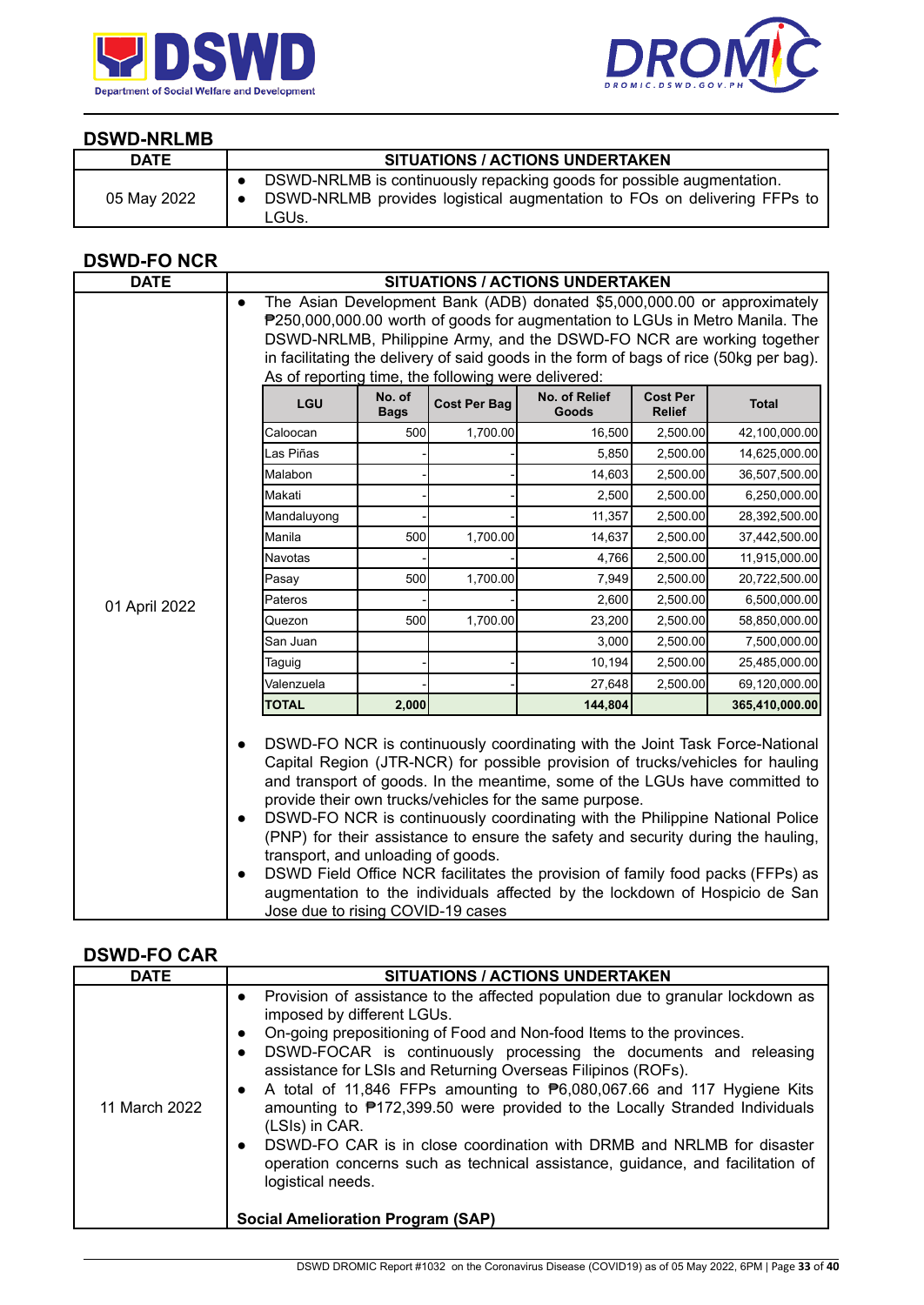



| <b>BENEFICIARY</b>     | <b>NO. OF BENEFICIARIES</b>                                               | <b>TOTAL AMOUNT PAID (PhP)</b> |
|------------------------|---------------------------------------------------------------------------|--------------------------------|
| <b>IFIRST TRANCHE</b>  |                                                                           |                                |
| Non-4Ps                | 345.309                                                                   | 1,895,361,350.00               |
| l4Ps                   | 73.009                                                                    | 302,987,350.00                 |
| <b>ISECOND TRANCHE</b> |                                                                           |                                |
| Non-4Ps                | 96.944                                                                    | 533,192,000.00                 |
| l4Ps                   | 13.597                                                                    | 56,427,550.00                  |
|                        | DSWD-FO CAR responds to grievances relative to SAP and relief assistance. |                                |

#### **DSWD-FO I**

| <b>DATE</b> | <b>SITUATIONS / ACTIONS UNDERTAKEN</b>                                                                                                                                                                                                                                                                                                                                                                                                                                                                                                                                                                                                                                                                                                                                                                                                                                                                                                                                                                                                                                                                                                                                                                                                                                                                                                                                                   |
|-------------|------------------------------------------------------------------------------------------------------------------------------------------------------------------------------------------------------------------------------------------------------------------------------------------------------------------------------------------------------------------------------------------------------------------------------------------------------------------------------------------------------------------------------------------------------------------------------------------------------------------------------------------------------------------------------------------------------------------------------------------------------------------------------------------------------------------------------------------------------------------------------------------------------------------------------------------------------------------------------------------------------------------------------------------------------------------------------------------------------------------------------------------------------------------------------------------------------------------------------------------------------------------------------------------------------------------------------------------------------------------------------------------|
|             | A total of 37 personnel are on duty/deployed region-wide to conduct response<br>$\bullet$<br>operations and to monitor and execute SAP implementation in the Region.<br>DSWD-FO I staff are continuously rendering duty as RIMT members at OCD RO<br>$\bullet$<br>1, City of San Fernando, La Union. Monitoring and updating of the status of<br>regional treatment and facilities, maps, COVID-19 daily monitoring report, LSIs<br>and ROFs, and conduct of contact tracing and major border checkpoints in the<br>Region are continually being conducted. Likewise, close coordination with the<br>provincial IMTs, among RIMT and other RDRRMC1 members is also maintained<br>for smooth operation against COVID-19 pandemic.                                                                                                                                                                                                                                                                                                                                                                                                                                                                                                                                                                                                                                                         |
| 04 May 2022 | <b>Social Amelioration Program (SAP)</b><br>A total of <b>P4,269,230,500.00</b> was paid to 776,211 beneficiaries in 125<br>cities/municipalities during the first tranche implementation in the Region.<br>A total amount of <b>P513,724,350.00</b> were paid through direct payout and cash<br>cards to 123,789 4Ps beneficiaries while a total amount of $P2,259,823,500.00$<br>were paid through financial service providers (FSPs) to 410,877 non-4Ps<br>beneficiaries in Pangasinan for the second tranche implementation.<br>A total amount of P262,333,500.00 was paid to 47,697 waitlisted beneficiaries<br>$\bullet$<br>in the Region.<br>A total amount of <b>P15,130,500.00</b> was paid to 1,887 TNVS/PUV drivers in the<br>$\bullet$<br>Region.<br>A total of 12,121 Non-Pantawid Pamilya beneficiaries in Pangasinan were<br>paid amounting to <b>P70,020,500.00</b> for the reprocessed refund from the Financial<br>Service Providers (FSPs) of Bayanihan SAP 2.<br>Payout for the SAP waitlisted and second tranche in the Region is still ongoing.<br>$\bullet$<br>Onsite validation during actual payout is also being conducted to ensure<br>eligibility of the beneficiaries.<br>DSWD-FO I staff noted all the observations, issues, queries, and concerns<br>$\bullet$<br>relative to SAP Implementation and provided appropriate actions and<br>recommendations. |

### **DSWD-FO II**

| <b>DATE</b>   | <b>SITUATIONS / ACTIONS UNDERTAKEN</b>                                                                                                                                                                                                                                                                                                                                                                                                                                                                                                                                                                                                                                                                                                                                                                                         |
|---------------|--------------------------------------------------------------------------------------------------------------------------------------------------------------------------------------------------------------------------------------------------------------------------------------------------------------------------------------------------------------------------------------------------------------------------------------------------------------------------------------------------------------------------------------------------------------------------------------------------------------------------------------------------------------------------------------------------------------------------------------------------------------------------------------------------------------------------------|
| 09 March 2022 | DSWD-FO II continuously provides augmentation support through Assistance to<br>$\bullet$<br>Individuals in Crisis Situation (AICS). A total of 1,185 clients were served and<br>provided with assistance amounting to $\textbf{P}3,565,900.00$ through medical<br>assistance, burial assistance, food assistance, and other AICS services.<br>DSWD-FO II facilitated the LAG Payout and at present, an aggregate amount<br>of <b>P82,767,590</b> from the DSWD LAG Funds and <b>P65,622,550</b> from the For<br>Later Release (FLR) Fund of Office of the President was disbursed to 9,045<br>beneficiaries.<br>DSWD-FO II ensures provision of augmentation support to LGUs, stakeholders<br>and partners.<br><b>Social Amelioration Program (SAP)</b><br>The implementation of SAP-Waitlisted under Bayanihan<br>has already |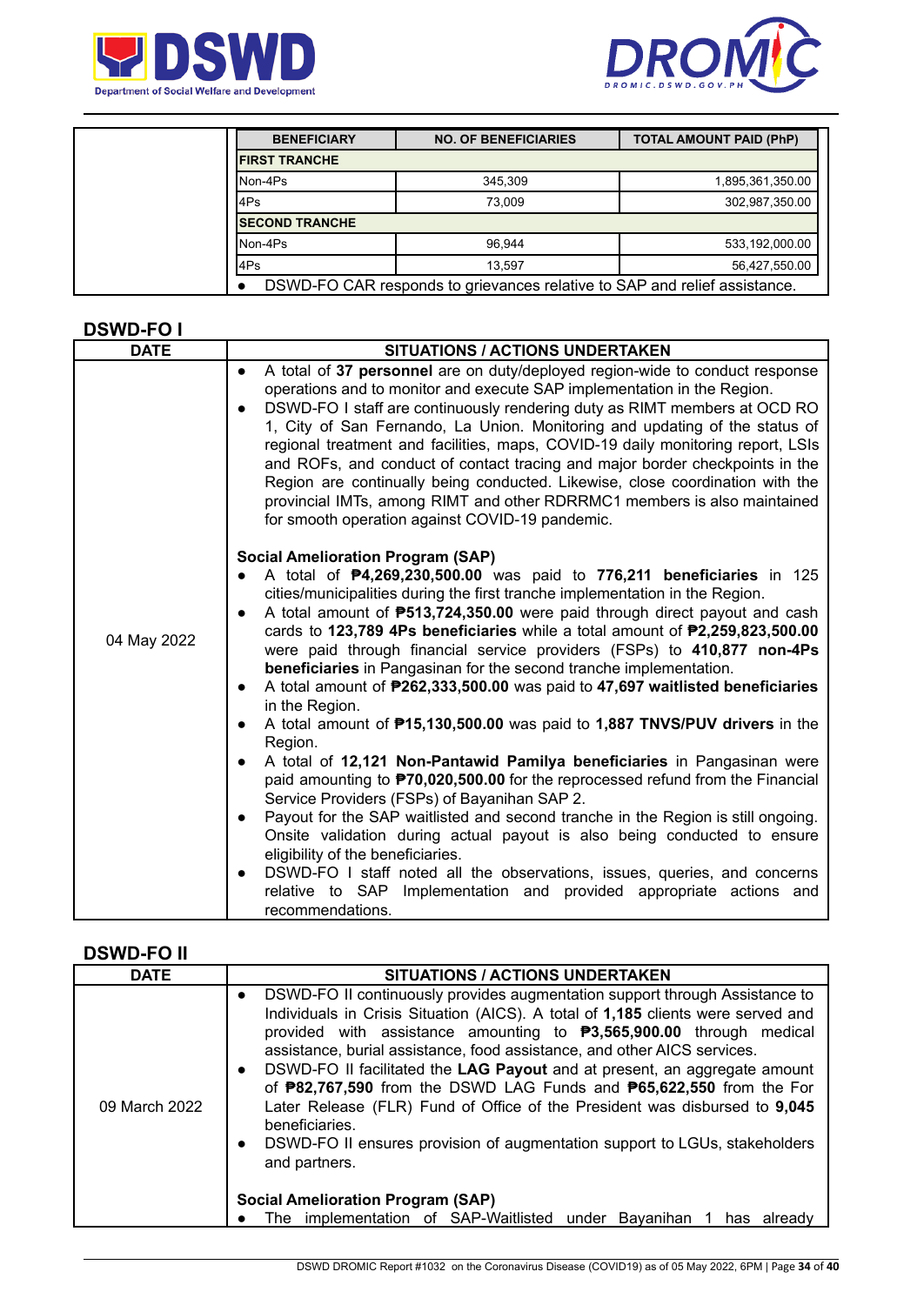



| concluded. DSWD-FO II was able to disburse an aggregate amount of<br>₱275,924,000.00 to 50,168 beneficiaries for the B1 waitlisted/left-out                                  |
|------------------------------------------------------------------------------------------------------------------------------------------------------------------------------|
| (combination of STARPAY service provider and SDO).<br>DSWD-FO II conducted a payout to 19,554 beneficiaries of Bayanihan 2 with a<br>total amount of <b>P104,720,000.00.</b> |

#### **DSWD-FO III**

| $\bullet$<br>$\bullet$<br>$\bullet$<br>$\bullet$<br>$\bullet$<br>$\bullet$ |                                |                                   |                                                                                                                                                                                                                                                                                                                                                                                                                                                                                                                                                                                                                                                                                                                                                                                         |
|----------------------------------------------------------------------------|--------------------------------|-----------------------------------|-----------------------------------------------------------------------------------------------------------------------------------------------------------------------------------------------------------------------------------------------------------------------------------------------------------------------------------------------------------------------------------------------------------------------------------------------------------------------------------------------------------------------------------------------------------------------------------------------------------------------------------------------------------------------------------------------------------------------------------------------------------------------------------------|
| <b>BENEFICIARY</b>                                                         | NO. OF<br><b>BENEFICIARIES</b> | <b>TOTAL AMOUNT PAID</b><br>(PhP) | <b>REMARKS</b>                                                                                                                                                                                                                                                                                                                                                                                                                                                                                                                                                                                                                                                                                                                                                                          |
| <b>FIRST TRANCHE</b>                                                       |                                |                                   |                                                                                                                                                                                                                                                                                                                                                                                                                                                                                                                                                                                                                                                                                                                                                                                         |
| Non-4Ps                                                                    | 1,504,018                      | 9,776,117,000.00                  | As of 28 May 2020                                                                                                                                                                                                                                                                                                                                                                                                                                                                                                                                                                                                                                                                                                                                                                       |
| 4Ps                                                                        | 294,208                        | 1,515,171,200.00                  | As of 10 September 2020                                                                                                                                                                                                                                                                                                                                                                                                                                                                                                                                                                                                                                                                                                                                                                 |
| Waitlisted                                                                 | 481,698                        | 3,131,037,000.00                  | As of 15 November 2020                                                                                                                                                                                                                                                                                                                                                                                                                                                                                                                                                                                                                                                                                                                                                                  |
| <b>SECOND TRANCHE</b>                                                      |                                |                                   |                                                                                                                                                                                                                                                                                                                                                                                                                                                                                                                                                                                                                                                                                                                                                                                         |
| Non-4Ps                                                                    | 1,302,266                      | 8,464,729,000.00                  | As of 15 November 2020                                                                                                                                                                                                                                                                                                                                                                                                                                                                                                                                                                                                                                                                                                                                                                  |
| 4Ps                                                                        | 282.718                        | 1,455,997,700.00                  | As of 26 November 2020                                                                                                                                                                                                                                                                                                                                                                                                                                                                                                                                                                                                                                                                                                                                                                  |
| Waitlisted                                                                 | 453,484                        | 2,947,646,000.00                  | As of 19 October 2020                                                                                                                                                                                                                                                                                                                                                                                                                                                                                                                                                                                                                                                                                                                                                                   |
| <b>OTHERS</b>                                                              |                                |                                   |                                                                                                                                                                                                                                                                                                                                                                                                                                                                                                                                                                                                                                                                                                                                                                                         |
| <b>ESP-SAP LTFRB</b>                                                       | 13,703                         | 89,069,500.00                     | As of 19 October 2020                                                                                                                                                                                                                                                                                                                                                                                                                                                                                                                                                                                                                                                                                                                                                                   |
|                                                                            |                                | ₱10,515,470.00.                   | <b>SITUATIONS / ACTIONS UNDERTAKEN</b><br>Provision of 132,890 Family Food Packs to 109 LGUs, 1 NGA and 5 NGOs in<br>the Region III amounting to $P61,741,894.33$<br>Provision of Non-Food Items to 7 LGUs and 2 NGA amounting to<br>DSWD-FO III has served 51,885 walk-in clients requesting assistance through<br>AICS from March 16, 2020 to April 22, 2021 amounting to <b>P247,733,949.40.</b><br>A total of 103,361 beneficiaries received Social Pension assistance amounting<br>to <b>P592,914,000.00</b> as of 16 April 2021.<br>DSWD-FO III is continuously repacking FFPs.<br>DSWD-FO III regularly monitors the status of affected families and assistance<br>provided by LGUs and other stakeholders due to COVID-19 pandemic.<br><b>Social Amelioration Program (SAP)</b> |

## **DSWD-FO CALABARZON**

| <b>DATE</b>      | <b>SITUATIONS / ACTIONS UNDERTAKEN</b>                                                                                                                                                                                                                                                                                                                                                                                                                                                                                                                                                                                                                                                                                                                                                                                                                                                                                                                                               |
|------------------|--------------------------------------------------------------------------------------------------------------------------------------------------------------------------------------------------------------------------------------------------------------------------------------------------------------------------------------------------------------------------------------------------------------------------------------------------------------------------------------------------------------------------------------------------------------------------------------------------------------------------------------------------------------------------------------------------------------------------------------------------------------------------------------------------------------------------------------------------------------------------------------------------------------------------------------------------------------------------------------|
| 24 February 2022 | DSWD-FO CALABARZON remains on heightened alert to collect information<br>$\bullet$<br>from the LGUs and LSWDOs in connection with their humanitarian response<br>efforts for COVID-19 pandemic.<br>DSWD-FO CALABARZON attended the 40th Regional Task Force (RTF) against<br>$\bullet$<br>COVID-19 Inter Cluster meeting on 24 February 2022. The meeting served as a<br>venue to discuss the enhanced PDITR strategies for the Omicron variant and the<br>current response interventions of the LGUs to the ongoing surge of COVID-19<br>cases in the region. The Department of Health also provided information of the<br>status of health facilities in the Region.<br>The OIC - Assistant Regional Director for Operation (ARDO) coordinated with<br>$\bullet$<br>the Regional Director of the Office of Civil Defense (OCD) IV-A and requested<br>their assistance to fast-track the vaccination of the grantees of Pantawid<br>Pamilyang Pilipino Program (4Ps) in the region. |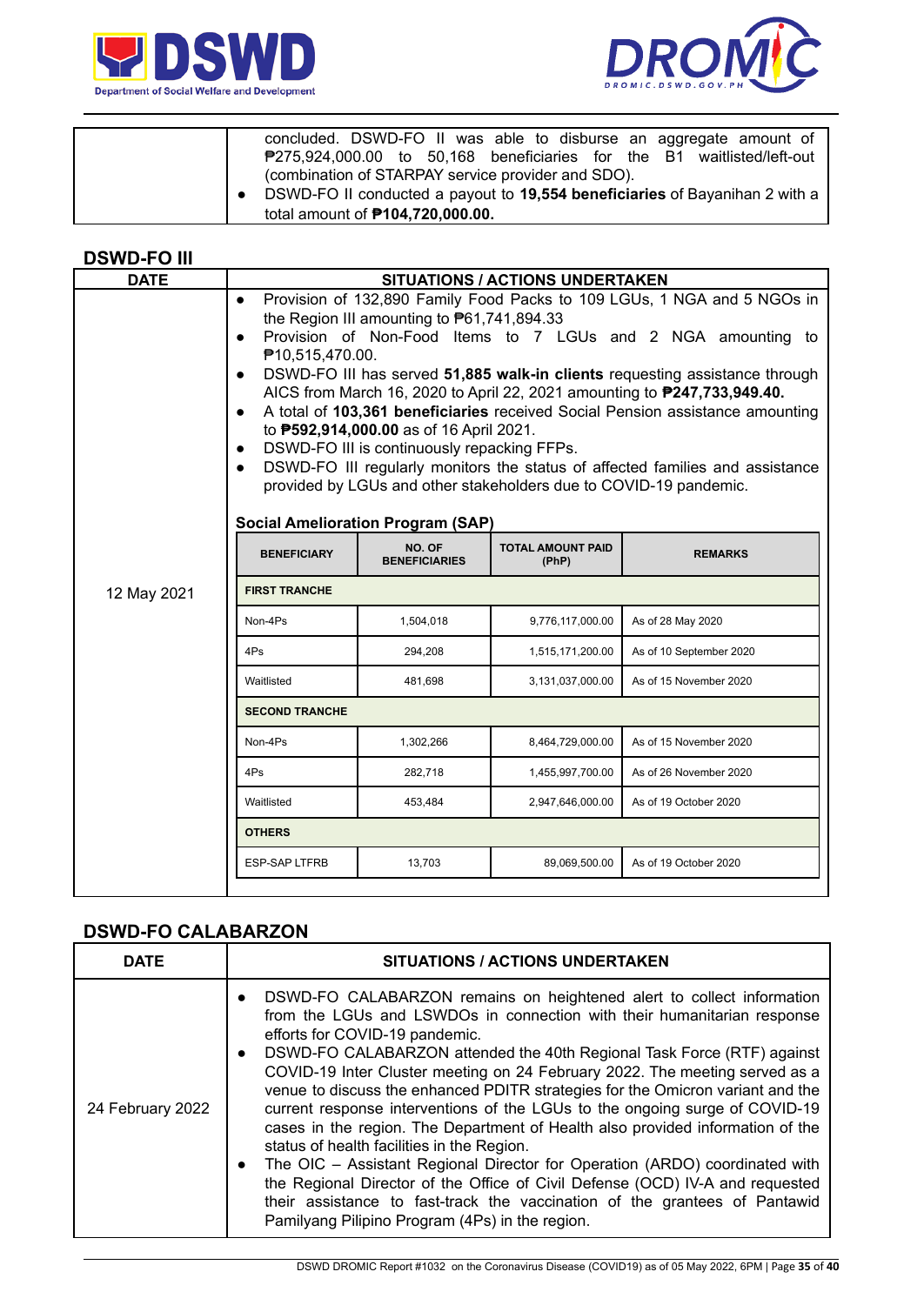



| DSWD-FO CALABARZON DRMD assisted the Pantawid Pamilyang Pilipino<br>$\bullet$<br>Program Management Office (PPPPMO) in the development of a strategic plan<br>for the vaccination of 4Ps families in LGUs with low vaccination rate.<br>DSWD-FO CALABARZON EOC is currently assessing the request of 7 LGUs for<br>$\bullet$<br>augmentation of Family Food Packs (FFPs).<br>The Crisis Intervention Section has provided a total amount of grants worth<br>$\bullet$<br>P217,679,878.58 to 80,200 clients as of 08 January 2021.<br>The Sustainable Livelihood Program (SLP) has provided <b>P23,869,000.00</b> to<br>$\bullet$<br>1,538 beneficiaries for Microenterprise Development. SLP seeks to help<br>marginalized families affected by the community quarantine amid the<br>coronavirus disease (COVID-19) pandemic 08 January 2021. |
|-----------------------------------------------------------------------------------------------------------------------------------------------------------------------------------------------------------------------------------------------------------------------------------------------------------------------------------------------------------------------------------------------------------------------------------------------------------------------------------------------------------------------------------------------------------------------------------------------------------------------------------------------------------------------------------------------------------------------------------------------------------------------------------------------------------------------------------------------|
| <b>Social Amelioration Program (SAP)</b><br>For the SAP - ESP Bayanihan 2 implementation, DSWD-FO CALABARZON<br>provided assistance amounting to \#11,202,250.00 for beneficiaries under<br>granular lockdown, while it has disbursed <b>P866,807,500.00</b> for additional<br>families.<br>• On client support, the FO received 115,368 complaints, referrals, and queries<br>from various reporting sources. From this number, 115,238 or 99.89% was<br>addressed and responded.                                                                                                                                                                                                                                                                                                                                                            |

### **DSWD-FO MIMAROPA**

| <b>DATE</b>   | <b>SITUATIONS / ACTIONS UNDERTAKEN</b>                                                                                                                                                                                                                                                                                                                                                                                                                                                                                                                                                                                                                                                                                                                                                                                         |
|---------------|--------------------------------------------------------------------------------------------------------------------------------------------------------------------------------------------------------------------------------------------------------------------------------------------------------------------------------------------------------------------------------------------------------------------------------------------------------------------------------------------------------------------------------------------------------------------------------------------------------------------------------------------------------------------------------------------------------------------------------------------------------------------------------------------------------------------------------|
| 25 April 2022 | DSWD-FO MIMAROPA provided 3,966 FFPs to 3,963 Locally Stranded<br>$\bullet$<br>Individuals (LSIs) amounting to <b>P2,412,200.00</b> through the Region/SWADTs<br>Crisis Intervention Units (CIU) as of 25 January 2022.<br>DSWD-FO MIMAROPA, through the NCIP, provided 1,779 hygiene kits to<br>$\bullet$<br>1,779 Indigenous Peoples in the region amounting to P3,020,475.15 as of 25<br>January 2022.<br>DSWD-FO MIMAROPA provided 1,858 NFIs to 516 LSIs in the region<br>$\bullet$<br>amounting to $P1,667,391.15$ as of 25 January 2022.<br>DSWD-FO MIMAROPA closely coordinates with NCIP and LGUs for any<br>$\bullet$<br>request for augmentation support, FFP allocation and distribution schedule.<br>Also, FO coordinates with other agencies for response operation concerns and<br>monitoring of the situation. |

### **DSWD-FO V**

| <b>DATE</b> | <b>SITUATIONS / ACTIONS UNDERTAKEN</b>                                                                                                  |
|-------------|-----------------------------------------------------------------------------------------------------------------------------------------|
|             | DSWD-FO V is continuously providing FFPs to LGUs with request for<br>$\bullet$<br>augmentation.                                         |
|             | P/C/MAT members of the six (6) provinces are helping in the repacking of goods<br>$\bullet$<br>in their respective areas of assignment. |
|             | The Regional Resource Operation Section (RROS) of DSWD-FO V ensures the<br>$\bullet$<br>availability of FFPs and NFIs as need arises.   |
| 02 May 2022 |                                                                                                                                         |
|             | <b>Social Amelioration Program (SAP)</b>                                                                                                |
|             | DSWD-FO V was able to pay 772,287 non-4Ps beneficiaries amounting to                                                                    |
|             | P3,861,435,000.00 and 357,374 or 4Ps beneficiaries amounting to                                                                         |
|             | P1,227,049,700.00 as of 14 July 2020, 3PM.                                                                                              |
|             | Grievance teams for SAP are working both skeletal and work-from-home to<br>$\bullet$                                                    |
|             | handle grievances through different platforms.                                                                                          |

### **DSWD-FO VI**

| NATF            | <b>UATIONS / ACTIONS UNDERTAKEN</b>                                             |      |
|-----------------|---------------------------------------------------------------------------------|------|
| ימ∩מ<br>April 2 | <b>AICS</b><br>O VI provided <b>₱1,847,588,831.94</b><br>DSWD-FC<br>worth<br>οt | .099 |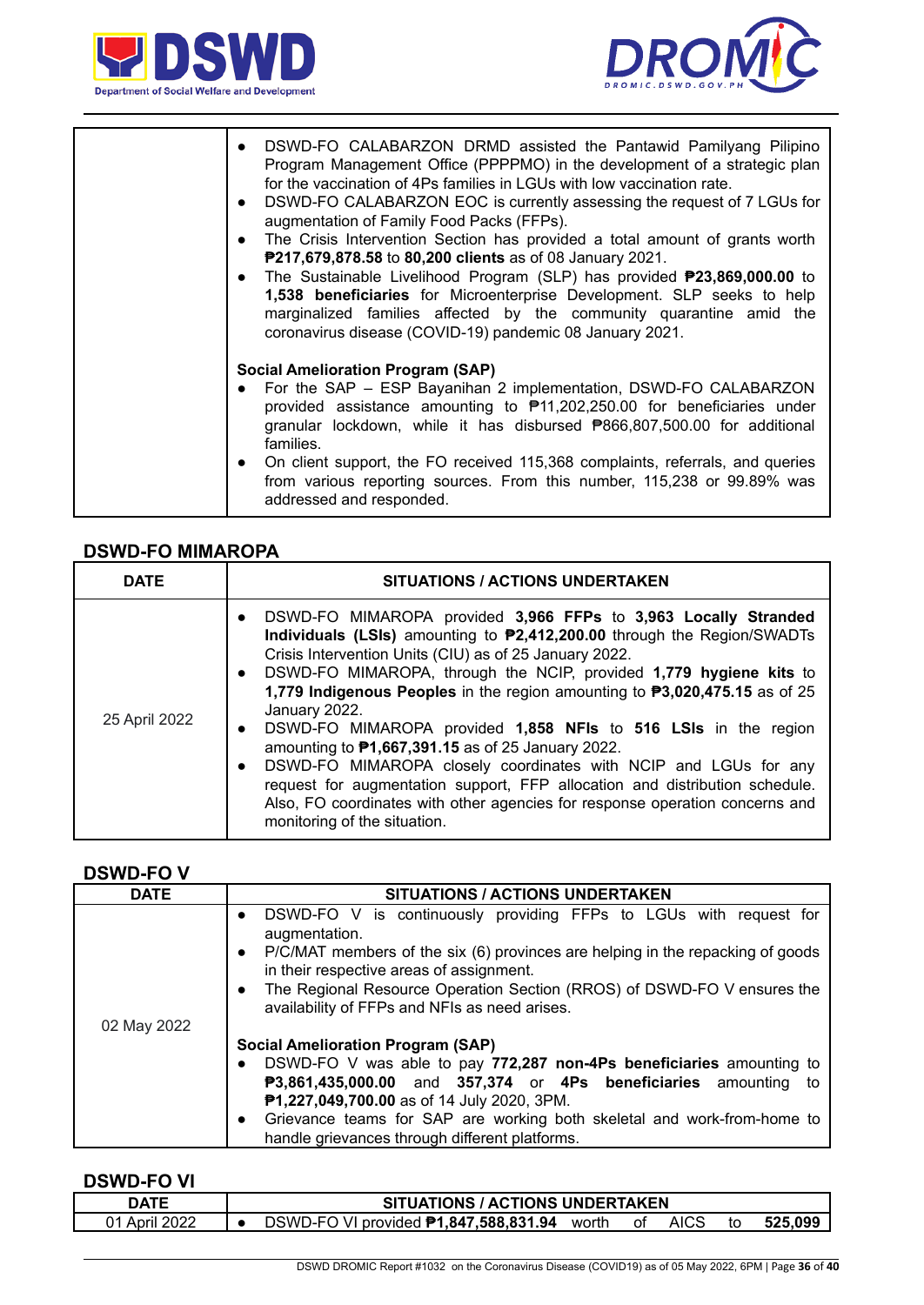



| <b>beneficiaries</b> intended for medical, burial, educational, and other financial<br>assistance from March 9, 2020 - December 24, 2021.<br>DSWD-FO VI was able to release 836 FFPs to Aklan province, 500 FFPs to<br>$\bullet$<br>Antique province, 200 FFPs to Negros Occiental from the period of January 6,<br>2022 to February 2, 2022.                                                      |
|----------------------------------------------------------------------------------------------------------------------------------------------------------------------------------------------------------------------------------------------------------------------------------------------------------------------------------------------------------------------------------------------------|
| <b>Social Amelioration Program (SAP)</b><br>• To date, a total of $P1,496,509,500.00$ was provided to 321,830 4Ps<br>beneficiaries and $P6,788,214,000.00$ was provided to 1,131,369 non-4Ps<br><b>beneficiaries</b> for the first tranche.                                                                                                                                                        |
| • DSWD-FO VI has served 103,608 4Ps beneficiaries amounting to<br>P481,777,200.00 and 437,403 non-4Ps beneficiaries amounting<br>to<br>P2,624,418,000.00 for the second tranche, and 190,738 left-out/waitlisted<br>beneficiaries amounting to $P1,144,428,000.00$ .<br>The Operation Center Hotline catered and resolved a total of 9,156 calls from 15<br>$\bullet$<br>April to 26 August, 2020. |

#### **DSWD-FO VII**

| <b>DATE</b>      | <b>SITUATIONS / ACTIONS UNDERTAKEN</b>               |                                                                                |                              |                |                                |
|------------------|------------------------------------------------------|--------------------------------------------------------------------------------|------------------------------|----------------|--------------------------------|
|                  | $\bullet$                                            | DSWD-FO VII continues to ship food packs to augment to DSWD-FO VI families     |                              |                |                                |
|                  |                                                      | affected by the lockdown. Since July, a total of 125,000 FFPs worth            |                              |                |                                |
|                  | P60,029,115.00 have already been sent and augmented. |                                                                                |                              |                |                                |
|                  | $\bullet$                                            | DSWD-FO VII is continuously conducting payouts for the 2nd half in Cebu, Bohol |                              |                |                                |
|                  |                                                      | and Negros Oriental. As of 16 December 2020, a total of 275,644 beneficiaries  |                              |                |                                |
|                  |                                                      | received cash assistance amounting to <b>P863,180,000.00</b> from the Social   |                              |                |                                |
|                  | <b>Pension Program.</b>                              |                                                                                |                              |                |                                |
|                  | $\bullet$                                            | DSWD-FO VII provided cash assistance to 28,412 indigent individuals            |                              |                |                                |
|                  |                                                      | including displaced drivers, LSIs and repatriated OFWs amounting to a total of |                              |                |                                |
|                  |                                                      | P46,100,000.00 as of 6 January 2021. Additional 1,597 individuals were         |                              |                |                                |
|                  |                                                      | provided with assistance amounting to P3,700,000.00.                           |                              |                |                                |
|                  | $\bullet$                                            | As of 6 January 2021, a total of 21,234 beneficiaries from 130 cities/towns in |                              |                |                                |
|                  |                                                      | the Region received <b>P137,099,376.40</b> Seed Capital Fund (SCF) from the    |                              |                |                                |
|                  |                                                      | Sustainable Livelihood Program (SLP).                                          |                              |                |                                |
|                  | $\bullet$                                            | As of 7 December 2020, a total of 6,420 beneficiaries were provided through    |                              |                |                                |
|                  |                                                      | the Livelihood Assistance Grant (LAG) 2 in Region VII.                         |                              |                |                                |
|                  |                                                      | As of 06 August 2020, 524 LSIs at various seaports in Bohol, Cebu and Negros   |                              |                |                                |
|                  |                                                      | Oriental and 7,088 LSIs from Cebu airport were assisted. A total amount of     |                              |                |                                |
|                  |                                                      | P93,140.00 cash aid was provided to the LSIs.                                  |                              |                |                                |
| 04 November 2021 |                                                      |                                                                                |                              |                |                                |
|                  | <b>Social Amelioration Program (SAP)</b>             |                                                                                |                              |                |                                |
|                  |                                                      |                                                                                |                              |                |                                |
|                  |                                                      | The Social Amelioration Program is over with the expiry of Bayanihan 1.        |                              |                |                                |
|                  | SAP <sub>1</sub>                                     |                                                                                |                              |                |                                |
|                  | <b>CATEGORY</b>                                      | <b>TARGET</b>                                                                  | <b>ACTUAL</b>                | %              | <b>AMOUNT</b>                  |
|                  | 4Ps                                                  | 288,679                                                                        | <b>BENES PAID</b><br>286,421 | 99.21          |                                |
|                  | Cash card                                            | 282,150                                                                        | 282,150                      | 100            | 1,331,857,650<br>1,311,997,500 |
|                  | Non-Cash card                                        | 6,529                                                                          | 4,271                        | 65.42          | 19,860,150                     |
|                  | Non-4Ps                                              | 1,058,075                                                                      | 1,025,662                    | 96.93          | 4,653,564,000                  |
|                  | Bohol                                                | 181,710                                                                        | 177,431                      | 97.64          | 832,680,000                    |
|                  | Cebu                                                 | 598,218                                                                        | 584,382                      | 97.68          | 2,661,666,000                  |
|                  | Negros Oriental                                      | 250,021                                                                        | 243,944                      | 97.56          | 1,054,632,000                  |
|                  | Siquijor                                             | 28,126                                                                         | 19,905                       | 70.76          | 104,586,000                    |
|                  | <b>GRAND TOTAL</b><br>SAP <sub>2</sub>               | 1,346,754                                                                      | 1,312,083                    | 98.07          | 5,985,421,650                  |
|                  | <b>CATEGORY</b>                                      | <b>CLEANLIST</b>                                                               | <b>ACTUAL</b>                | %              | <b>AMOUNT</b>                  |
|                  |                                                      |                                                                                | <b>BENES PAID</b>            |                |                                |
|                  | 4Ps (Cebu)<br>Non-4Ps                                | 149,542<br>662,202                                                             | 149,431<br>577,208           | 99.92<br>87.16 | 694,854,150<br>3,830,496,000   |
|                  | Waitlisted<br>(Non-ECQ)                              | 24,453                                                                         | 20,971                       | 85.76          | 251,652,000                    |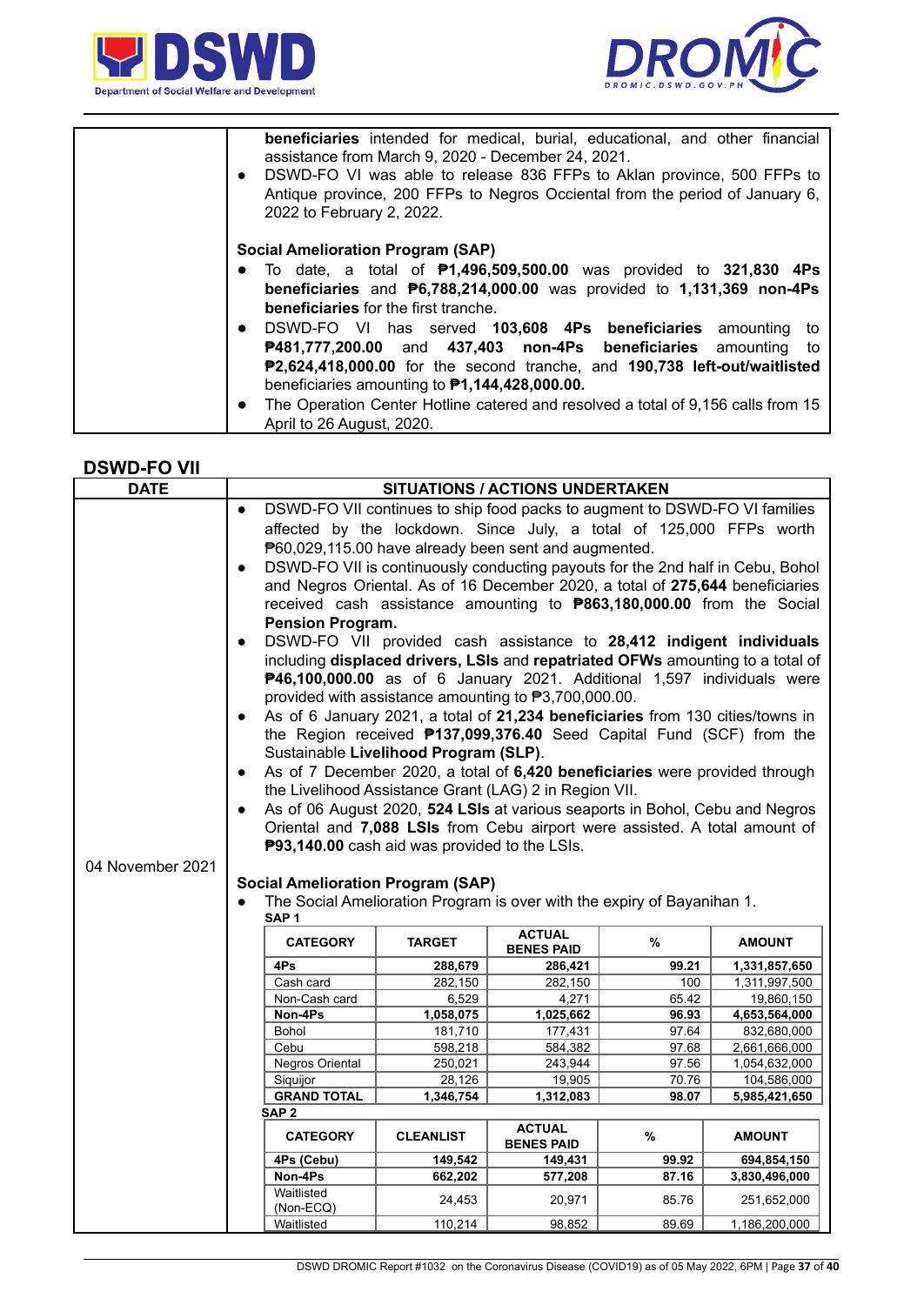



| (Cebu)             |         |         |       |               |
|--------------------|---------|---------|-------|---------------|
| ECQ (Cebu)         | 525,689 | 455.946 | 86.73 | 2,375,676,000 |
| LTFRB Drivers      | .846    | .439    | 77.95 | 16.968.000    |
| <b>GRAND TOTAL</b> | 897.474 | 726.639 | 93.54 | 4,525,350,150 |
|                    |         |         |       |               |

### **DSWD-FO VIII**

# **DSWD-FO IX**

| <b>DATE</b>     | SITUATIONS / ACTIONS UNDERTAKEN                                                                                                                                                                                                                                                                                                                                                                                                                                                                                                                                                                                                                                                                                                                                                                                                                                                                                                                                                                                                                                                   |
|-----------------|-----------------------------------------------------------------------------------------------------------------------------------------------------------------------------------------------------------------------------------------------------------------------------------------------------------------------------------------------------------------------------------------------------------------------------------------------------------------------------------------------------------------------------------------------------------------------------------------------------------------------------------------------------------------------------------------------------------------------------------------------------------------------------------------------------------------------------------------------------------------------------------------------------------------------------------------------------------------------------------------------------------------------------------------------------------------------------------|
| 03 January 2022 | DSWD-FO IX has continuously extended relief assistance to the families or<br>$\bullet$<br>individuals affected by the COVID-Pandemic 19.<br>DSWD-FO IX through its Disaster Response Management Division extended<br>$\bullet$<br>additional 313 family food packs to the affected families in Lakewood,<br>Zamboanga del Sur and Siay, Zamboanga Sibugay last 09-11 June 2021.<br>DSWD-FO IX provided FNFIs to 6,930 Locally Stranded Individuals (LSIs)<br>$\bullet$<br>amounting to <b>P7,622,160.00</b> .<br>DSWD-FO IX provided assistance to 1,059 ROFs amounting to P2,041,415.00.<br>$\bullet$<br>DSWD-FO IX, in coordination with NCIP distributed 2,283 hygiene kits<br>$\bullet$<br>amounting to $\mathbf{P4}$ , 107, 527.94 to the Indigenous Cultural Community/Indigenous<br>People (ICC/IPs).<br>DSWD-FO IX is in continuous coordination with other government agencies and<br>$\bullet$<br>concerned LGUs to ensure that proper health protocols are observed as well as<br>their safe arrival to their destination.<br><b>Social Amelioration Program (SAP)</b> |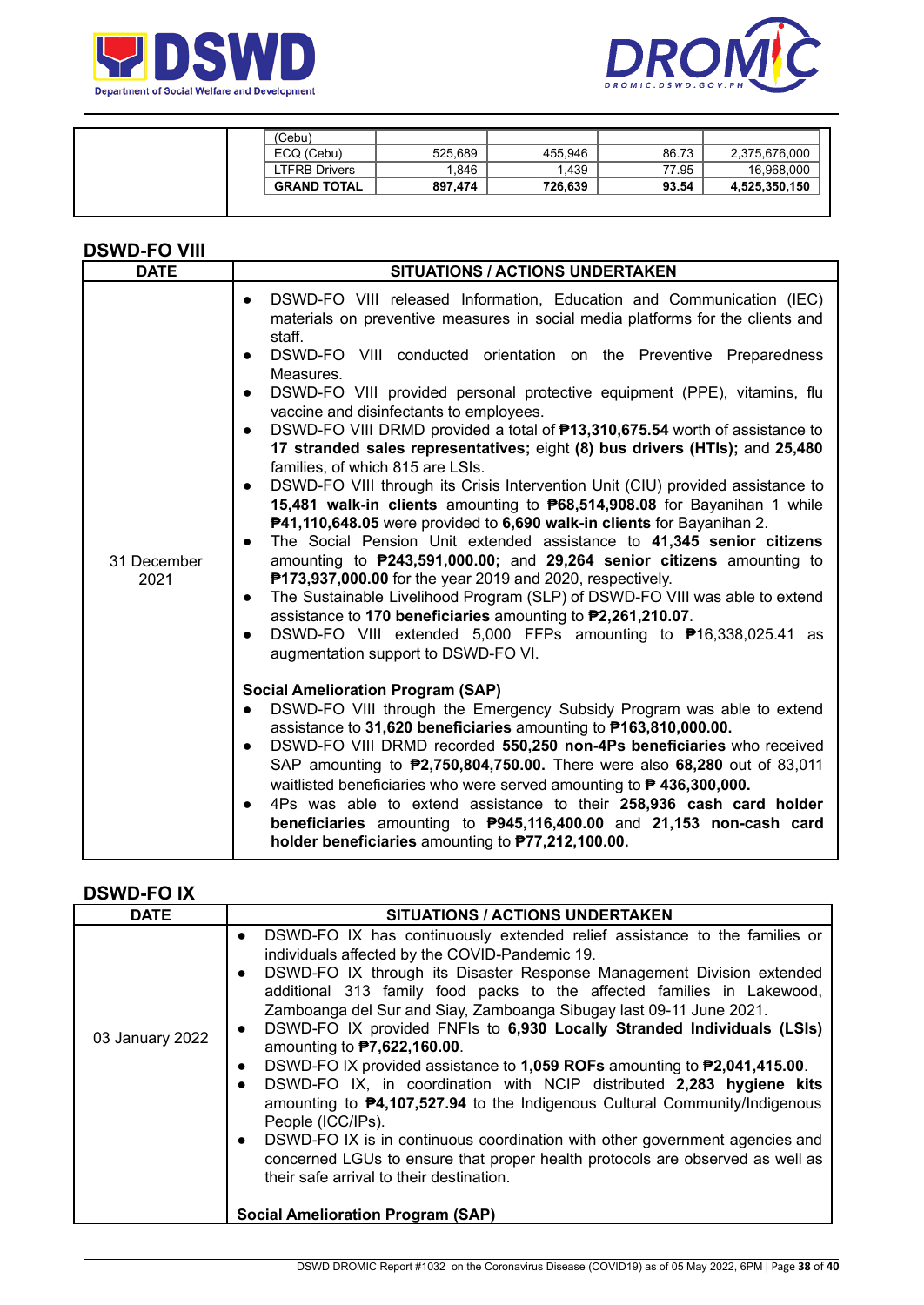



|  | 400.158 | <b>Beneficiaries</b>                                                         | received | <b>SAP</b> | assistance | amounting | to I |
|--|---------|------------------------------------------------------------------------------|----------|------------|------------|-----------|------|
|  |         | <b>P2,000,790,000.00</b> as of 05 June 2020, 4PM.                            |          |            |            |           |      |
|  |         | DSWD-FO IX assists in the gathering of data on SAP/ESP beneficiaries served. |          |            |            |           |      |

| /VD-'<br>┍<br>s.<br>− |  |
|-----------------------|--|
|-----------------------|--|

| <b>DATE</b>   | <b>SITUATIONS / ACTIONS UNDERTAKEN</b>                                                                                                                                                                                                                                                                                                                                                                                                                                                                                                                                                             |
|---------------|----------------------------------------------------------------------------------------------------------------------------------------------------------------------------------------------------------------------------------------------------------------------------------------------------------------------------------------------------------------------------------------------------------------------------------------------------------------------------------------------------------------------------------------------------------------------------------------------------|
| 22 April 2022 | DSWD-FO X provided food items amounting to ₹222,000.00 to Marawi City as<br>$\bullet$<br>augmentation support. (As per validation from the Resource and Logistics<br>Management Unit, the FFPs augmented to Region VII and Caraga Region which<br>was previously reflected in the DSWD-FO X's reports are not related to<br>COVID-19 response).<br>Procurement of additional supplies for production of FFPs is ongoing.<br>$\bullet$<br>DSWD-FO X staff in coordination with OCD and DOH were augmented to help<br>$\bullet$<br>facilitate the LSIs in the designated isolation area in the city. |
|               | <b>Social Amelioration Program (SAP)</b><br>DSWD-FO X has served 133,887 waitlisted beneficiaries amounting to<br>$\bullet$<br>P803,322,000.00.<br>DSWD-FO X has served 53,138 beneficiaries for the Bayanihan 2 ESP<br>$\bullet$<br>Implementation amounting to <b>P318,057,500.00</b> as of 03 December 2021, 12NN.<br>Continuous coordination and monitoring with the LGUs regarding preparation for<br>$\bullet$<br>SAP waitlisted payout.                                                                                                                                                     |

# **DSWD-FO XI**

| <b>DATE</b>      |                                                                                                                                                                                                                                                                                                                                                                                                                                                                                                                                                                                                                                                                                                                                                                                                                                                                                                                                                                                                                                                                                                                                                                                                                                                                                                                                                                                                                                                                                                                                                                                                                                                                               |                                                    | <b>SITUATIONS / ACTIONS UNDERTAKEN</b> |                                                |  |
|------------------|-------------------------------------------------------------------------------------------------------------------------------------------------------------------------------------------------------------------------------------------------------------------------------------------------------------------------------------------------------------------------------------------------------------------------------------------------------------------------------------------------------------------------------------------------------------------------------------------------------------------------------------------------------------------------------------------------------------------------------------------------------------------------------------------------------------------------------------------------------------------------------------------------------------------------------------------------------------------------------------------------------------------------------------------------------------------------------------------------------------------------------------------------------------------------------------------------------------------------------------------------------------------------------------------------------------------------------------------------------------------------------------------------------------------------------------------------------------------------------------------------------------------------------------------------------------------------------------------------------------------------------------------------------------------------------|----------------------------------------------------|----------------------------------------|------------------------------------------------|--|
| 09 December 2021 | DSWD-FO XI through DRMD provided Family Food Packs and Non-food Items to<br>the affected individuals and families due to COVID-19 pandemic.<br>The Assistance to Individuals in Crisis Situation (AICS) has served 4,381 clients and<br>$\bullet$<br>the total amount extended is <b>P39,451,076.46</b> from September 1-20, 2021.<br>On 10 August 2021, an additional 2,000 FFPs worth P911,200.00 were delivered to<br>$\bullet$<br>DSWD FO X in response to their request for resource augmentation.<br>DSWD-FO XI delivered 10,000 FFPs amounting to <b>P4,556,000.00</b> as resource<br>$\bullet$<br>augmentation to DSWD-FO X in City of Gingoog, Misamis Oriental on 19-21 July<br>2021 in response to the continuous effects of COVID-19 pandemic following the<br>declaration of ECQ in the region.<br>Additional 5,000 FFPs amounting to <b>P2,278,000.00</b> were delivered to the City of<br>$\bullet$<br>Gingoog, Misamis Oriental on 28 July 2021.<br>DSWD-FO XI provided family tents and modular tents to serve as an isolation facility<br>$\bullet$<br>in response to the request of affected LGUs and partner agencies in curbing the<br>spread of COVID-19.<br>DSWD-FO XI utilized the upper portion of the warehouse as a quarantine facility for<br>$\bullet$<br>DSWD personnel who have exposure to individuals confirmed with COVID-19.<br>DSWD-FO XI is in close coordination with the Office of Civil Defense (OCD) XI for<br>$\bullet$<br>reports monitoring.<br><b>Social Amelioration Program (SAP)</b><br>Physical accomplishment of the Social Amelioration Program 1st and 2nd tranche<br>$\bullet$<br>implementation as of January 28, 2021. |                                                    |                                        |                                                |  |
|                  | <b>REGION</b>                                                                                                                                                                                                                                                                                                                                                                                                                                                                                                                                                                                                                                                                                                                                                                                                                                                                                                                                                                                                                                                                                                                                                                                                                                                                                                                                                                                                                                                                                                                                                                                                                                                                 | 1 <sup>st</sup> TRANCHE<br>(4Ps and Non<br>$4Ps$ ) | $2nd$ Tranche<br>(4Ps and Non<br>4Ps)  | Total # of beneficiaries<br><b>SERVED/PAID</b> |  |
|                  | <b>FOXI</b>                                                                                                                                                                                                                                                                                                                                                                                                                                                                                                                                                                                                                                                                                                                                                                                                                                                                                                                                                                                                                                                                                                                                                                                                                                                                                                                                                                                                                                                                                                                                                                                                                                                                   | 948,369                                            | 436,808                                | 1,385,177                                      |  |
|                  | Accomplishment for Bayanihan 2 implementation as of January 28, 2021                                                                                                                                                                                                                                                                                                                                                                                                                                                                                                                                                                                                                                                                                                                                                                                                                                                                                                                                                                                                                                                                                                                                                                                                                                                                                                                                                                                                                                                                                                                                                                                                          |                                                    |                                        |                                                |  |
|                  | <b>REGIO</b><br>N                                                                                                                                                                                                                                                                                                                                                                                                                                                                                                                                                                                                                                                                                                                                                                                                                                                                                                                                                                                                                                                                                                                                                                                                                                                                                                                                                                                                                                                                                                                                                                                                                                                             | <b>PAID/SERVED</b><br><b>BENEFICIARIES</b>         | <b>Obligations</b><br><b>Incurred</b>  | <b>Disbursement</b>                            |  |